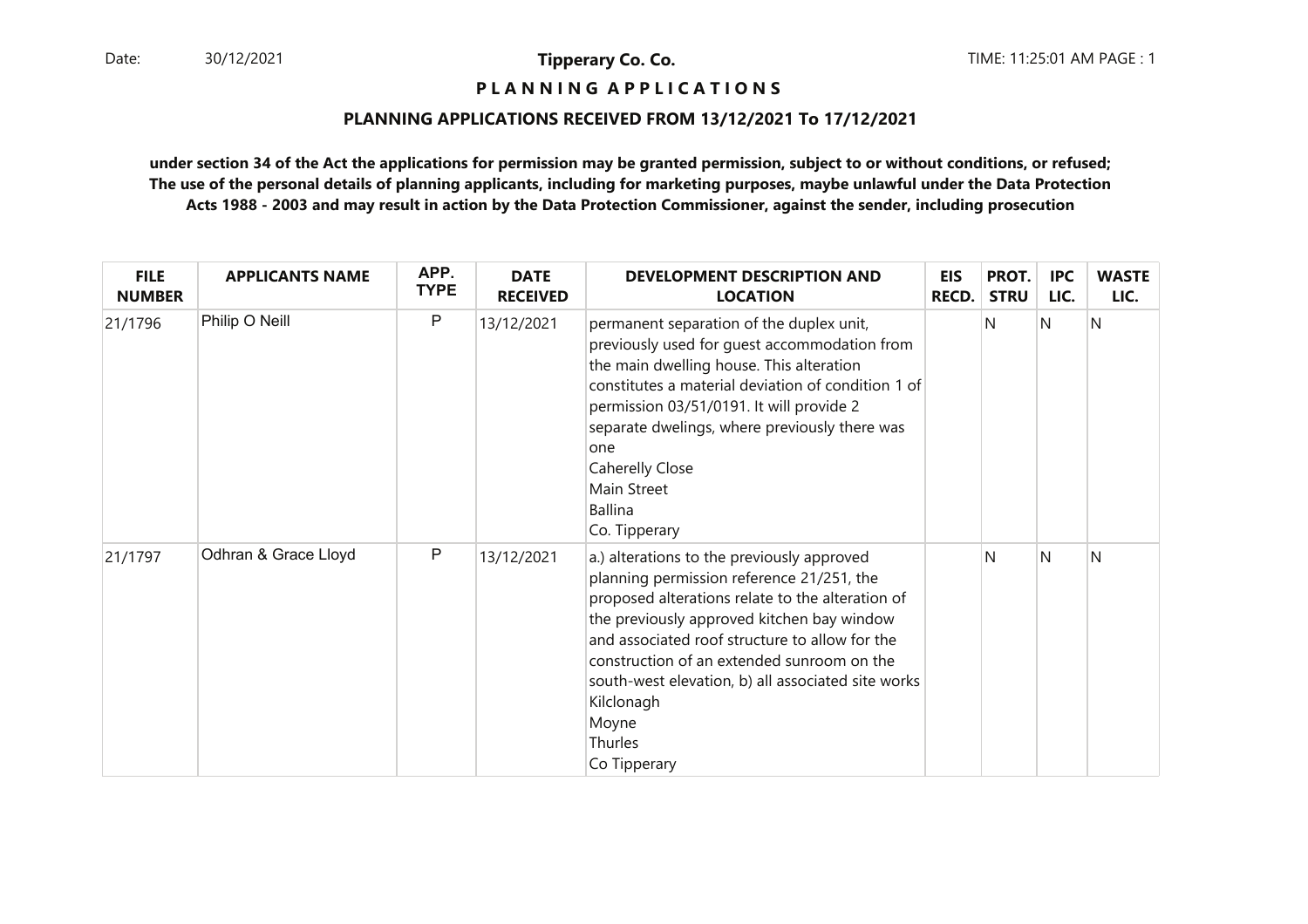**P L A N N I N G A P P L I C A T I O N S** 

#### **PLANNING APPLICATIONS RECEIVED FROM 13/12/2021 To 17/12/2021**

| <b>FILE</b><br><b>NUMBER</b> | <b>APPLICANTS NAME</b>         | APP.<br><b>TYPE</b> | <b>DATE</b><br><b>RECEIVED</b> | <b>DEVELOPMENT DESCRIPTION AND</b><br><b>LOCATION</b>                                                                                                                                                                                                                                                                                                                                               | <b>EIS</b><br><b>RECD.</b> | PROT.<br><b>STRU</b> | IPC<br>LIC. | <b>WASTE</b><br>LIC. |
|------------------------------|--------------------------------|---------------------|--------------------------------|-----------------------------------------------------------------------------------------------------------------------------------------------------------------------------------------------------------------------------------------------------------------------------------------------------------------------------------------------------------------------------------------------------|----------------------------|----------------------|-------------|----------------------|
| 21/1798                      | <b>Cathy Cooper</b>            | $\mathsf{P}$        | 13/12/2021                     | 1. construction of an outdoor sand arena with<br>floodlighting, car parking area, new entrance<br>and access road including associated siteworks<br>2. refurbishment and extension of existing<br>cottage including conversion of existing stables<br>for use as domestic accommodation and<br>installation of a new sewage treatment system<br>Whitehall<br>Ballngarry<br>Roscrea<br>Co. Tipperary |                            | N                    | N           | N                    |
| 21/1799                      | Roscrea Rugby Football<br>Club | P                   | 13/12/2021                     | single storey extension to south-east end of<br>existing building, Improvements to existing<br>entrance at public road, Installation of a new<br>effluent treatment system with percolation area,<br>extend existing parking area, Install 4 No. 4m<br>high lighting columns, all with associated site<br>works<br>Streamstown<br>Roscrea<br>Co Tipperary                                           |                            | N                    | N           | N                    |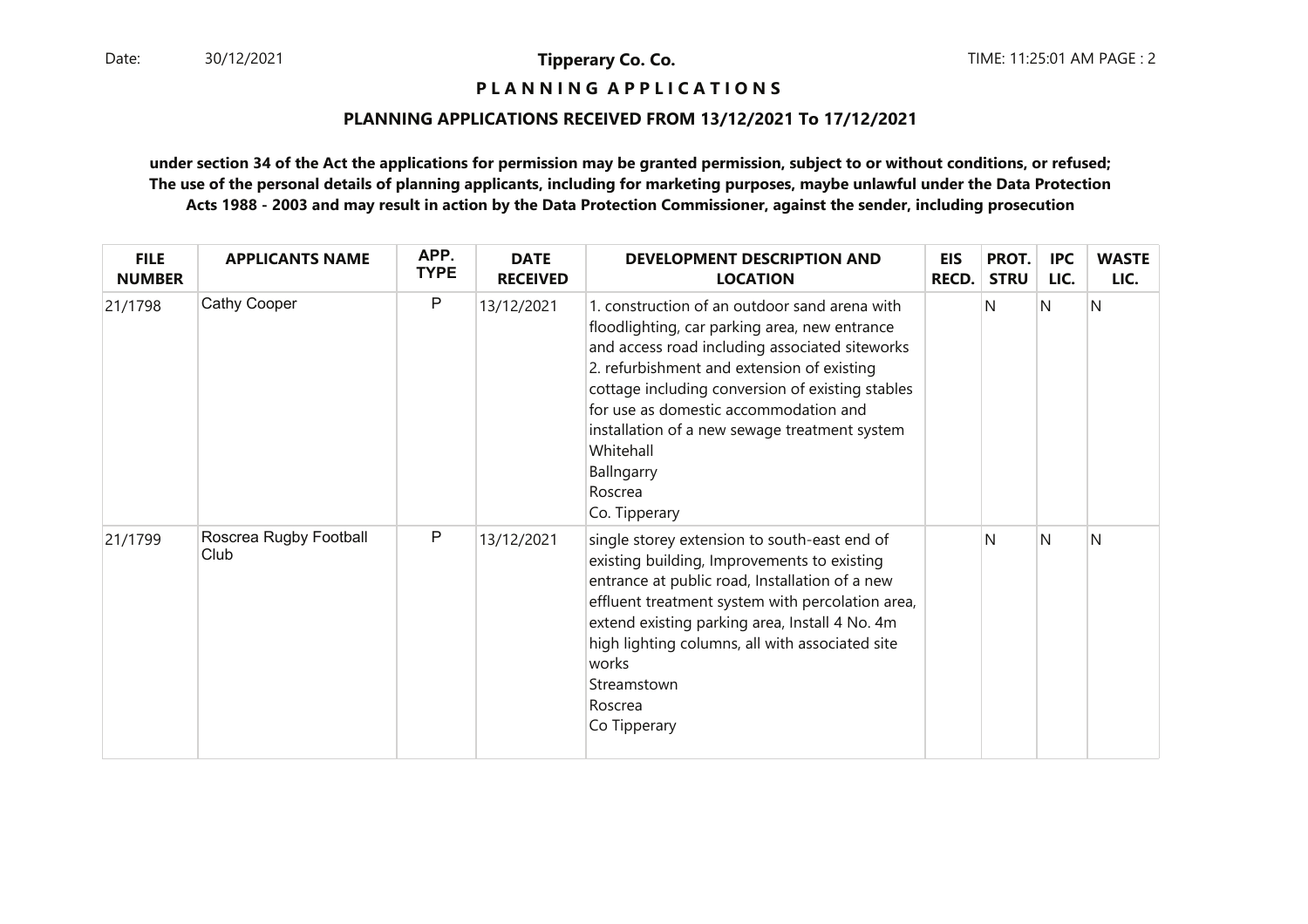# **P L A N N I N G A P P L I C A T I O N S**

#### **PLANNING APPLICATIONS RECEIVED FROM 13/12/2021 To 17/12/2021**

| <b>FILE</b><br><b>NUMBER</b> | <b>APPLICANTS NAME</b>                                    | APP.<br><b>TYPE</b> | <b>DATE</b><br><b>RECEIVED</b> | <b>DEVELOPMENT DESCRIPTION AND</b><br><b>LOCATION</b>                                                                                                                                                                                                                                                                                                                                                                                                                                                                           | <b>EIS</b><br><b>RECD.</b> | PROT.<br><b>STRU</b> | <b>IPC</b><br>LIC. | <b>WASTE</b><br>LIC. |
|------------------------------|-----------------------------------------------------------|---------------------|--------------------------------|---------------------------------------------------------------------------------------------------------------------------------------------------------------------------------------------------------------------------------------------------------------------------------------------------------------------------------------------------------------------------------------------------------------------------------------------------------------------------------------------------------------------------------|----------------------------|----------------------|--------------------|----------------------|
| 21/1800                      | Declan Gleeson & Leeane<br>Casey                          | $\mathsf{R}$        | 13/12/2021                     | is being sought for existing glass conservatory<br>to side of existing dwelling. Planning<br>permission to refurbish dwelling and construct a<br>1 1/2 storey extension to side of dwelling to<br>facilitate a granny flat in the existing dwelling.<br>Demolish existing garage, close existing<br>entrance and construct a new entrance,<br>construct a new treatment system with<br>percolation area to service the whole building<br>and to carry out all ancillary site works.<br>Grange<br><b>Ballina</b><br>Co Tipperary |                            | N                    | N                  | $\overline{N}$       |
| 21/1801                      | <b>Tipperary Education &amp;</b><br><b>Training Board</b> | $\mathsf{R}$        | 14/12/2021                     | 1.) retention of a change of use of part of the<br>ground storey level from courthouse to<br>educational and training use and 2.) permission<br>for change of use of part of the ground storey<br>level from former social welfare office to<br>educational and training use and 3.) permission<br>for change of use at part of the first storey level<br>from currently disused to storage ancillary to<br>educational and training use<br>Courthouse<br>Ballyhaden<br>Borrisokane<br>Co Tipperary E45 KH99                    |                            |                      | N                  | N                    |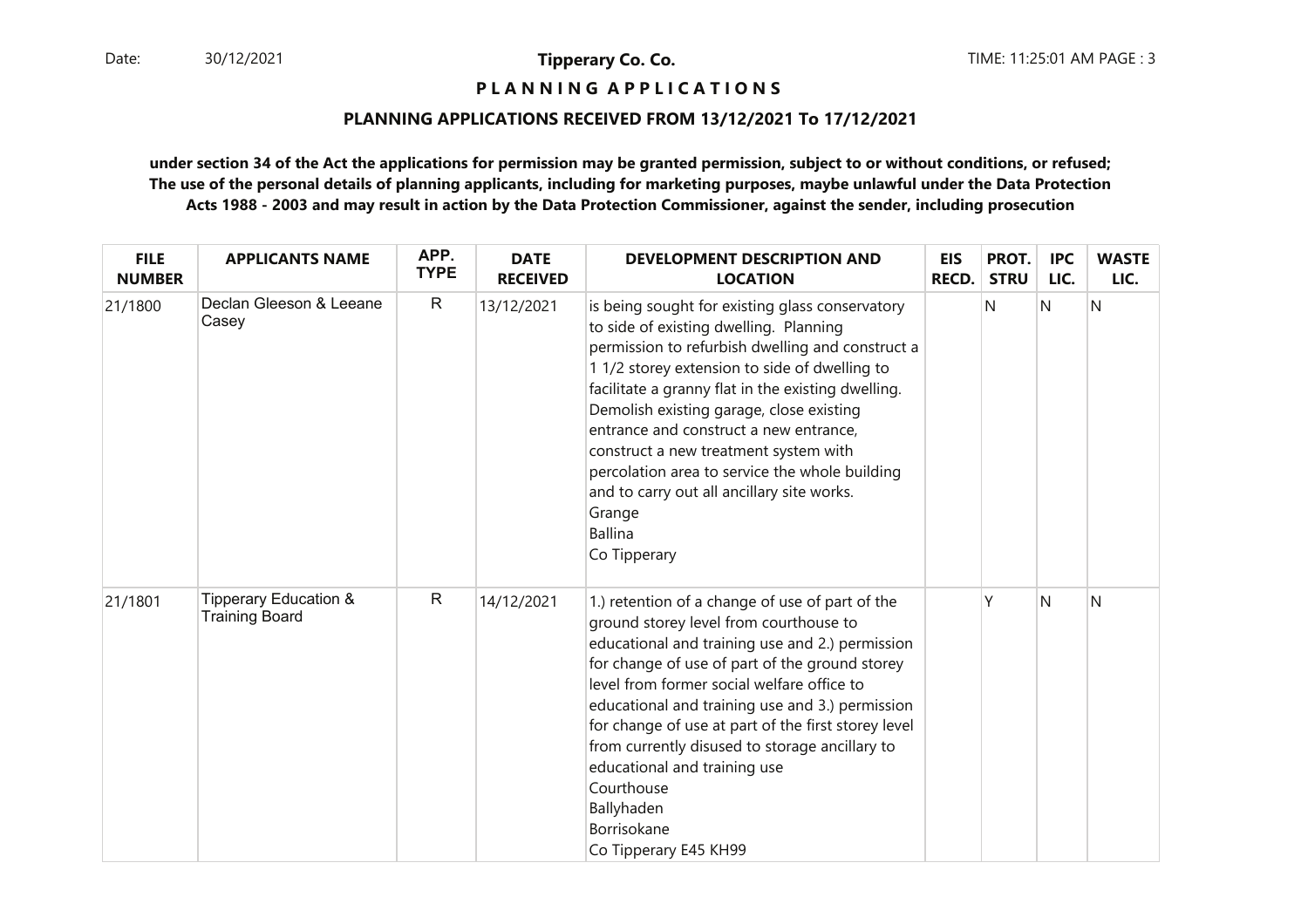# **P L A N N I N G A P P L I C A T I O N S**

#### **PLANNING APPLICATIONS RECEIVED FROM 13/12/2021 To 17/12/2021**

| 21/1802 | <b>Bigbin Waste Tech Ltd</b> | P            | 14/12/2021 | development will consist of placement of a pay-<br>to-use portable waste compactor for the<br>acceptance of residual and food waste and a<br>pay-to-use portable compactor for mixed dry<br>recyclables. This activity requires the developers<br>to possess a waste collection permit-certificate<br>of registration<br>Silver Stream Filling Station<br>Limerick Road<br>Co. Tipperary E34 AE20                                                                                                                                                                                                                                                                                                                                                                                                                                                                                                                                                                    | N | N | N |
|---------|------------------------------|--------------|------------|----------------------------------------------------------------------------------------------------------------------------------------------------------------------------------------------------------------------------------------------------------------------------------------------------------------------------------------------------------------------------------------------------------------------------------------------------------------------------------------------------------------------------------------------------------------------------------------------------------------------------------------------------------------------------------------------------------------------------------------------------------------------------------------------------------------------------------------------------------------------------------------------------------------------------------------------------------------------|---|---|---|
| 21/1803 | Donal and Liam Hayes         | $\mathsf{R}$ | 14/12/2021 | 1.) for overground circular slurry storage tank<br>including underground slurry reception tank as<br>constructed and associated siteworks; and (2).<br>retention permission for slatted underground<br>slurry storage tank as constructed and<br>associated siteworks. (3) Permission to construct<br>a new extension to the existing on-farm Cheese<br>Manufacturing Building, completed with<br>associated siteworks; (4) Permission to demolish<br>existing farm building and construct a new Cold<br>Storage Building for the storage of cheese<br>products, completed with associated siteworks;<br>(5) Permission to contruct a new on-farm Biogas<br>Plant to produce biogas, a renewable energy<br>which will substitute for the use of imported<br>fossil fuel kerosene to run the existing steam<br>boiler for hot water and pasteurisation of cheese<br>products. The Biogas Plant will use agricultural<br>produced slurry, livestock manure, feedstocks | N | N | Ν |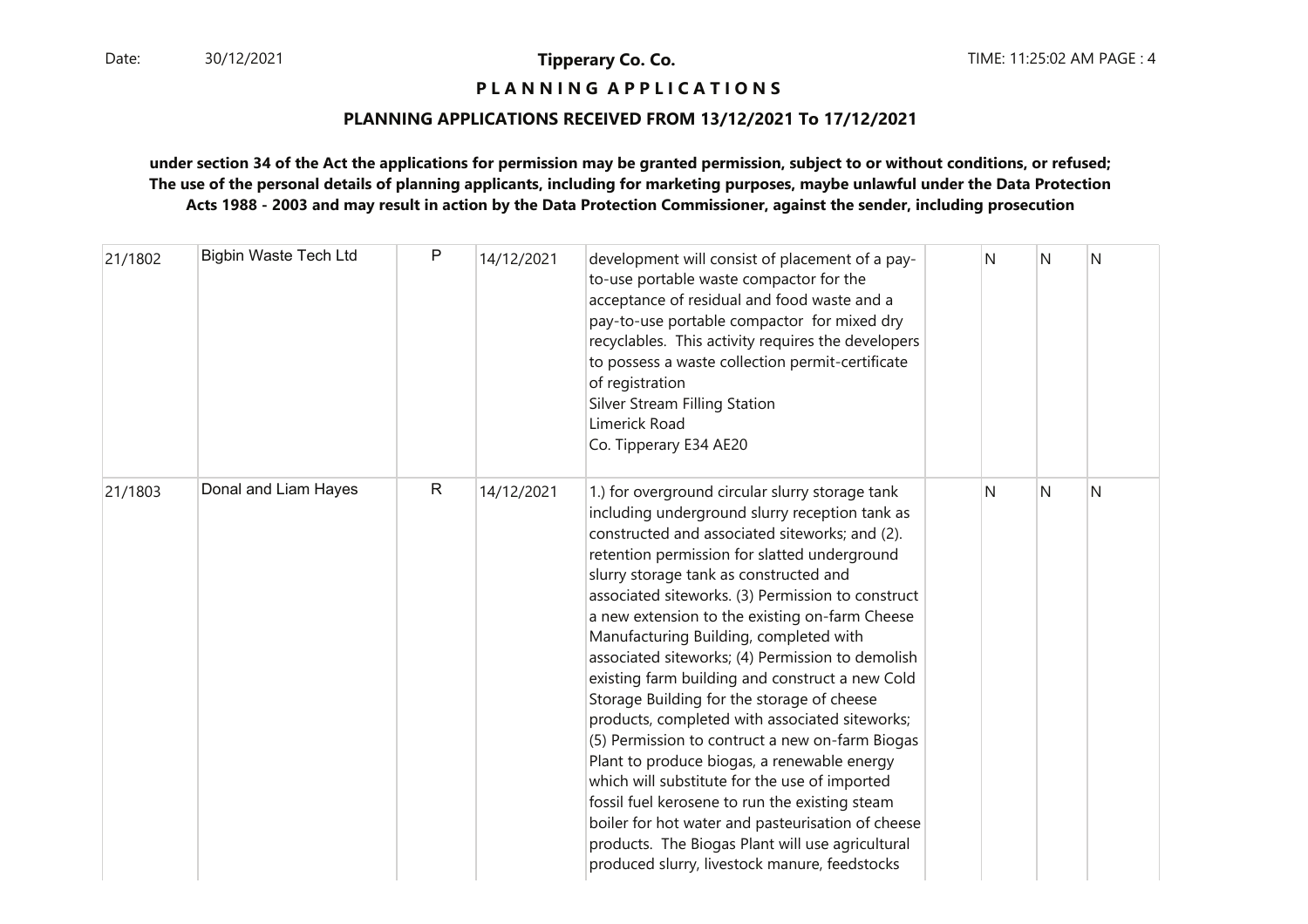**P L A N N I N G A P P L I C A T I O N S** 

#### **PLANNING APPLICATIONS RECEIVED FROM 13/12/2021 To 17/12/2021**

**under section 34 of the Act the applications for permission may be granted permission, subject to or without conditions, or refused;The use of the personal details of planning applicants, including for marketing purposes, maybe unlawful under the Data ProtectionActs 1988 - 2003 and may result in action by the Data Protection Commissioner, against the sender, including prosecution**

> and whey from the cheese operation and will treat these wastes to produce Biogas. The Biogas Plant will include the following equipment: New overground insulated digester circular tank with cover, new underground digester feed tanks, new wood chip boiler including boiler building, new wood chip storage silo, new storage building for separated solids, new buillding to house office/receiption facilities and digester controls, and new double membrane gas cover to the existing overground open circular slurry storage tank to provide additional biogas storage: all completed with associated siteworks; (6) Permission to construct a new farm building with cubicles for the housing of livestock including an underground slurry storage tank, completed with associated siteworks; (7) Permission to construct a new farm building for the housing of livestock, completed with associated siteworks; (8) Permission to extend existing farm building for the housing of livestock with new roofing over existing feed passages and new roofing over existing uncovered cubicles area, completed with associated siteworks; (9) Permission to construct new roof structures over existing external livestock feeding area, completed with associated siteworks.LeighTwo Mile Borris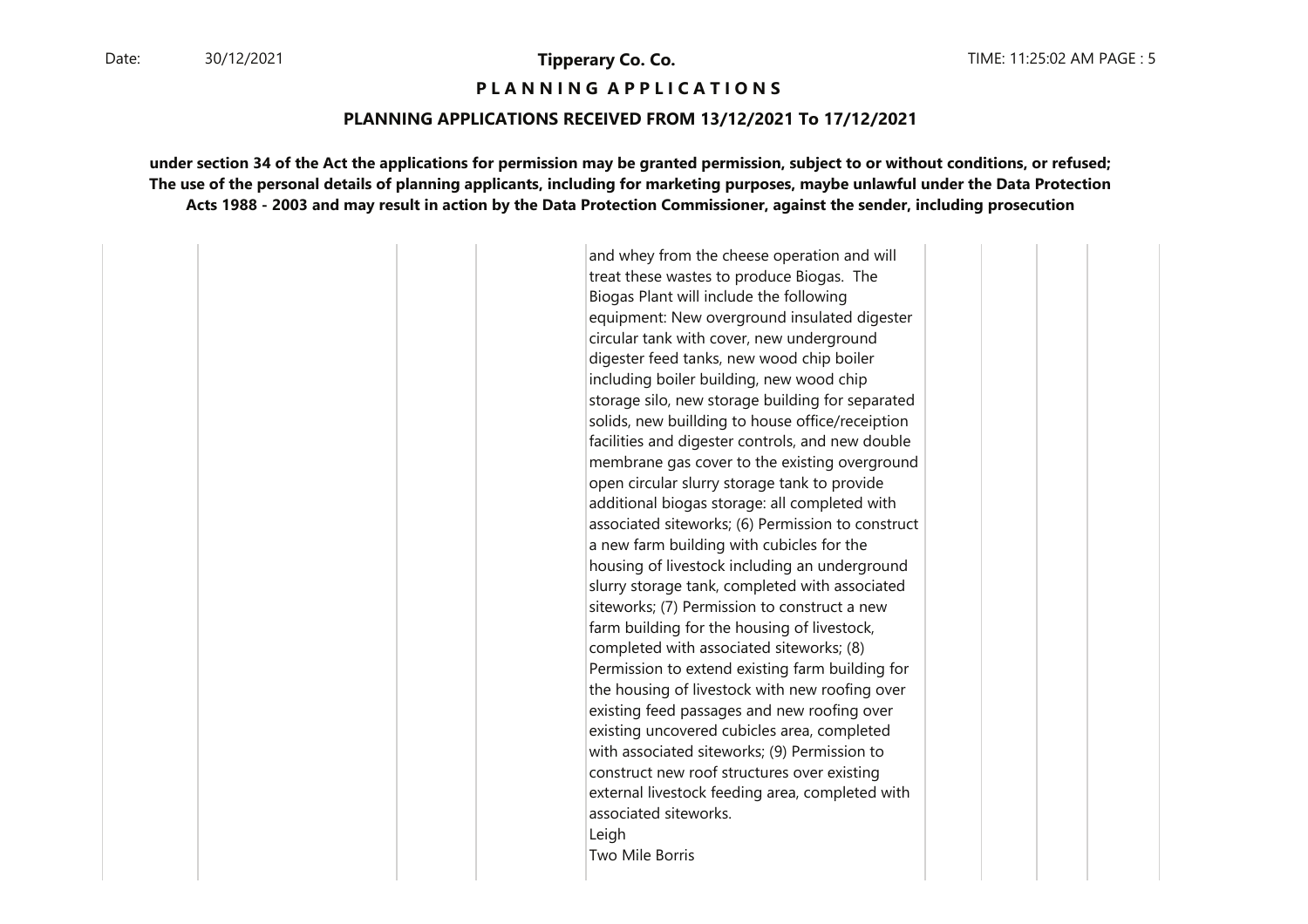# **P L A N N I N G A P P L I C A T I O N S**

#### **PLANNING APPLICATIONS RECEIVED FROM 13/12/2021 To 17/12/2021**

|         |                                           |              |            | Thurles<br>Co Tipperary                                                                                                                                                                                                                                                                                                     |   |   |   |
|---------|-------------------------------------------|--------------|------------|-----------------------------------------------------------------------------------------------------------------------------------------------------------------------------------------------------------------------------------------------------------------------------------------------------------------------------|---|---|---|
| 21/1804 | Sarah Leenane                             | $\circ$      | 14/12/2021 | dormer dwelling house, on site waste water<br>treatment system, percolation area and all<br>associated site works<br><b>Ballinderry Upper</b><br>Nenagh<br>Co. Tipperary                                                                                                                                                    | N | N | N |
| 21/1805 | Laura Leenane                             | $\circ$      | 14/12/2021 | dormer dwelling house, on site waste water<br>treatment system, percolation area and all<br>associated site works<br><b>Ballinderry Upper</b><br>Nenagh<br>Co. Tipperary                                                                                                                                                    | N | N | N |
| 21/1806 | Aaron Flanagan and Laura<br><b>Bergin</b> | $\mathsf{P}$ | 14/12/2021 | to close up existing entrance to site, demolish<br>existing dilapidated shed, to refurbish and<br>extend existing dwelling with a new entrance, a<br>new well, a new garage, a new treatment plant<br>system with percolation area and all associated<br>site works<br>Knockaharnaduff Commons<br>Drombane<br>Co. Tipperary | N | N | N |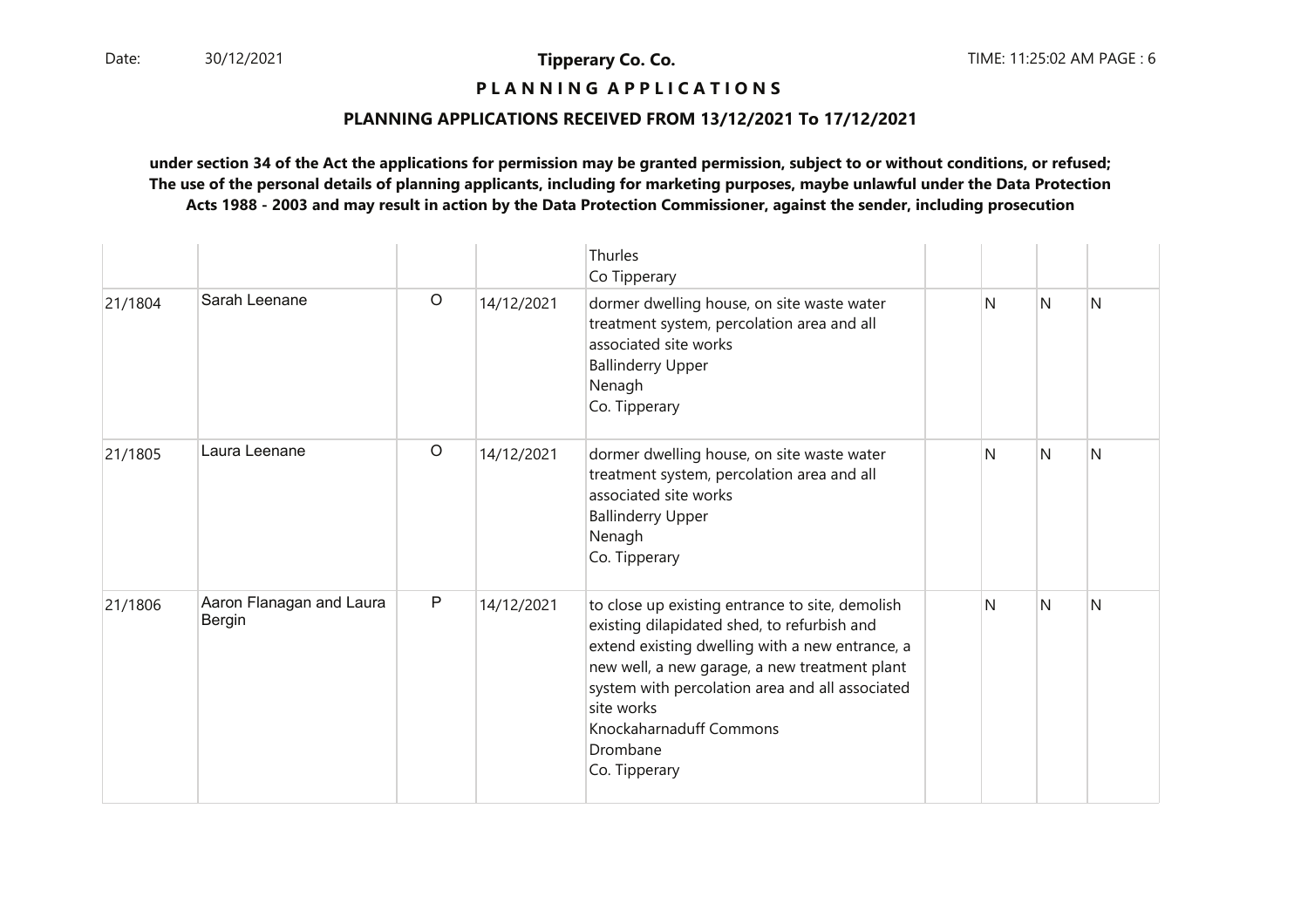# **P L A N N I N G A P P L I C A T I O N S**

#### **PLANNING APPLICATIONS RECEIVED FROM 13/12/2021 To 17/12/2021**

| <b>FILE</b><br><b>NUMBER</b> | <b>APPLICANTS NAME</b>           | APP.<br><b>TYPE</b> | <b>DATE</b><br><b>RECEIVED</b> | <b>DEVELOPMENT DESCRIPTION AND</b><br><b>LOCATION</b>                                                                                                                                                                                                                | <b>EIS</b><br><b>RECD.</b> | PROT.<br><b>STRU</b> | <b>IPC</b><br>LIC. | <b>WASTE</b><br>LIC. |
|------------------------------|----------------------------------|---------------------|--------------------------------|----------------------------------------------------------------------------------------------------------------------------------------------------------------------------------------------------------------------------------------------------------------------|----------------------------|----------------------|--------------------|----------------------|
| 21/1807                      | Rory McDonnell                   | P                   | 14/12/2021                     | demolish existing farm structure and permission<br>to construct new shed for agricultural purposes<br>with covered ancillary dungstead<br>Lahesseragh<br>Nenagh<br>Co Tipperary                                                                                      |                            | N                    | N                  | N                    |
| 21/1808                      | Dean Coonan & Bridget<br>Higgins | $\mathsf{R}$        | 14/12/2021                     | as built location of the waste water treatment &<br>disposal system and all associated site works<br>Graffin<br>Clonmore<br>Templemore<br>Co Tipperary                                                                                                               |                            | N                    | N                  | N                    |
| 21/1809                      | <b>Gary Costelloe</b>            | $\mathsf{P}$        | 14/12/2021                     | a 6.2 X 4.8m rear ground floor and a 2.5 X 4.38m<br>first floor extension, ground floor ext to include<br>dining and kitchen area, first floor ext to extend<br>small bedroom and ensuite<br>15 St. Patrick's Terrace<br>(Abrahams Lane)<br>Clonmel<br>Co. Tipperary |                            | N                    | $\mathsf{N}$       | N                    |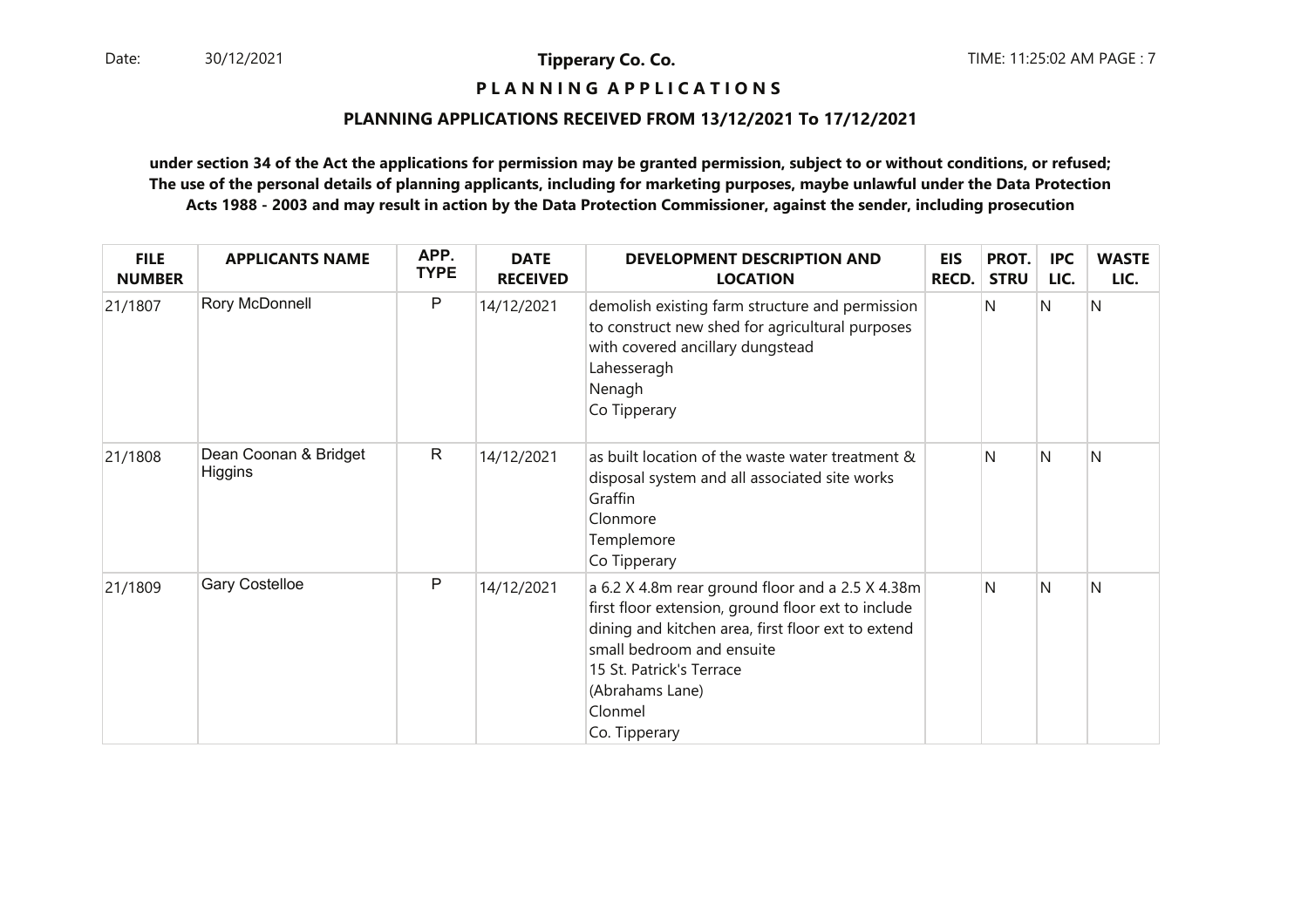# **P L A N N I N G A P P L I C A T I O N S**

#### **PLANNING APPLICATIONS RECEIVED FROM 13/12/2021 To 17/12/2021**

| <b>FILE</b><br><b>NUMBER</b> | <b>APPLICANTS NAME</b>           | APP.<br><b>TYPE</b> | <b>DATE</b><br><b>RECEIVED</b> | <b>DEVELOPMENT DESCRIPTION AND</b><br><b>LOCATION</b>                                                                                                                                                                                                                                  | <b>EIS</b><br>RECD. | PROT.<br><b>STRU</b> | <b>IPC</b><br>LIC. | <b>WASTE</b><br>LIC. |
|------------------------------|----------------------------------|---------------------|--------------------------------|----------------------------------------------------------------------------------------------------------------------------------------------------------------------------------------------------------------------------------------------------------------------------------------|---------------------|----------------------|--------------------|----------------------|
| 21/1810                      | Gina Treacy and Wayne<br>Scott   | $\mathsf{P}$        | 14/12/2021                     | construct a new dormer type dwelling to replace<br>existing derelict dwelling, for secondary<br>wastewater treatment unit and polishing filter,<br>new entrance and all associated site works<br>Gragaugh<br>Mullinahone<br>Co. Tipperary                                              |                     | N                    | $\mathsf{N}$       | N                    |
| 21/1811                      | Joseph & Anthony Healy           | $\mathsf{P}$        | 15/12/2021                     | construction of a cubicle shed over existing and<br>proposed slurry tank and all associated site<br>works<br>Newhill<br><b>Two Mile Borris</b><br>Thurles<br>Co Tipperary                                                                                                              |                     | N                    | N                  | N                    |
| 21/1812                      | Eadaoin Kiely & Darren<br>Kirwan | ${\sf P}$           | 15/12/2021                     | to construct a storey and a half extension to the<br>side of the existing dormer dwelling house and<br>the addition of one new window to each side<br>elevation of the existing house along with all<br>associated site works<br>15 Ashgrove Meadows<br><b>Ballina</b><br>Co Tipperary |                     | N                    | N                  | N                    |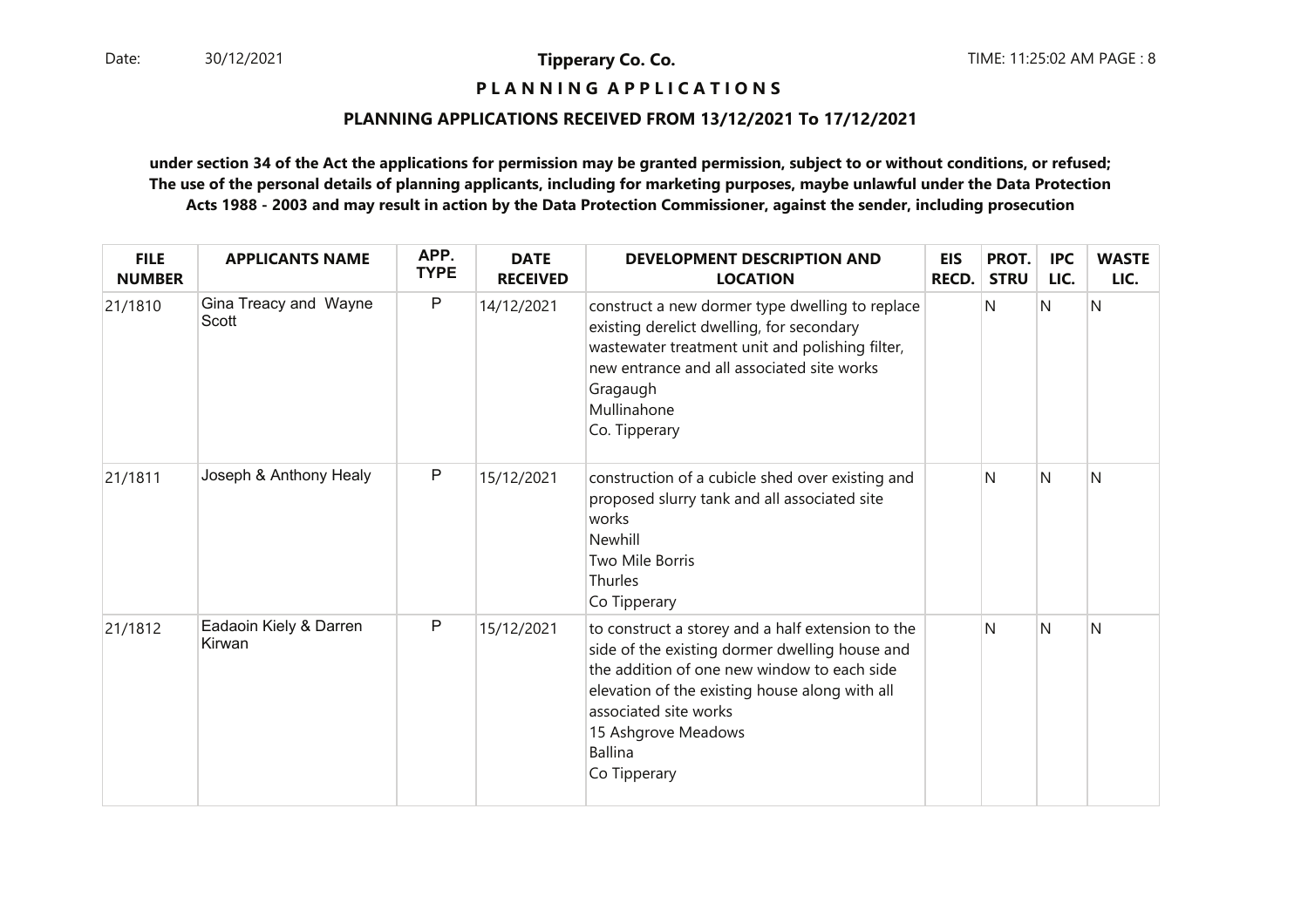# **P L A N N I N G A P P L I C A T I O N S**

#### **PLANNING APPLICATIONS RECEIVED FROM 13/12/2021 To 17/12/2021**

| <b>FILE</b><br><b>NUMBER</b> | <b>APPLICANTS NAME</b> | APP.<br><b>TYPE</b> | <b>DATE</b><br><b>RECEIVED</b> | <b>DEVELOPMENT DESCRIPTION AND</b><br><b>LOCATION</b>                                                                                                                                                                                                                                                 | <b>EIS</b><br><b>RECD.</b> | PROT.<br><b>STRU</b> | <b>IPC</b><br>LIC. | <b>WASTE</b><br>LIC. |
|------------------------------|------------------------|---------------------|--------------------------------|-------------------------------------------------------------------------------------------------------------------------------------------------------------------------------------------------------------------------------------------------------------------------------------------------------|----------------------------|----------------------|--------------------|----------------------|
| 21/1813                      | Mark Maher             | $\mathsf{P}$        | 15/12/2021                     | construction of 2 dwelling houses and<br>connection to services and all ancillary site<br>works<br>3 & 4 Davitt Street<br>Tipperary<br>Co. Tipperary                                                                                                                                                  |                            | N                    | N                  | N                    |
| 21/1814                      | Andrew Ryan            | $\mathsf C$         | 15/12/2021                     | two storey dwelling house, entrance gates and<br>secondary treatment system and soil polishing<br>filter with connections to all existing services,<br>the planning application is accompanied by a<br>Natura Impact Statement Report<br>Scrageen<br>Newport<br>Co Tipperary                          |                            | N                    | N                  | N                    |
| 21/1815                      | Martin Campion         | $\circ$             | 15/12/2021                     | (a) Construction of a part two-storey, part single<br>storey detached dwelling; (b) detached garage;<br>(c) new site entrance; (d) new waste water<br>treatment system & percolation area; (e) all<br>associated site boundary and site development<br>works<br>Rossestown<br>Thurles<br>Co Tipperary |                            | N                    | N                  | N                    |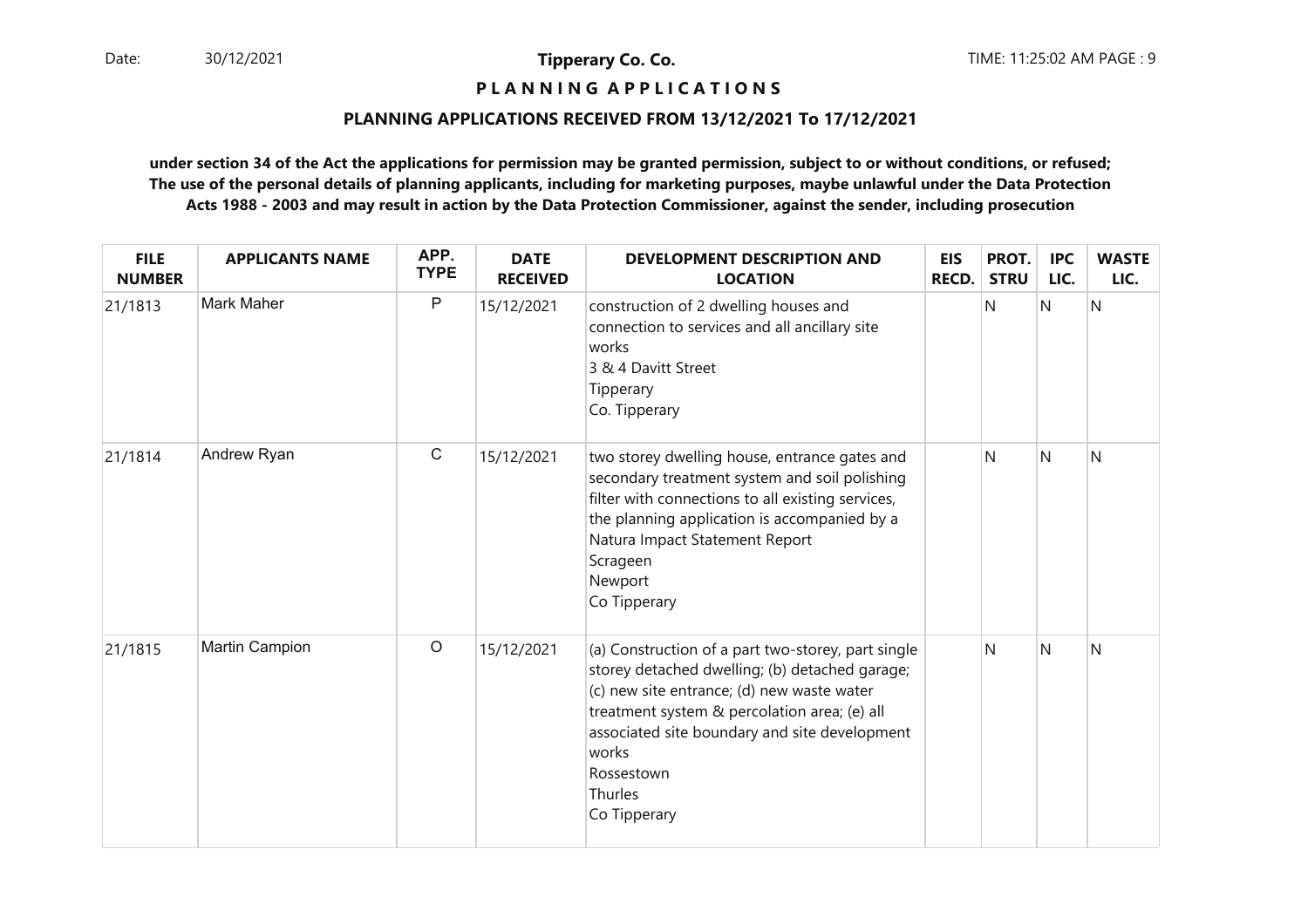# **P L A N N I N G A P P L I C A T I O N S**

#### **PLANNING APPLICATIONS RECEIVED FROM 13/12/2021 To 17/12/2021**

| <b>FILE</b>   | <b>APPLICANTS NAME</b>                          | APP.        | <b>DATE</b>     | DEVELOPMENT DESCRIPTION AND                                                                                                                                                                                       | EIS   | PROT.       | <b>IPC</b> | <b>WASTE</b> |
|---------------|-------------------------------------------------|-------------|-----------------|-------------------------------------------------------------------------------------------------------------------------------------------------------------------------------------------------------------------|-------|-------------|------------|--------------|
| <b>NUMBER</b> |                                                 | <b>TYPE</b> | <b>RECEIVED</b> | <b>LOCATION</b>                                                                                                                                                                                                   | RECD. | <b>STRU</b> | LIC.       | LIC.         |
| 21/1816       | South Eastern Cattle<br><b>Breeding Society</b> | P           | 15/12/2021      | bovine semen collection facility building (within<br>the curtilage of a protected structure NIAH Reg<br>No 22403503) and including all associated site<br>works<br>Dovea Lower<br>Dovea<br>Thurles, Co. Tipperary |       | N           | N          | N            |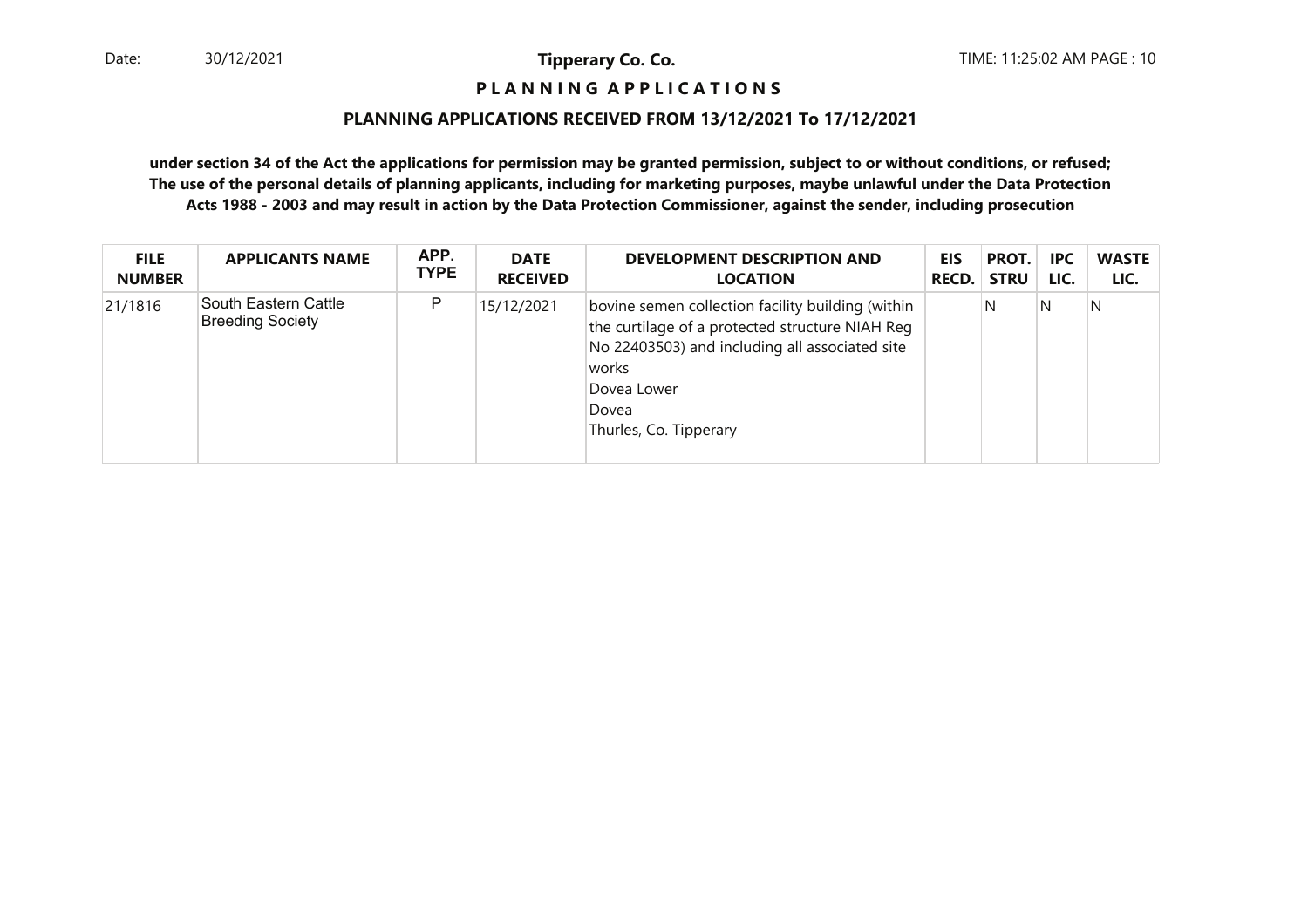# **P L A N N I N G A P P L I C A T I O N S**

#### **PLANNING APPLICATIONS RECEIVED FROM 13/12/2021 To 17/12/2021**

| 21/1817 | Solar Sense Ltd     | P            | 15/12/2021 | alterations to the previously granted solar farm<br>(Tipperary County Council Reg Ref 16600465 as<br>amended by Tipperary County Council Reg Ref<br>P19600119). Permission was originally granted<br>for a solar photovoltaic installation comprising<br>up to 32,000 m2 of solar panels on ground<br>mounted frames, 4 no. inverters in 2 blocks, 1<br>no. kV substation, fencing, access track, CCTV<br>and all associated ancillary development works<br>and services. Permission was subsequently<br>granted for the addition of 4 no. battery storage<br>containers and extension to the operational<br>period of the solar farm from 25 years to 30<br>years under Tipperary County Council Reg Ref.<br>19600119 and An Bord Pleanala Ref.<br>ABP-305222-19. Permission is now sought for<br>the following: increase the area of solar panels<br>from up to 32,000 m2 to up to 37,641 m2,<br>increase in height to the permitted solar panels<br>from 2.72m to 2.82m and Permission to increase<br>the operational period of the solar farm from 30<br>years to 35 years<br>Loughlohery<br>Cahir<br>Co. Tipperary |    | N | N | N |
|---------|---------------------|--------------|------------|-------------------------------------------------------------------------------------------------------------------------------------------------------------------------------------------------------------------------------------------------------------------------------------------------------------------------------------------------------------------------------------------------------------------------------------------------------------------------------------------------------------------------------------------------------------------------------------------------------------------------------------------------------------------------------------------------------------------------------------------------------------------------------------------------------------------------------------------------------------------------------------------------------------------------------------------------------------------------------------------------------------------------------------------------------------------------------------------------------------------------|----|---|---|---|
| 21/1818 | Solar Sense SPV Ltd | $\mathsf{P}$ | 15/12/2021 | alterations to the previously granted solar farm<br>in the townlands of Ballynagrana and<br>Deerparklodge, Carrick-on-Suir, Co. Tipperary<br>(Tipperary County Council Reg Ref. 16600640,                                                                                                                                                                                                                                                                                                                                                                                                                                                                                                                                                                                                                                                                                                                                                                                                                                                                                                                               | ΙY | N | N | N |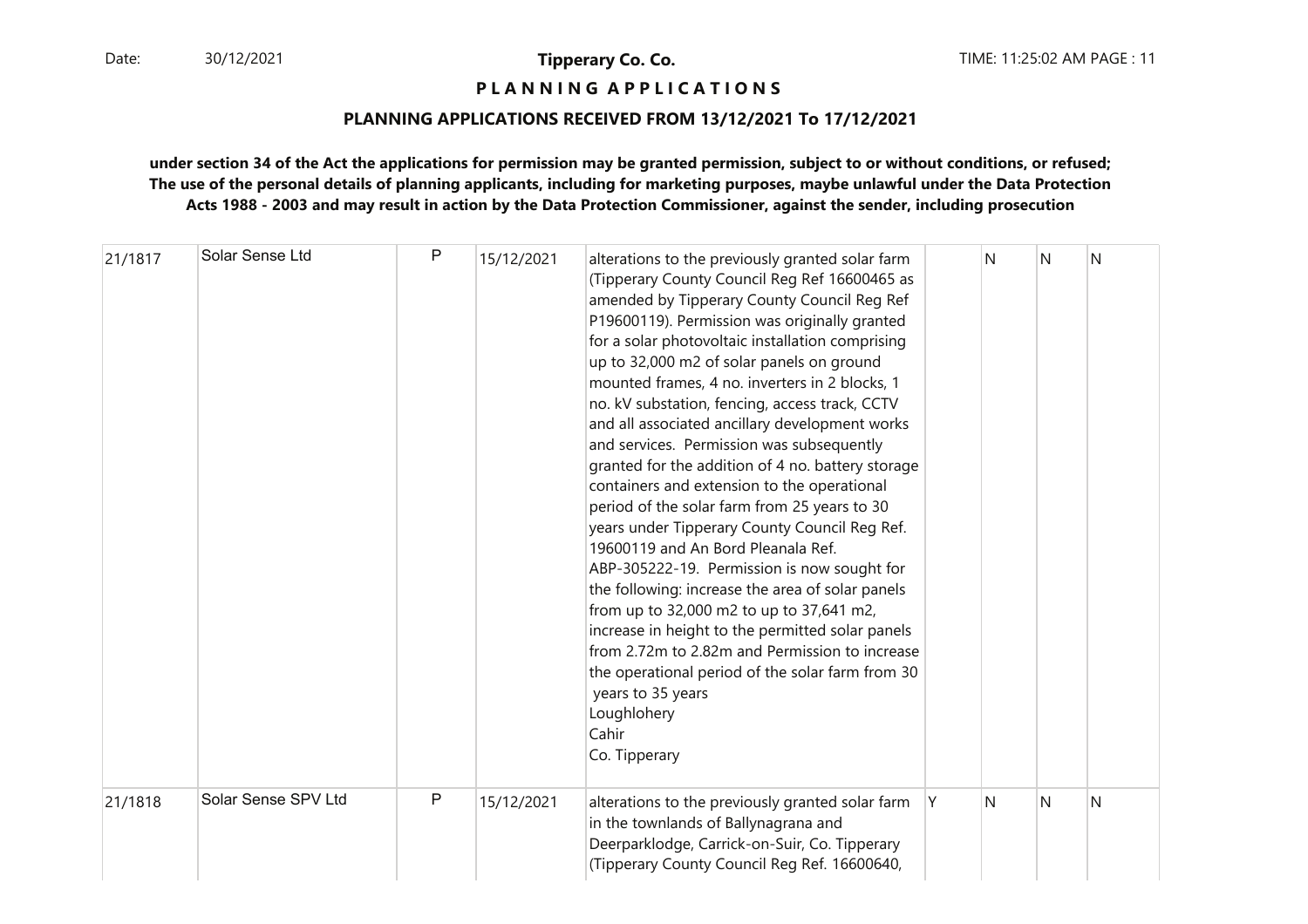#### **P L A N N I N G A P P L I C A T I O N S**

#### **PLANNING APPLICATIONS RECEIVED FROM 13/12/2021 To 17/12/2021**

**under section 34 of the Act the applications for permission may be granted permission, subject to or without conditions, or refused;The use of the personal details of planning applicants, including for marketing purposes, maybe unlawful under the Data ProtectionActs 1988 - 2003 and may result in action by the Data Protection Commissioner, against the sender, including prosecution**

> and An Bord Pleanála Reg Ref. PL92.248089) as amended by Tipperary County Council Reg Ref. 19600120. Permission was originally granted for a solar photovoltaic installation comprising up to 36,500 m2 of solar panels on ground mounted frames, 6 no. inverters housed in 3 units, 1 no. 20kV substation, security fencing, new entrance onto public road, CCTV; underground cable and ducts including cable and ducts along the public road to the entrance of the existing Deerpark substation within the townland of Deerparklodge, Carrick-on-Suir, Co. Tipperary and all associated ancillary development works and services. Permission was subsequently granted for three battery storage containers, alterations to the approved planning boundary and the operational permission of the solar farm from 25 to 30 years. Permission is now sought for the following; optimized solar pv panel configuration to comprise of up to 33,203 m2 of solar panels on ground mounted frames; increase to the length of the 20 kV substation from 9.98m to 11.975m to allow installation of required electrical equipment; increase in height to the permitted solar panels from 2.72 m to 2.82m and; permission to increase the operational period of the solar farm from 30 years to 35 years. The site is located in the townlands of Ballynagrana and Deerparklodge, Carrick-on-Suir, Co. Tipperary. A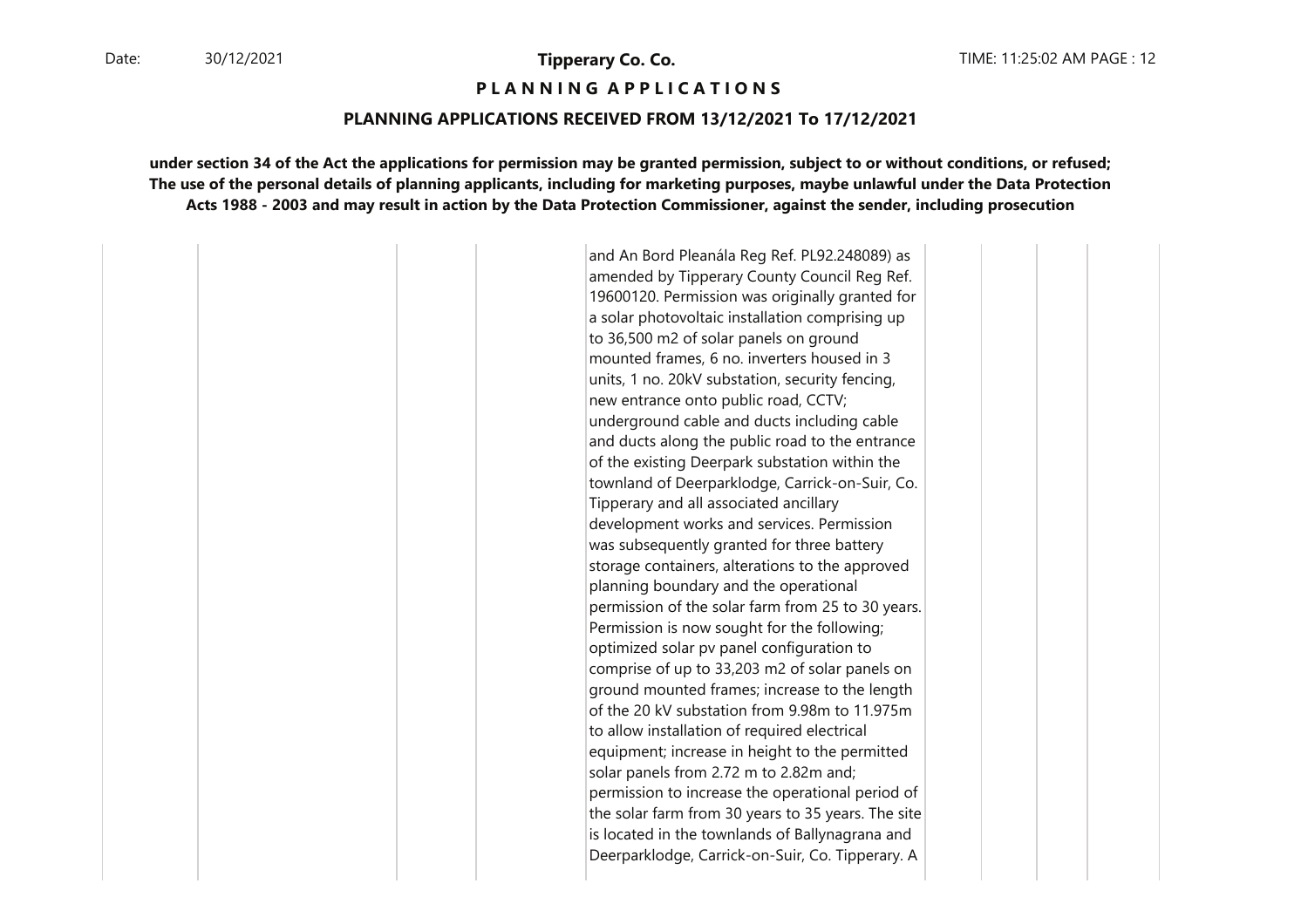# **P L A N N I N G A P P L I C A T I O N S**

#### **PLANNING APPLICATIONS RECEIVED FROM 13/12/2021 To 17/12/2021**

|  | Natura Impact Statement (NIS) accompanies this<br>application. Planning Permission is sought for a<br>period of 10 years<br>Ballynagrana and Deerparklodge<br>Carrick-on-Suir<br>Co. Tipperary |
|--|------------------------------------------------------------------------------------------------------------------------------------------------------------------------------------------------|
|--|------------------------------------------------------------------------------------------------------------------------------------------------------------------------------------------------|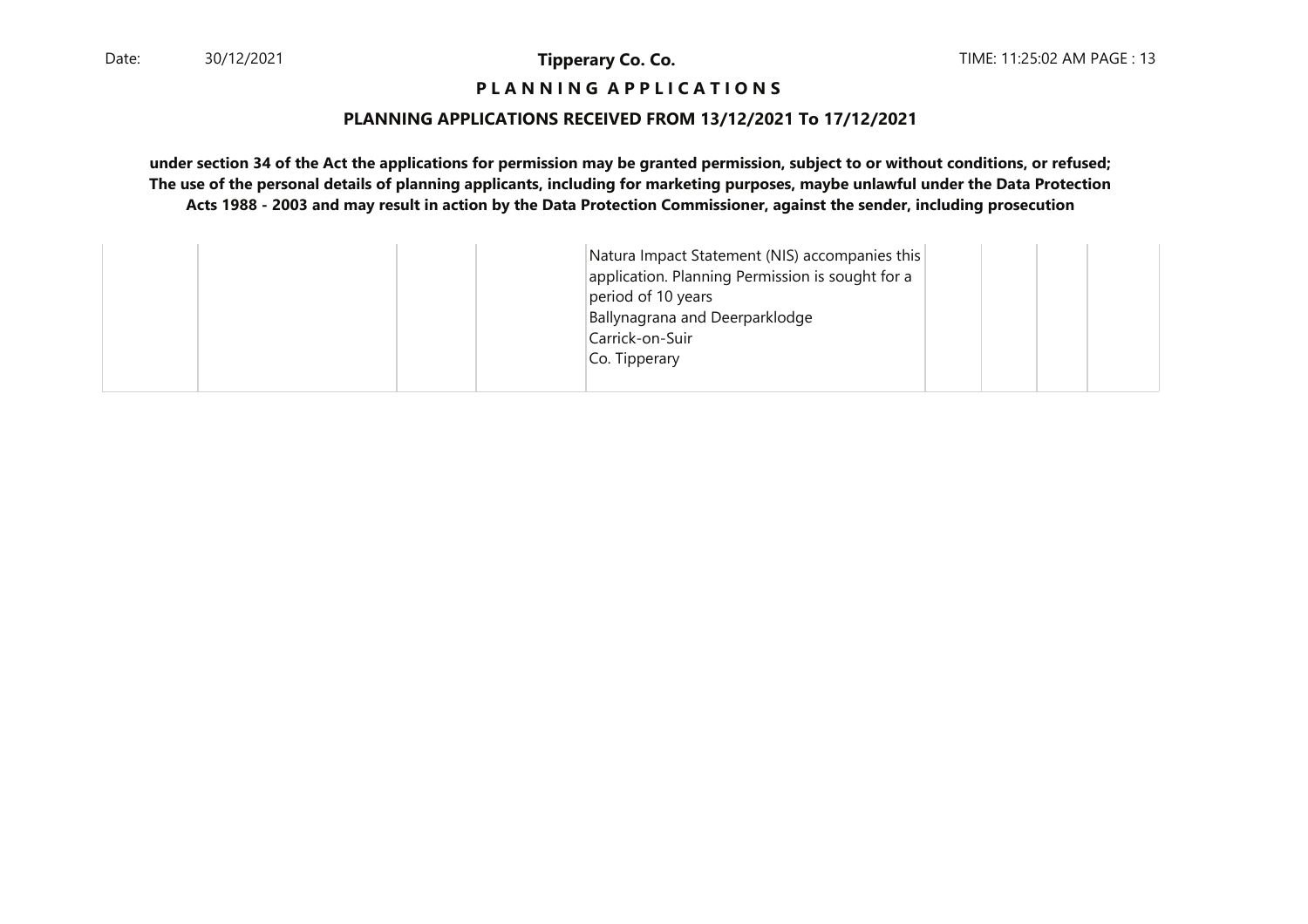# **P L A N N I N G A P P L I C A T I O N S**

#### **PLANNING APPLICATIONS RECEIVED FROM 13/12/2021 To 17/12/2021**

| <b>FILE</b>   | <b>APPLICANTS NAME</b>     | APP.        | <b>DATE</b>     | <b>DEVELOPMENT DESCRIPTION AND</b>                                                                                                                                                                                                                                                                                                                                                                                                                                                                                                                                                                                                                                                                                                                                                                                                                                                                                                                                                                                                                                                                                                                          | <b>EIS</b>   | PROT.       | <b>IPC</b> | <b>WASTE</b> |
|---------------|----------------------------|-------------|-----------------|-------------------------------------------------------------------------------------------------------------------------------------------------------------------------------------------------------------------------------------------------------------------------------------------------------------------------------------------------------------------------------------------------------------------------------------------------------------------------------------------------------------------------------------------------------------------------------------------------------------------------------------------------------------------------------------------------------------------------------------------------------------------------------------------------------------------------------------------------------------------------------------------------------------------------------------------------------------------------------------------------------------------------------------------------------------------------------------------------------------------------------------------------------------|--------------|-------------|------------|--------------|
| <b>NUMBER</b> |                            | <b>TYPE</b> | <b>RECEIVED</b> | <b>LOCATION</b>                                                                                                                                                                                                                                                                                                                                                                                                                                                                                                                                                                                                                                                                                                                                                                                                                                                                                                                                                                                                                                                                                                                                             | <b>RECD.</b> | <b>STRU</b> | LIC.       | LIC.         |
| 21/1819       | <b>Carrick SLR Limited</b> | P           | 15/12/2021      | alterations to the previously granted solar farm<br>(Tipperary County Council Reg Ref 17600928)<br>Permission was originally granted for a solar<br>photovoltaic installation comprising arrays of<br>approximately 13,770 solar PV panels on ground<br>mounted frames no taller than 2.8m; 2 no.<br>inverter/transformer container units; a battery<br>storage container unit; a 20kV on-site<br>substation; landscaping, fencing and CCTV<br>cameeras around the solar PV arrays and<br>connecting to the off-site Deerpark ESB<br>substation; provision of a temporary<br>construction compound; widening of the<br>existing farm entrance and internal tracks; and<br>all ancillary works on a site of 9.12 ha.<br>Permission is now sought for the following:<br>optimised solar pv panel configuration to<br>comprise up to 23,581 m" of solar panels on<br>ground mounted frames; increase in height to<br>the permitted solar panels from 2.72m to 2.82m<br>and; Permission for an operational period of the<br>solar farm from 35 years. Planning Permission is<br>sought for a period of 10 years<br>Deerpark<br>Carrick-on-Suir<br>Co. Tipperary |              | N           | N          | Ν            |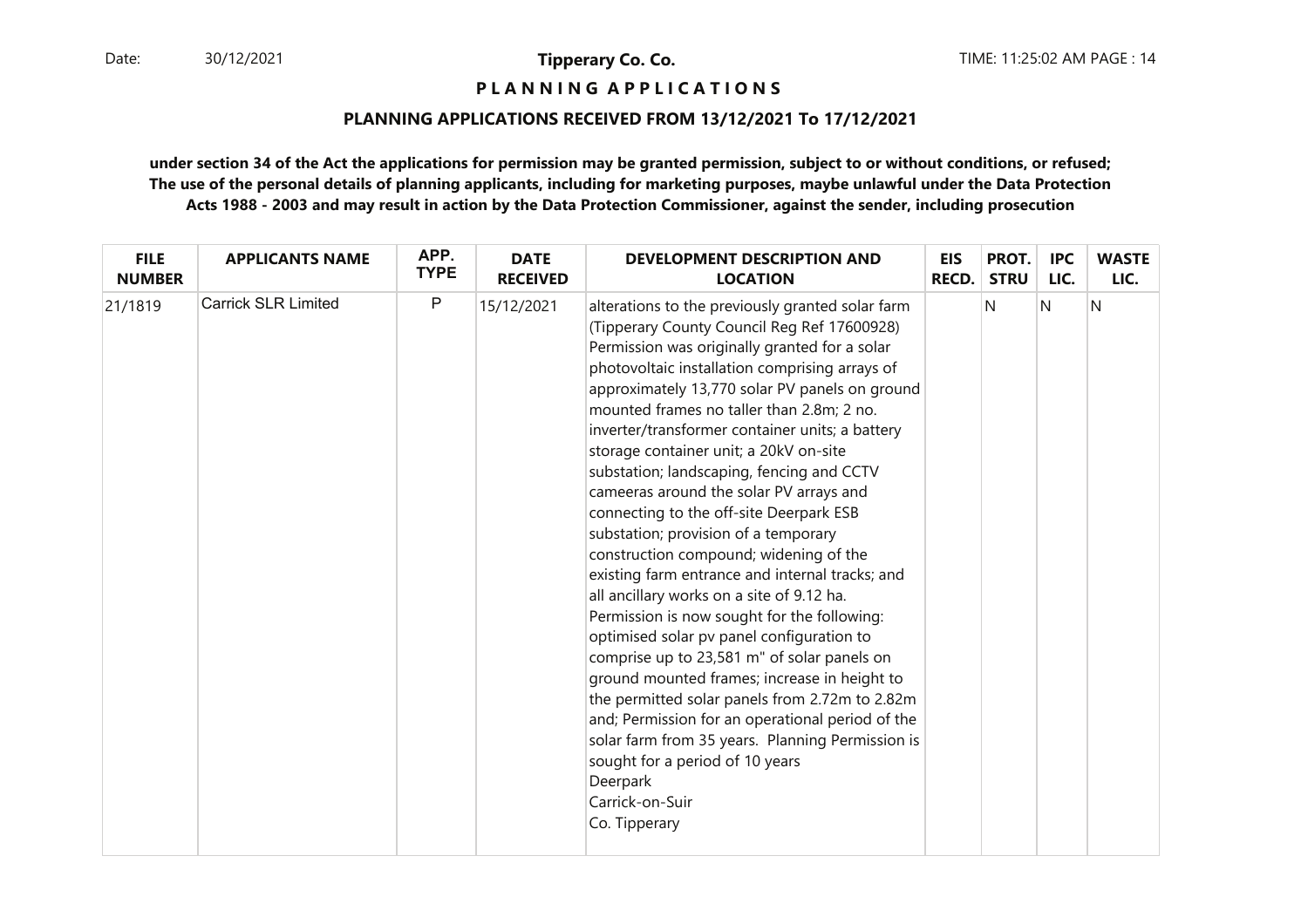# **P L A N N I N G A P P L I C A T I O N S**

#### **PLANNING APPLICATIONS RECEIVED FROM 13/12/2021 To 17/12/2021**

| <b>FILE</b><br><b>NUMBER</b> | <b>APPLICANTS NAME</b>         | APP.<br><b>TYPE</b> | <b>DATE</b><br><b>RECEIVED</b> | <b>DEVELOPMENT DESCRIPTION AND</b><br><b>LOCATION</b>                                                                                                                                                                                                                                                                                                                                                                                                                                                                                                                                                                                                                                                                                                                                                                                                   | <b>EIS</b><br><b>RECD.</b> | PROT.<br><b>STRU</b> | <b>IPC</b><br>LIC. | <b>WASTE</b><br>LIC. |
|------------------------------|--------------------------------|---------------------|--------------------------------|---------------------------------------------------------------------------------------------------------------------------------------------------------------------------------------------------------------------------------------------------------------------------------------------------------------------------------------------------------------------------------------------------------------------------------------------------------------------------------------------------------------------------------------------------------------------------------------------------------------------------------------------------------------------------------------------------------------------------------------------------------------------------------------------------------------------------------------------------------|----------------------------|----------------------|--------------------|----------------------|
| 21/1820                      | <b>Adrian and Claire Brett</b> | $\mathsf{R}$        | 15/12/2021                     | changes to planning permission ref 18/601008<br>to remove an existing single storey extension, a<br>shed and out buildings to the rear of the<br>dwelling and to construct a single storey<br>extension to the rear with refurbishments to the<br>existing dwelling. Retentions are 1 to retain<br>windows, doors and roof lights on the rear<br>extension which differs from the fenestration on<br>the original planning application. 2 to retain<br>solar PVs mounted on the rear extension roof. 3<br>to retain a stone finish to the front elevation and<br>traditional plaster finish to the side and rear<br>elevations of the original structure and the rear<br>extensions elevations and 4 to retain velux roof<br>lights to the rear roof of the original structure<br>on our lands<br><b>Carrick Street</b><br>Mullinahone<br>Co. Tipperary |                            | N                    | N                  | N                    |
| 21/1821                      | Tara Colclough                 | P                   | 15/12/2021                     | dwelling house and garage, new entrance, waste<br>water treatment system with percolation area<br>and all associated site works<br>Timoney<br>Knock<br>Roscrea, Co. Tipperary                                                                                                                                                                                                                                                                                                                                                                                                                                                                                                                                                                                                                                                                           |                            | N                    | N                  | N                    |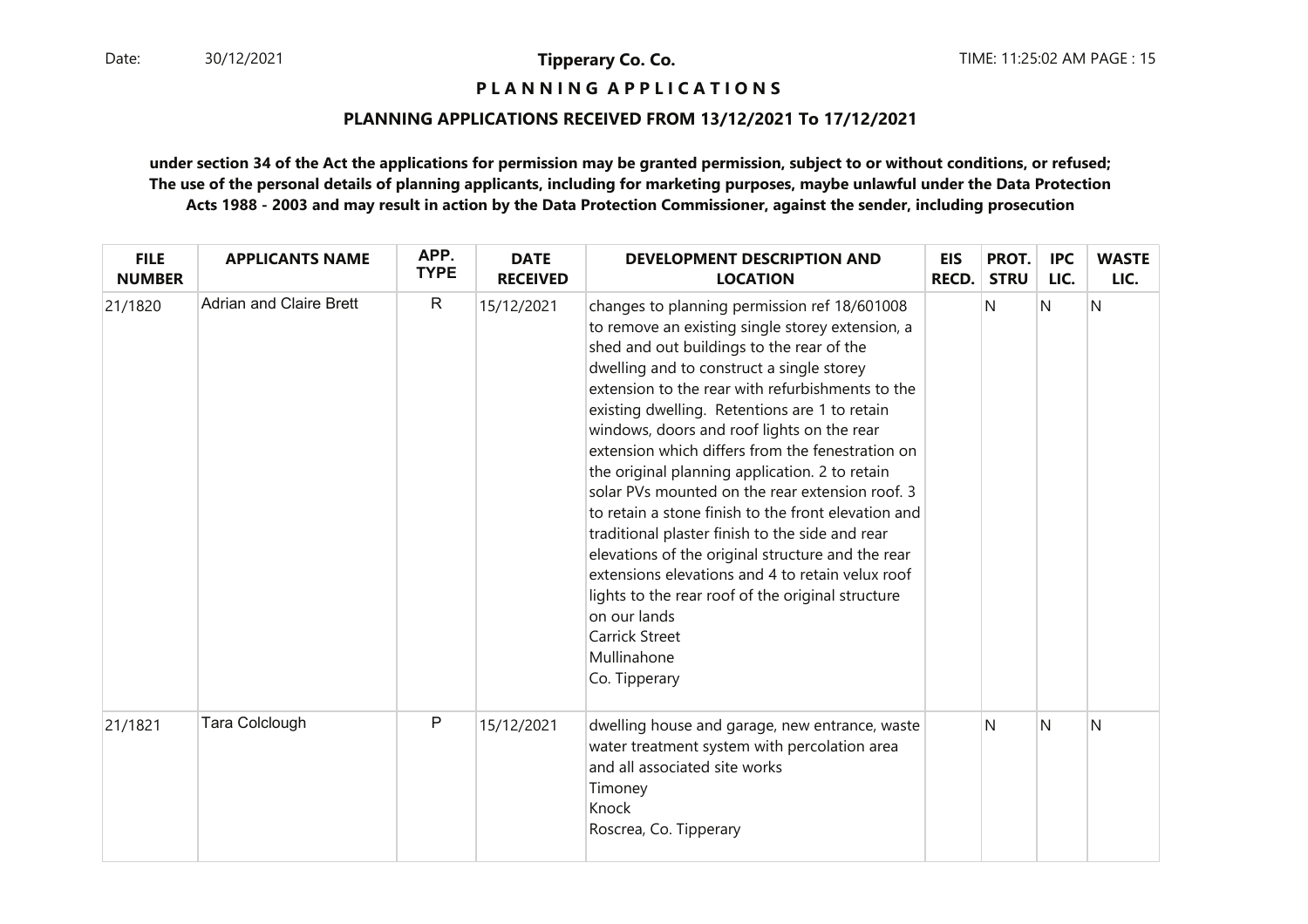# **P L A N N I N G A P P L I C A T I O N S**

#### **PLANNING APPLICATIONS RECEIVED FROM 13/12/2021 To 17/12/2021**

| <b>FILE</b><br><b>NUMBER</b> | <b>APPLICANTS NAME</b> | APP.<br><b>TYPE</b> | <b>DATE</b><br><b>RECEIVED</b> | <b>DEVELOPMENT DESCRIPTION AND</b><br><b>LOCATION</b>                                                                                                                                                                    | <b>EIS</b><br><b>RECD.</b> | PROT.<br><b>STRU</b> | <b>IPC</b><br>LIC. | <b>WASTE</b><br>LIC. |
|------------------------------|------------------------|---------------------|--------------------------------|--------------------------------------------------------------------------------------------------------------------------------------------------------------------------------------------------------------------------|----------------------------|----------------------|--------------------|----------------------|
| 21/1822                      | Stephanie O'Shea       | P                   | 15/12/2021                     | raise the roof of existing bungalow to provide<br>first floor accommodation, build a porch, carry<br>out internal alterations including associated site<br>works<br>Cappaghmore<br>Cloneen<br>Clonmel<br>Co. Tipperary   |                            | N                    | IN.                | N                    |
| 21/1823                      | Northraven Ltd.        | P                   | 16/12/2021                     | erection of 2250.00 m2 or 380.25 kWp of<br>photovoltaic panels on the roofs of building,<br>Roscrea Cold Storage, with all associated site<br>works<br>Parkmore Industrial Estate<br>Roscrea<br>Co Tipperary<br>E53 R827 |                            | N                    | N                  | N                    |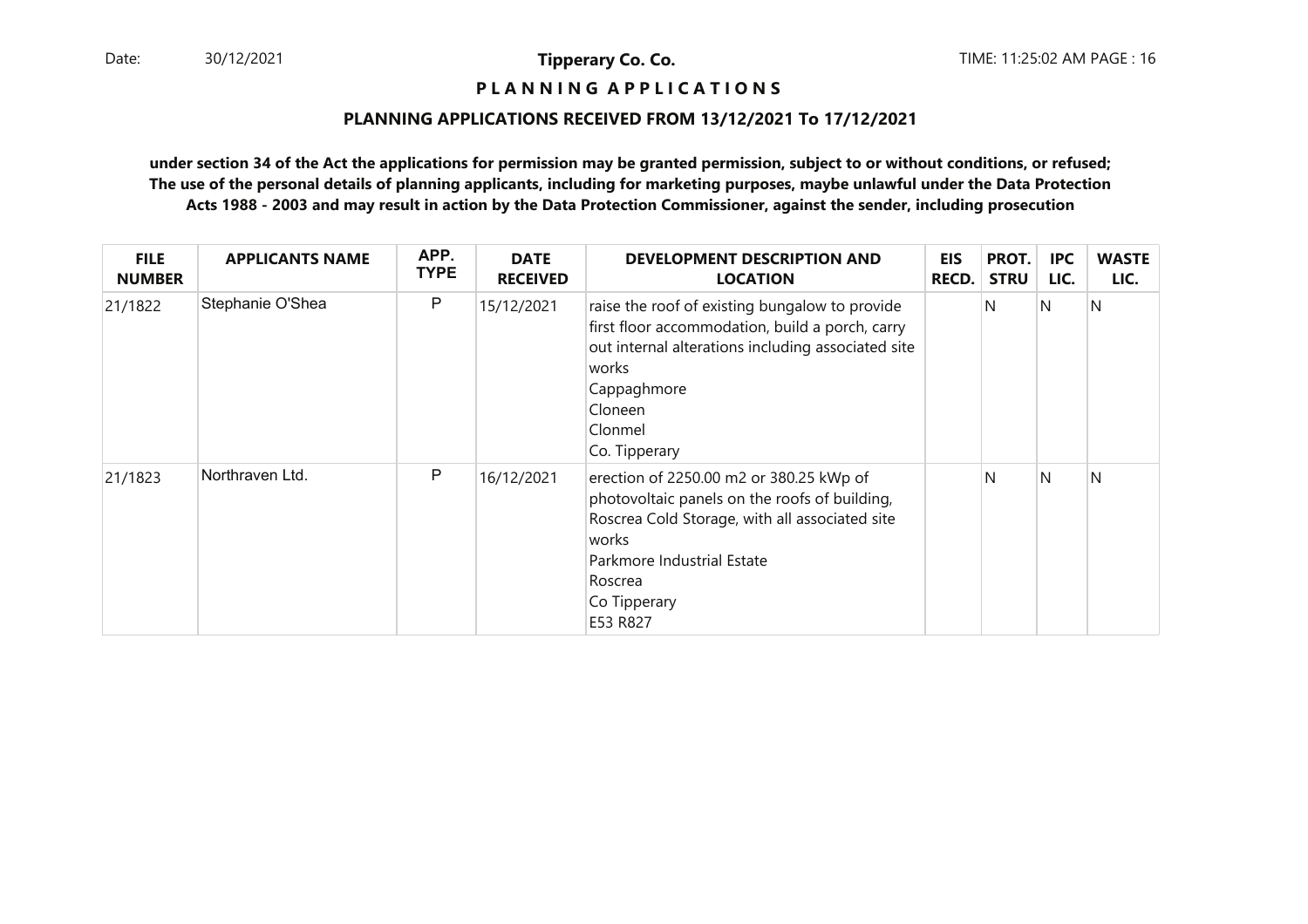# **P L A N N I N G A P P L I C A T I O N S**

#### **PLANNING APPLICATIONS RECEIVED FROM 13/12/2021 To 17/12/2021**

| <b>FILE</b><br><b>NUMBER</b> | <b>APPLICANTS NAME</b>                 | APP.<br><b>TYPE</b> | <b>DATE</b><br><b>RECEIVED</b> | <b>DEVELOPMENT DESCRIPTION AND</b><br><b>LOCATION</b>                                                                                                                                                                                                                                                                                                                                                                                                                                                                                                                 | <b>EIS</b><br><b>RECD.</b> | PROT.<br><b>STRU</b> | <b>IPC</b><br>LIC. | <b>WASTE</b><br>LIC. |
|------------------------------|----------------------------------------|---------------------|--------------------------------|-----------------------------------------------------------------------------------------------------------------------------------------------------------------------------------------------------------------------------------------------------------------------------------------------------------------------------------------------------------------------------------------------------------------------------------------------------------------------------------------------------------------------------------------------------------------------|----------------------------|----------------------|--------------------|----------------------|
| 21/1824                      | Teagasc Solohead Farm                  | $\mathsf{P}$        | 16/12/2021                     | (a) Decommission 2 no. existing slurry lagoons<br>and a dungstead, (b) Construct an extension to<br>the side of existing cubicle shed with new<br>underground slatted slurry storage tanks, (c)<br>Demolish existing straw bedded shed and<br>construct a new calving shed in place of it, (d)<br>Construct a new roofed; drafting & handling<br>area adjacent to existing milking parlour,<br>extended collecting yard and an underground<br>slatted soiled water tank and all associated<br>siteworks<br>Solohead Farm<br>Knockaneduff<br>Donohill<br>Co. Tipperary |                            | N                    | N                  | N                    |
| 21/1825                      | Southraven Management<br>Services Ltd. | P                   | 16/12/2021                     | erection of 2,120.00 m2 or 363.60 kWp of<br>photovoltaic panels on the roofs of building,<br>Roscrea Cold Storage, with all associated site<br>works<br>Parkmore Industrial Estate<br>Roscrea<br>Co Tipperary<br>E53 T971                                                                                                                                                                                                                                                                                                                                             |                            | N                    | N                  | N                    |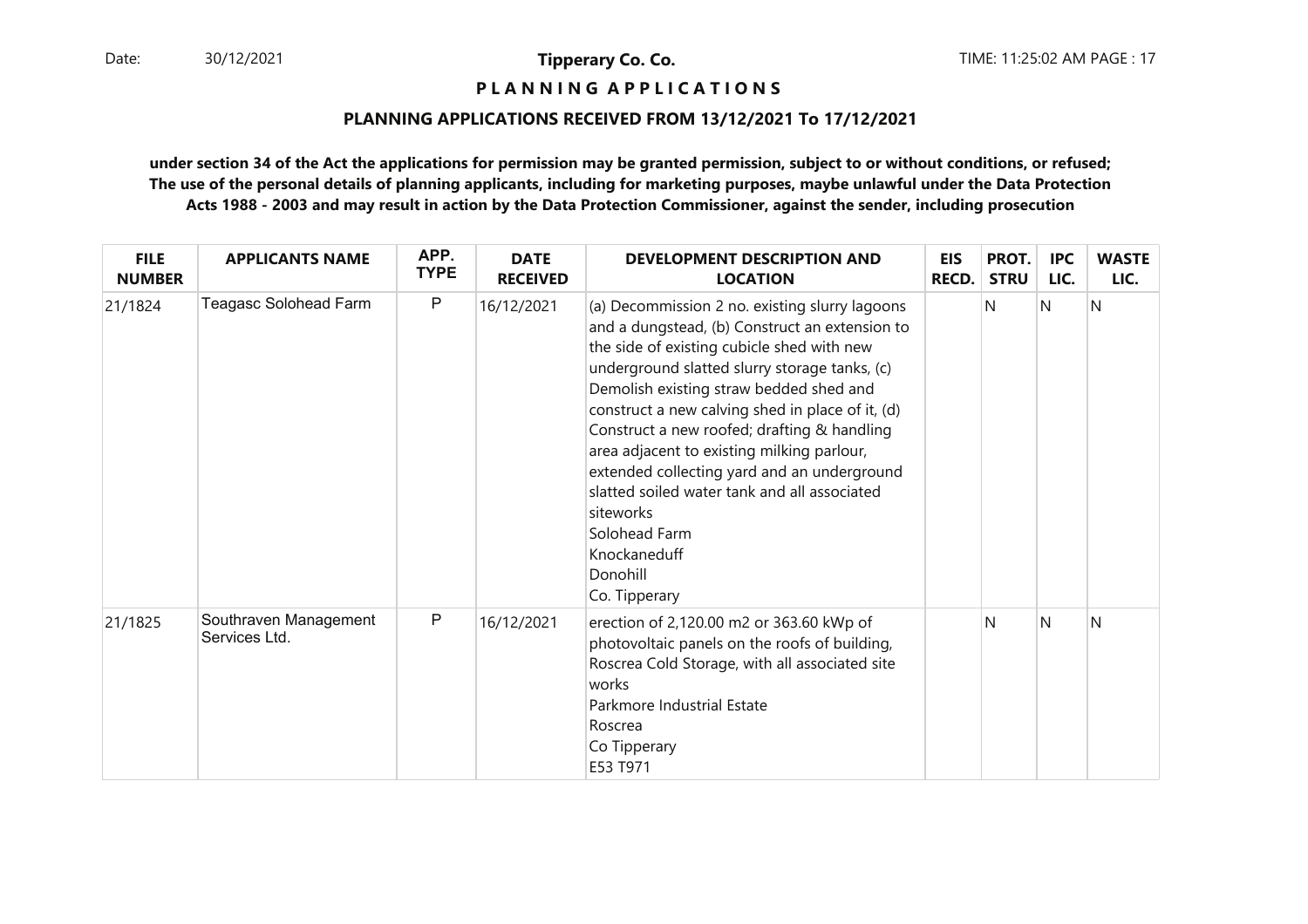# **P L A N N I N G A P P L I C A T I O N S**

#### **PLANNING APPLICATIONS RECEIVED FROM 13/12/2021 To 17/12/2021**

| <b>FILE</b><br><b>NUMBER</b> | <b>APPLICANTS NAME</b>                   | APP.<br><b>TYPE</b> | <b>DATE</b><br><b>RECEIVED</b> | <b>DEVELOPMENT DESCRIPTION AND</b><br><b>LOCATION</b>                                                                                                                                                                                  | <b>EIS</b><br><b>RECD.</b> | PROT.<br><b>STRU</b> | <b>IPC</b><br>LIC. | <b>WASTE</b><br>LIC. |
|------------------------------|------------------------------------------|---------------------|--------------------------------|----------------------------------------------------------------------------------------------------------------------------------------------------------------------------------------------------------------------------------------|----------------------------|----------------------|--------------------|----------------------|
| 21/1826                      | David Fogarty of All Star<br>Tiling Ltd. | P                   | 16/12/2021                     | for change of use from residential dwelling to<br>office use with car parking and signage with all<br>connection to existing services and all<br>associated siteworks and ancillary works<br>Kavanagh Place<br>Thurles<br>Co Tipperary |                            | N                    | <sup>N</sup>       | N                    |
| 21/1827                      | Thomas Ryan                              | P                   | 16/12/2021                     | construction of an extension to the side and<br>rear of dwelling with connection to existing<br>services and all associated and ancillary site<br>works<br>No. 9 St. Columba Terrace<br>Bohernanave<br>Thurles<br>Co Tipperary         |                            | N                    | $\mathsf{N}$       | N                    |
| 21/1828                      | Joseph Matthew Ryan                      | $\mathsf{R}$        | 16/12/2021                     | two storey extension and alterations to existing<br>dwelling and all associated site works<br>Dary<br>Aglish<br>Roscrea<br>Co Tipperary                                                                                                |                            | N                    | $\mathsf{N}$       | N                    |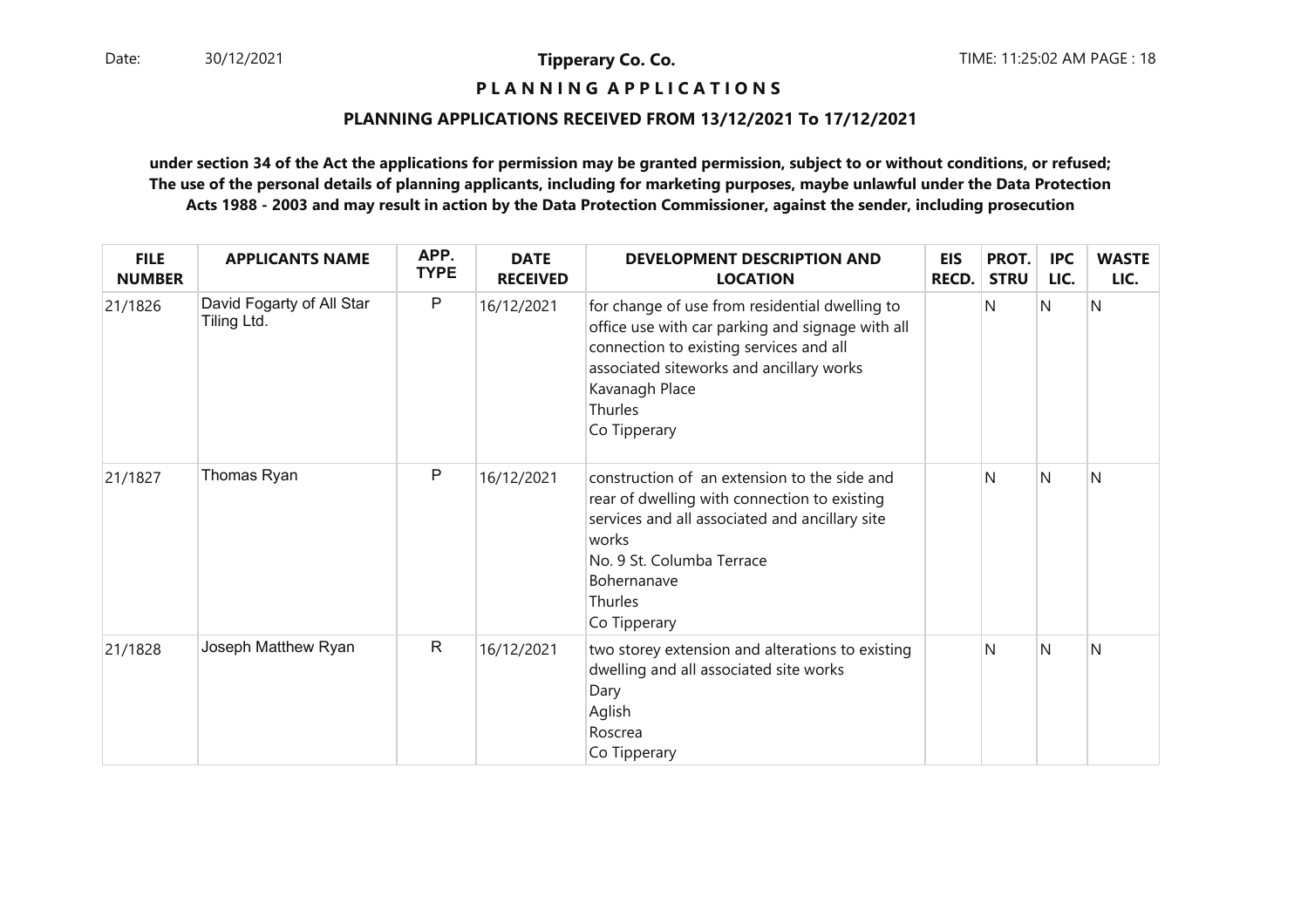# **P L A N N I N G A P P L I C A T I O N S**

#### **PLANNING APPLICATIONS RECEIVED FROM 13/12/2021 To 17/12/2021**

| <b>FILE</b><br><b>NUMBER</b> | <b>APPLICANTS NAME</b>                         | APP.<br><b>TYPE</b> | <b>DATE</b><br><b>RECEIVED</b> | <b>DEVELOPMENT DESCRIPTION AND</b><br><b>LOCATION</b>                                                                                                                                                                                                                                                                                                                                                                                                                                                                                                                                                                                                                                                           | <b>EIS</b><br><b>RECD.</b> | PROT.<br><b>STRU</b> | <b>IPC</b><br>LIC. | <b>WASTE</b><br>LIC. |
|------------------------------|------------------------------------------------|---------------------|--------------------------------|-----------------------------------------------------------------------------------------------------------------------------------------------------------------------------------------------------------------------------------------------------------------------------------------------------------------------------------------------------------------------------------------------------------------------------------------------------------------------------------------------------------------------------------------------------------------------------------------------------------------------------------------------------------------------------------------------------------------|----------------------------|----------------------|--------------------|----------------------|
| 21/1829                      | H.S.E. South                                   | $\mathsf{P}$        | 16/12/2021                     | altering, reposition and widen the entrance to<br>their property. The works will include<br>demolition of parts of the existing and<br>construction of new stone masonry wals, piers<br>and gates complete with associated works<br>Croan Lower<br>Coleville Road<br>Clonmel<br>Co. Tipperary                                                                                                                                                                                                                                                                                                                                                                                                                   |                            | N                    | N                  | N                    |
| 21/1830                      | Frank Alley of Dundrum<br><b>Nurseries Ltd</b> | $\mathsf{R}$        | 16/12/2021                     | 1) as constructed horticultural glasshouse<br>building to the rear of site with covered<br>link/walkway structure and PERMISSION for 2)<br>demolition of existing public toilet block and<br>staff canteen building, 3) construction of new<br>building consisting of new public toilets and<br>display/storage/shop space on ground floor and<br>staff canteen/training room and ancillary office<br>space at first floor level, 4) additional car<br>parking spaces to the front public car parking<br>area and for proposed new footbridge over the<br>manmade ditch with all associated site work and<br>connections to existing on-site services<br><b>Ward Park</b><br>Dundrum<br>Co. Tipperary E34 F8645 |                            | N                    | N                  | N                    |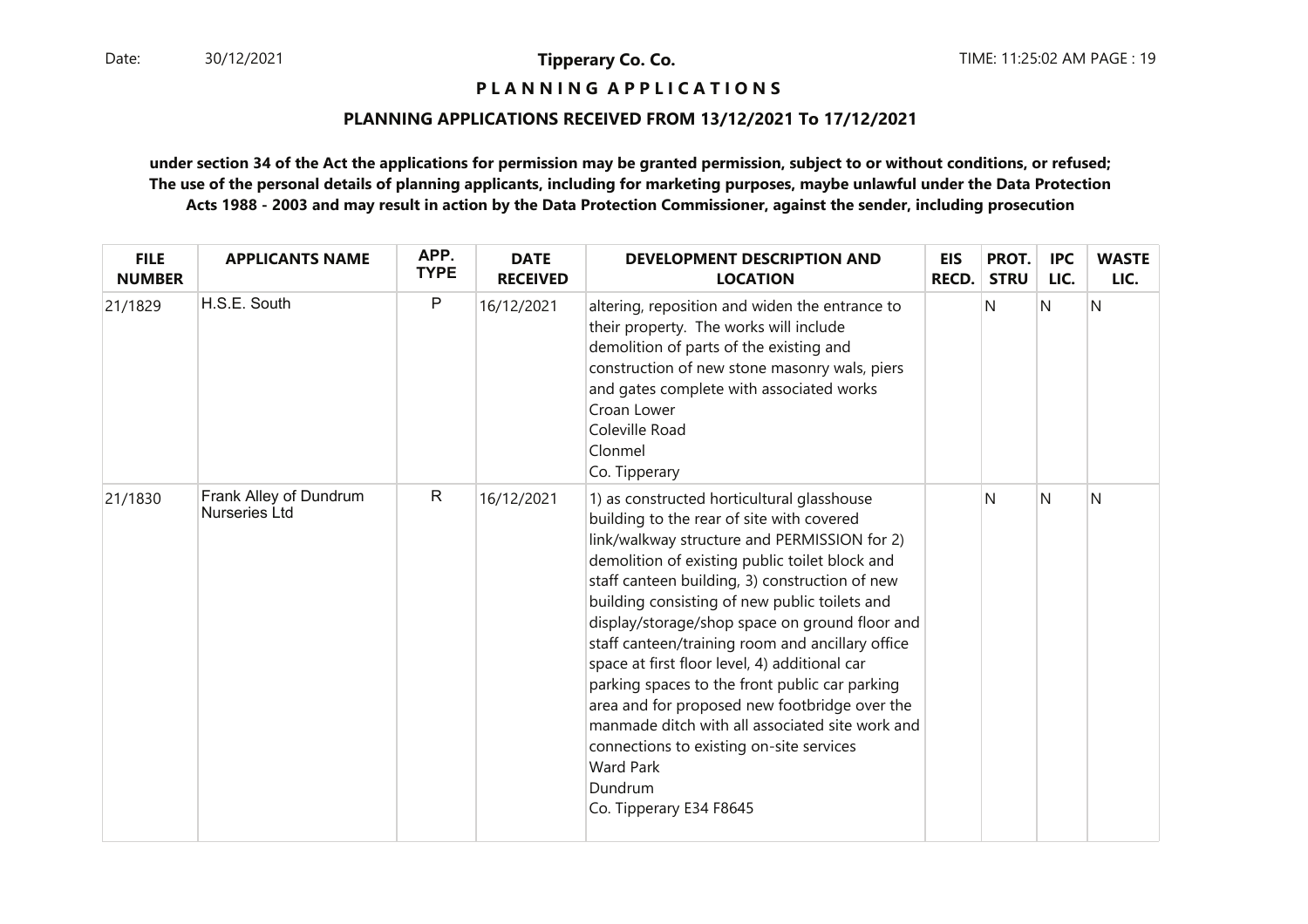**P L A N N I N G A P P L I C A T I O N S** 

#### **PLANNING APPLICATIONS RECEIVED FROM 13/12/2021 To 17/12/2021**

| <b>FILE</b><br><b>NUMBER</b> | <b>APPLICANTS NAME</b> | APP.<br><b>TYPE</b> | <b>DATE</b><br><b>RECEIVED</b> | <b>DEVELOPMENT DESCRIPTION AND</b><br><b>LOCATION</b>                                                                                                                                                                                                                                                                                    | <b>EIS</b><br><b>RECD.</b> | PROT.<br><b>STRU</b> | <b>IPC</b><br>LIC. | <b>WASTE</b><br>LIC. |
|------------------------------|------------------------|---------------------|--------------------------------|------------------------------------------------------------------------------------------------------------------------------------------------------------------------------------------------------------------------------------------------------------------------------------------------------------------------------------------|----------------------------|----------------------|--------------------|----------------------|
| 21/1831                      | Ciara Heffernan        | $\mathsf{P}$        | 16/12/2021                     | construction of a granny flat to the rear of<br>existing dwelling and permission to demolish<br>part of existing garage/shed and<br>replace/upgrade the existing septic tank and<br>percolation system with all associated site work<br>Glengoole North<br>New Birmingham<br>Thurles, Co. Tipperary                                      |                            | N                    | N                  | N                    |
| 21/1832                      | Tara Pigs Farms Ltd    | P                   | 16/12/2021                     | the demolition of seven existing pig rearing<br>buildings, and for the erection of a new pig<br>rearing building to upgrade and replace existing<br>buildings, along with all associated site works.<br>All works take place within the curtilage of an<br>existing pig rearing facility<br>Castleblake E.D.<br>Graigue<br>co. Tipperary |                            | N                    | <sup>N</sup>       | N                    |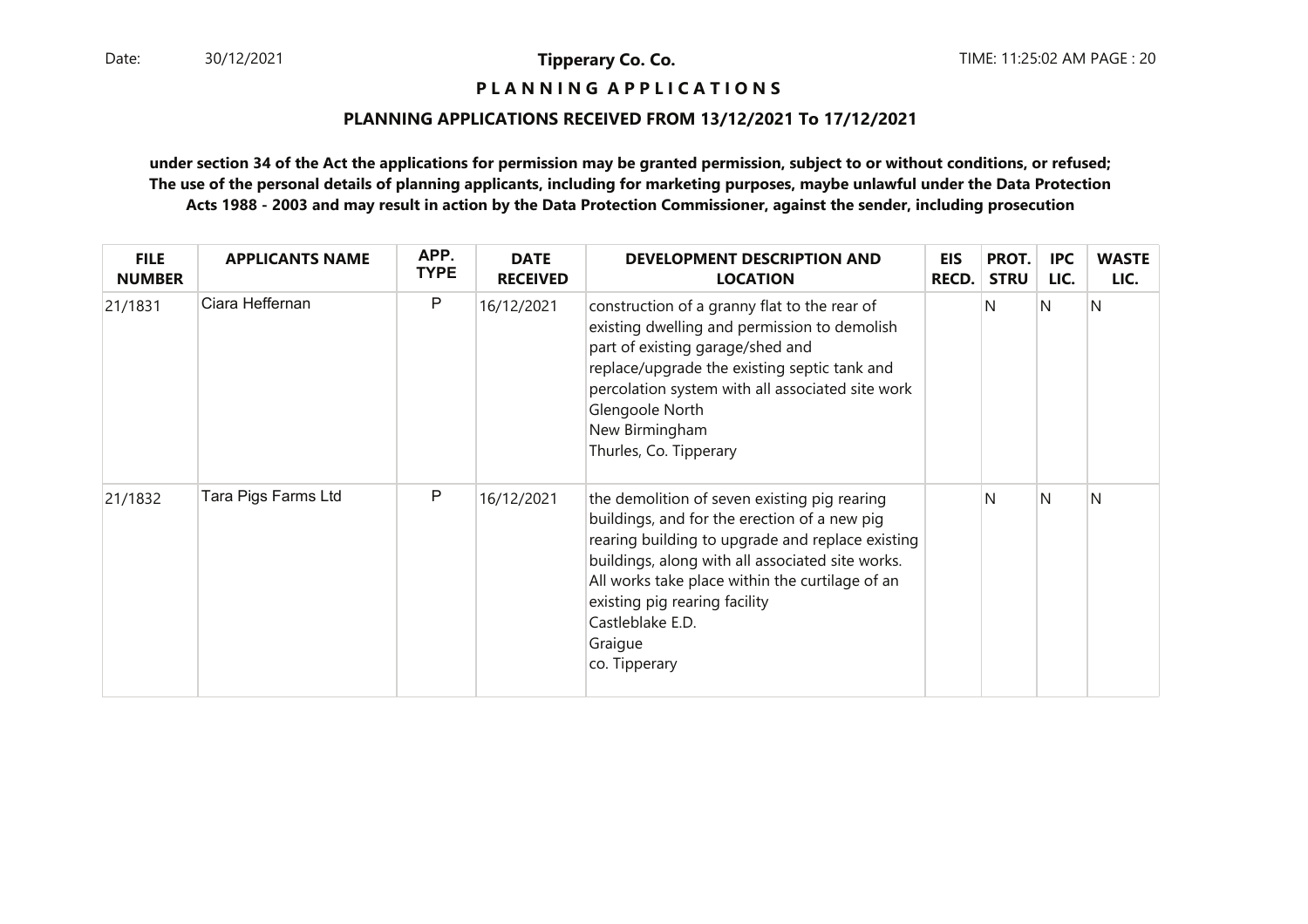**P L A N N I N G A P P L I C A T I O N S** 

### **PLANNING APPLICATIONS RECEIVED FROM 13/12/2021 To 17/12/2021**

| <b>FILE</b><br><b>NUMBER</b> | <b>APPLICANTS NAME</b>                         | APP.<br><b>TYPE</b> | <b>DATE</b><br><b>RECEIVED</b> | DEVELOPMENT DESCRIPTION AND<br><b>LOCATION</b>                                                                                                                                                                                                                                                                                                                                                                                                                                          | <b>EIS</b><br><b>RECD.</b> | PROT.<br><b>STRU</b> | <b>IPC</b><br>LIC. | <b>WASTE</b><br>LIC. |
|------------------------------|------------------------------------------------|---------------------|--------------------------------|-----------------------------------------------------------------------------------------------------------------------------------------------------------------------------------------------------------------------------------------------------------------------------------------------------------------------------------------------------------------------------------------------------------------------------------------------------------------------------------------|----------------------------|----------------------|--------------------|----------------------|
| 21/1833                      | <b>Cantwell Quality Water</b><br>Services Ltd. | $\mathsf{P}$        | 16/12/2021                     | extension and design of previous granted<br>permission for extension to workshops<br>(planning ref. no. 201258) which related to the<br>enlarging of workshop area of a portal steel<br>frame building and permission for a storage<br>yard area to the rear of this workshop area for<br>storage of both vehicles and materials in<br>connection with the business etc. with all<br>associated site works and ancillary works<br>Graiguepadeen<br>Urlingford<br>Thurles, Co. Tipperary |                            | N                    | N                  | N                    |
| 21/1834                      | Anthony Joseph Cooke                           | $\mathsf{P}$        | 16/12/2021                     | new two storey dwelling, garage, septic tank<br>with effluent treatment system, site entrance<br>and associated site works<br>Killahara<br>Thurles<br>Co. Tipperary                                                                                                                                                                                                                                                                                                                     |                            | N                    | N                  | N                    |
| 21/1835                      | Caoimhin Campbell                              | $\mathsf{P}$        | 16/12/2021                     | 1 no. industrial unit with a floor area of 4910<br>sqm, 13 car parking spaces and all associated<br>services<br>Gurtnafleur<br>Powerstown<br>Clonmel<br>Co. Tipperary                                                                                                                                                                                                                                                                                                                   |                            | N                    | N                  | N                    |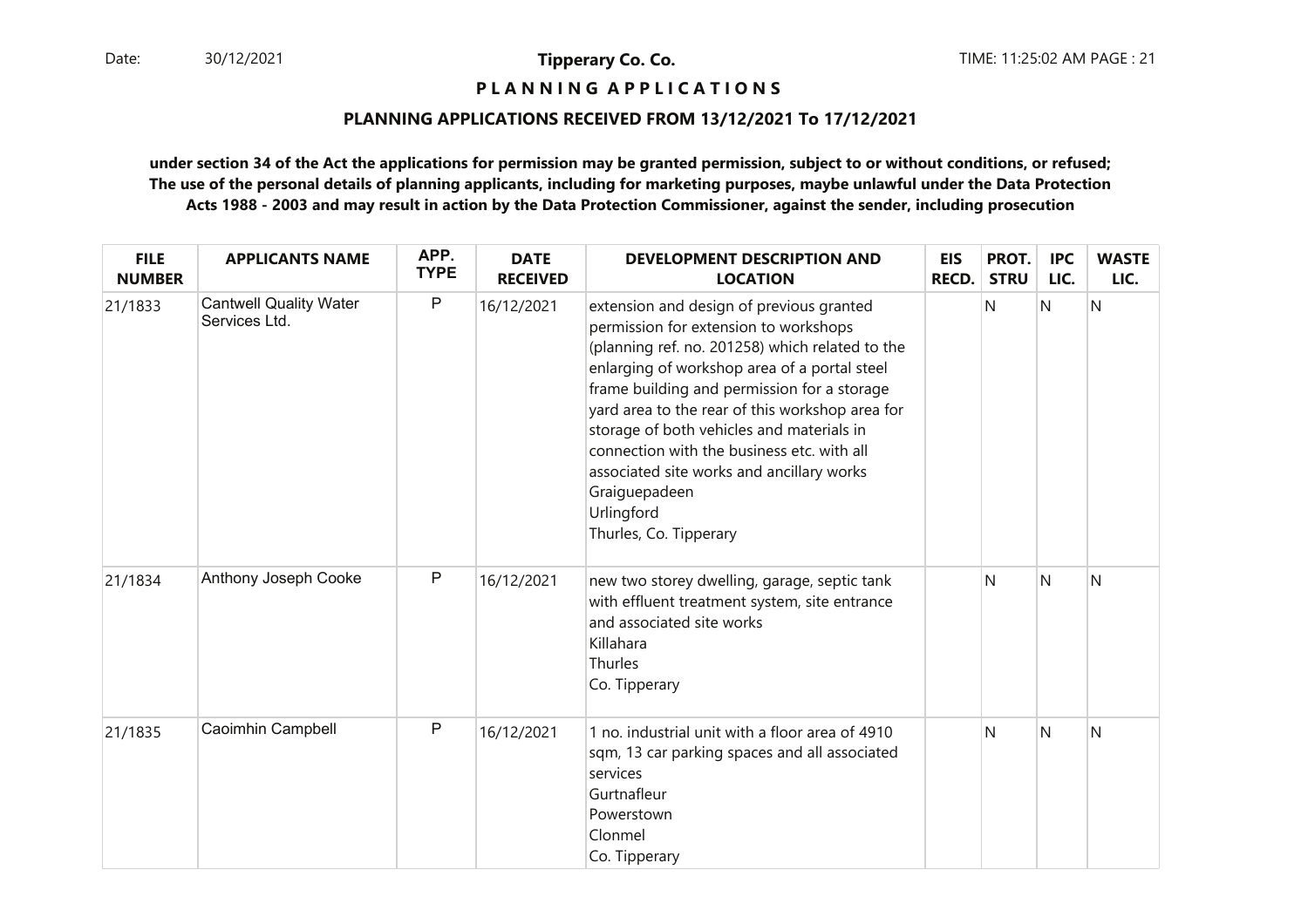**P L A N N I N G A P P L I C A T I O N S** 

### **PLANNING APPLICATIONS RECEIVED FROM 13/12/2021 To 17/12/2021**

| <b>FILE</b><br><b>NUMBER</b> | <b>APPLICANTS NAME</b> | APP.<br><b>TYPE</b> | <b>DATE</b><br><b>RECEIVED</b> | DEVELOPMENT DESCRIPTION AND<br><b>LOCATION</b>                                                                                                                                                                                                                                                                                                                                                                                                                                                                                                                                                                                                                                                                                                                 | EIS<br><b>RECD.</b> | PROT.<br><b>STRU</b> | <b>IPC</b><br>LIC. | <b>WASTE</b><br>LIC. |
|------------------------------|------------------------|---------------------|--------------------------------|----------------------------------------------------------------------------------------------------------------------------------------------------------------------------------------------------------------------------------------------------------------------------------------------------------------------------------------------------------------------------------------------------------------------------------------------------------------------------------------------------------------------------------------------------------------------------------------------------------------------------------------------------------------------------------------------------------------------------------------------------------------|---------------------|----------------------|--------------------|----------------------|
| 21/1836                      | Thomas Duggan          | $\mathsf{P}$        | 16/12/2021                     | (a) Demolition of existing building, construction<br>of a new two-storey building to accommodate 8<br>no. self-contained apartments, and connection<br>to public services, (b) Alterations to provision of<br>external works including car and bicycle parking,<br>refuse storage area, hard and soft landscaping<br>and public amenity areas as previously granted<br>under planning reference no. 18600038, (c) All<br>associated site boundary and site development<br>works and to the rear of St. Joseph's Convent of<br>Mercy, Main Street, Carrick-on-Suir, Co.<br>Tipperary E32 DX79, a Protected Structure - ref<br>no. 1.24 in the Carrick-on-Suir Town<br>Development Plan 2013<br><b>Barrack Lane</b><br>Carrick-on-Suir<br>Co. Tipperary E32 RX73 |                     | Υ                    | $\mathsf{N}$       | N                    |
| 21/1837                      | Conor O'Reilly         | $\mathsf{R}$        | 16/12/2021                     | unauthorised sun room to the south west<br>elevation of existing dwelling house and<br>elevational changes to existing dwelling house<br>and all associated site works<br><b>Belville</b><br>Templemore<br>Co. Tipperary                                                                                                                                                                                                                                                                                                                                                                                                                                                                                                                                       |                     | N                    | N                  | N                    |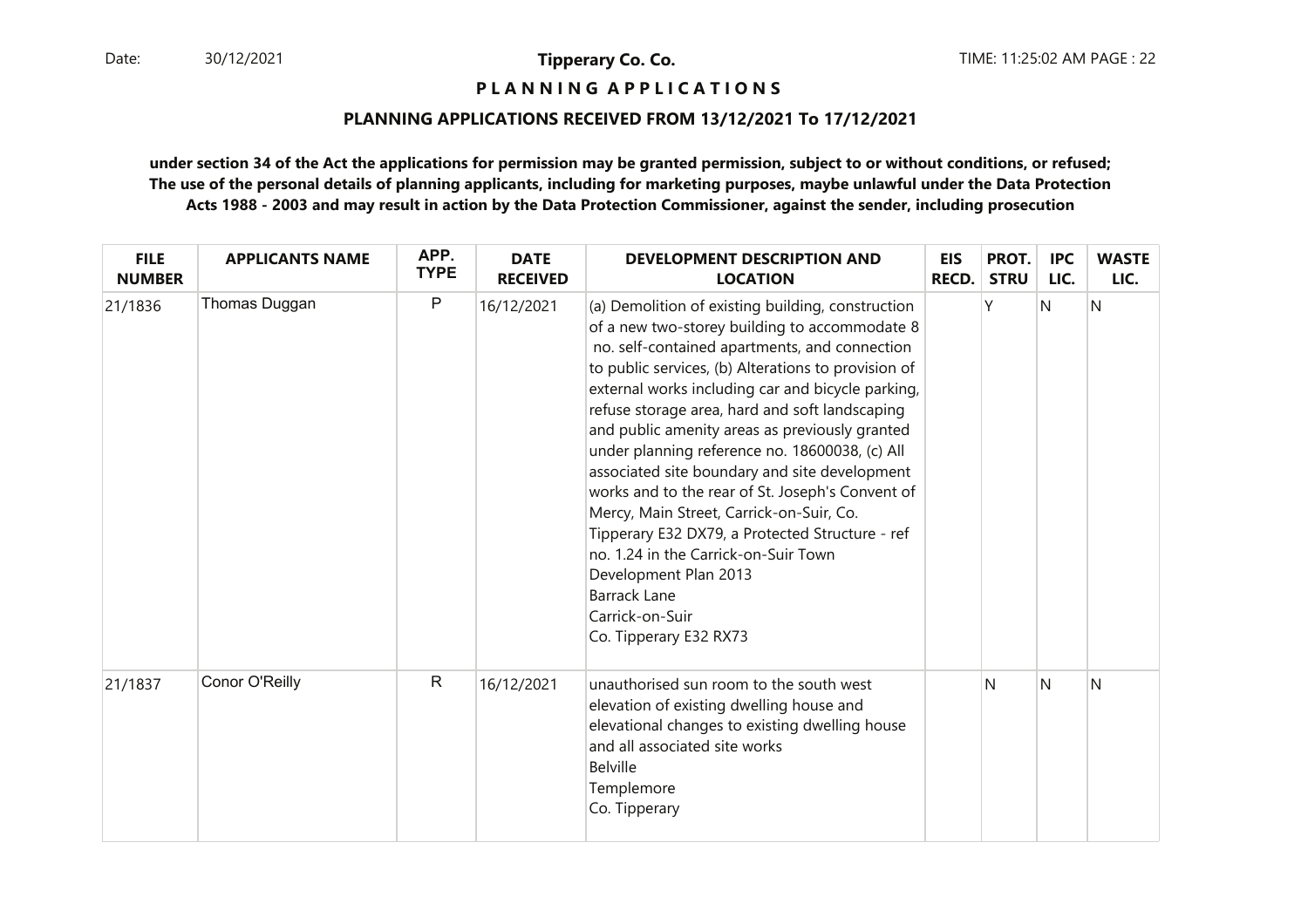# **P L A N N I N G A P P L I C A T I O N S**

#### **PLANNING APPLICATIONS RECEIVED FROM 13/12/2021 To 17/12/2021**

| <b>FILE</b><br><b>NUMBER</b> | <b>APPLICANTS NAME</b>                 | APP.<br><b>TYPE</b> | <b>DATE</b><br><b>RECEIVED</b> | <b>DEVELOPMENT DESCRIPTION AND</b><br><b>LOCATION</b>                                                                                                                                                                                                                                                                                                                                                                                                                                                                | <b>EIS</b><br><b>RECD.</b> | PROT.<br><b>STRU</b> | <b>IPC</b><br>LIC. | <b>WASTE</b><br>LIC. |
|------------------------------|----------------------------------------|---------------------|--------------------------------|----------------------------------------------------------------------------------------------------------------------------------------------------------------------------------------------------------------------------------------------------------------------------------------------------------------------------------------------------------------------------------------------------------------------------------------------------------------------------------------------------------------------|----------------------------|----------------------|--------------------|----------------------|
| 21/1838                      | Aiden and Aine O'Donnell               | $\mathsf{R}$        | 17/12/2021                     | a) construction of front porch to dwelling, b)<br>installation of additional and amended<br>fenestration to dwelling, c) partly constructed<br>detached shed and d) PERMISSION for<br>completion of the partly completed shed to the<br>side of dwelling along with all associated site<br>works<br>Killinane<br>Thurles<br>Co. Tipperary                                                                                                                                                                            |                            | N                    | N                  | N                    |
| 21/1839                      | Ronan Walsh and<br>Amadean Moore Walsh | P                   | 17/12/2021                     | demolition of existing storey and half style<br>dwelling house and sheds and decommissioning<br>of septic tank, construction of new storey<br>dwelling house, domestic garage, new<br>secondary waste water treatment system and<br>soil polishing filter, connection to mains water<br>supply, relocation of the site entrance to<br>improve sightlines, landscaping, solar panels on<br>the roof of the dwelling house and all<br>associated site works<br>Tullowmacjames<br>Templetuohy<br>Thurles, Co. Tipperary |                            | N                    | N                  | N                    |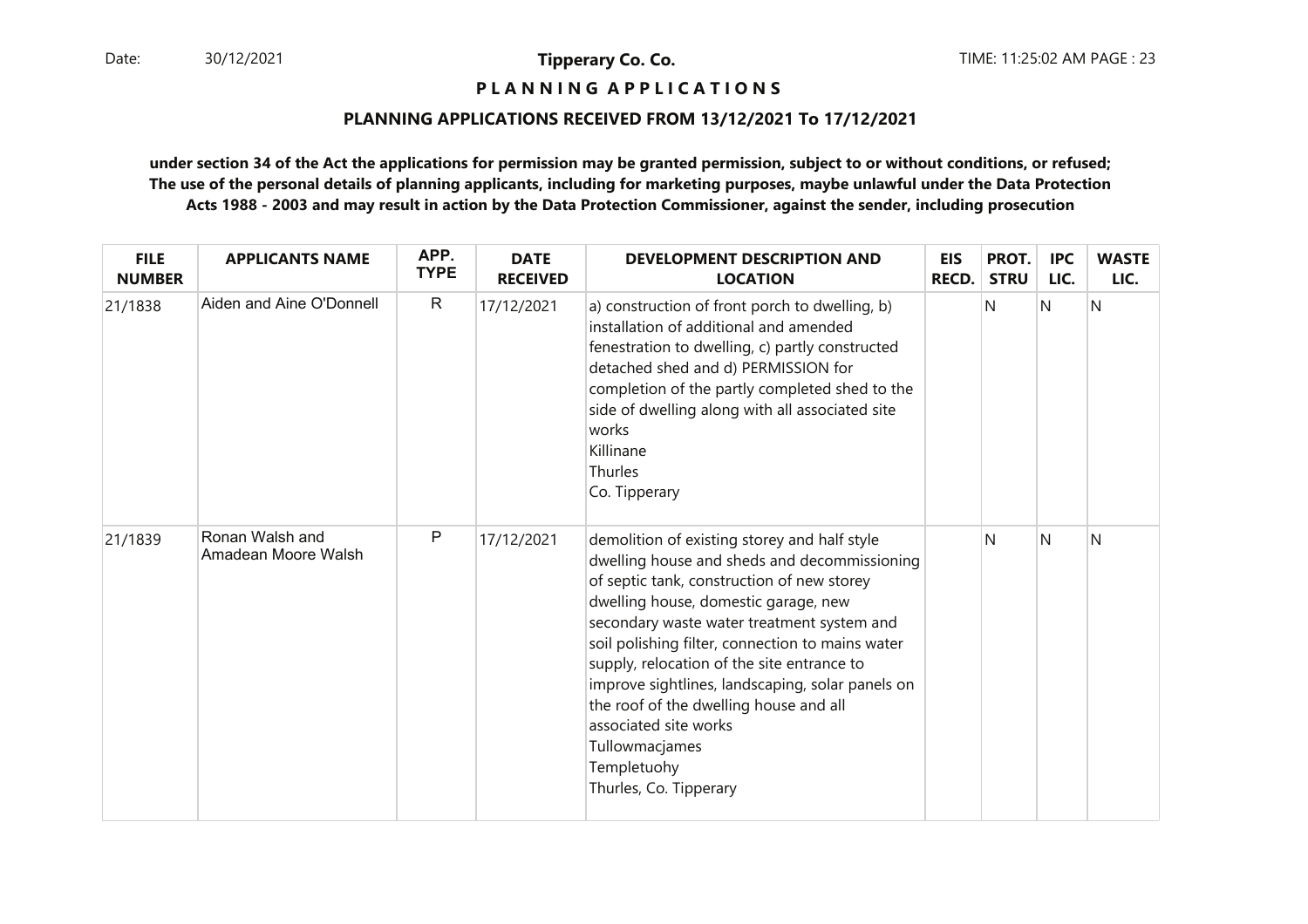**P L A N N I N G A P P L I C A T I O N S** 

#### **PLANNING APPLICATIONS RECEIVED FROM 13/12/2021 To 17/12/2021**

| <b>FILE</b><br><b>NUMBER</b> | <b>APPLICANTS NAME</b>                 | APP.<br><b>TYPE</b> | <b>DATE</b><br><b>RECEIVED</b> | <b>DEVELOPMENT DESCRIPTION AND</b><br><b>LOCATION</b>                                                                                                                                                                                                                                                                         | <b>EIS</b><br>RECD. | PROT.<br><b>STRU</b> | <b>IPC</b><br>LIC. | <b>WASTE</b><br>LIC. |
|------------------------------|----------------------------------------|---------------------|--------------------------------|-------------------------------------------------------------------------------------------------------------------------------------------------------------------------------------------------------------------------------------------------------------------------------------------------------------------------------|---------------------|----------------------|--------------------|----------------------|
| 21/1840                      | Sara Darcy and Damien<br>Mann          | $\circ$             | 17/12/2021                     | dwelling house, garage, waste water treatment<br>system, entrance, driveway along with all<br>ancillary site works<br>Tullaheady<br>Nenagh<br>Co. Tipperary                                                                                                                                                                   |                     | N                    | $\mathsf{N}$       | N                    |
| 21/1841                      | <b>Tracy and Patrick</b><br>Fitzgerald | $\mathsf{P}$        | 17/12/2021                     | construction of proposed two storey dwelling,<br>car port, domestic outbuilding, a proposed<br>septic tank and percolation area, all associated<br>site works including a proposed site and field<br>entrance off a shared access lane<br>Tullaskeagh<br>Roscrea<br>Co. Tipperary                                             |                     | N                    | N                  | N                    |
| 21/1842                      | Paul & Jackie Conroy                   | $\mathsf{P}$        | 17/12/2021                     | upgrade of existing septic tank to a proprietary<br>treatment system with new percolation area and<br>PERMISSION FOR RETENTION of restoration and<br>conversion of a stone building to a granny<br>flat/cottage and all other associated ancillary<br>site works<br><b>Ballymalone More</b><br><b>Ballina</b><br>Co Tipperary |                     | N                    | N                  | N                    |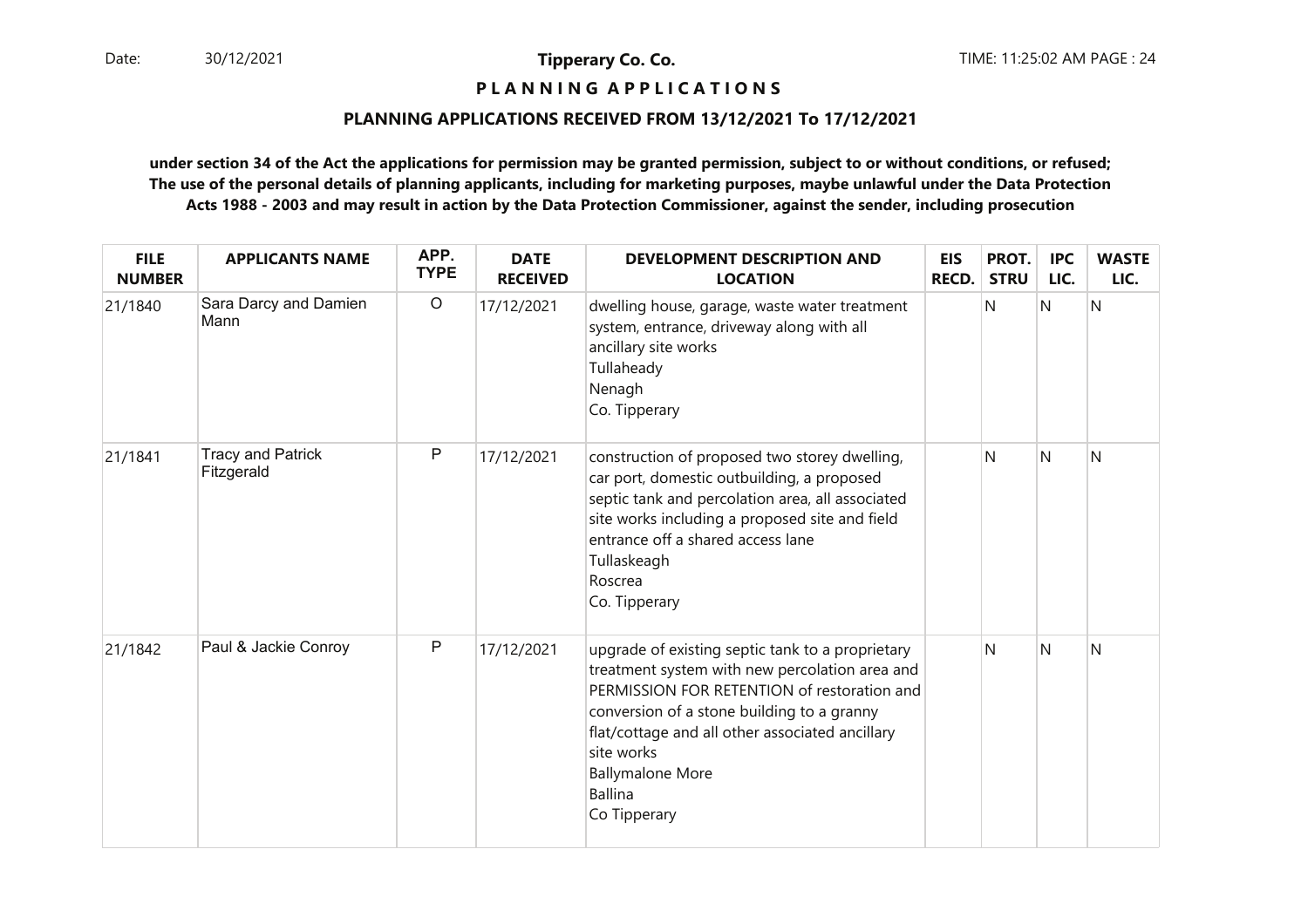**P L A N N I N G A P P L I C A T I O N S** 

### **PLANNING APPLICATIONS RECEIVED FROM 13/12/2021 To 17/12/2021**

| <b>FILE</b>   | <b>APPLICANTS NAME</b> | APP.         | <b>DATE</b>     | DEVELOPMENT DESCRIPTION AND                                                                                                                                                                                                                                                                                                                                                                                                                                                                                                                                                                                                                                                                                                                                                                                                                                                                                                                                                                                                                                                         | <b>EIS</b>   | PROT.       | <b>IPC</b> | <b>WASTE</b> |
|---------------|------------------------|--------------|-----------------|-------------------------------------------------------------------------------------------------------------------------------------------------------------------------------------------------------------------------------------------------------------------------------------------------------------------------------------------------------------------------------------------------------------------------------------------------------------------------------------------------------------------------------------------------------------------------------------------------------------------------------------------------------------------------------------------------------------------------------------------------------------------------------------------------------------------------------------------------------------------------------------------------------------------------------------------------------------------------------------------------------------------------------------------------------------------------------------|--------------|-------------|------------|--------------|
| <b>NUMBER</b> |                        | <b>TYPE</b>  | <b>RECEIVED</b> | <b>LOCATION</b>                                                                                                                                                                                                                                                                                                                                                                                                                                                                                                                                                                                                                                                                                                                                                                                                                                                                                                                                                                                                                                                                     | <b>RECD.</b> | <b>STRU</b> | LIC.       | LIC.         |
| 21/1843       | Remcoll Capitol Ltd    | $\mathsf{P}$ | 17/12/2021      | 1. Construction of 11 number two storey two-<br>bedroom terraced houses arranged in three<br>blocks. 2. The provision of both foul and storm<br>water services to the proposed houses which<br>shall connect into the adjoining housing<br>development An Duiche, Scalaheen, Tipperary<br>Town, Co. Tipperary. 3. The provision of<br>watermain services to the proposed houses<br>which shall connect into the adjoining housing<br>development at An Duiche, Scalaheen, Tipperary<br>Town, Co Tipperary. 4. For the provision of<br>carparking facilities for the proposed dwellings.<br>5. For the provision of a pedestrian footpath<br>which shall connect into the adjoining housing<br>development at An Duiche, Scalaheen, Tipperary<br>Town, Co Tipperary. 6. For the provision of all<br>public lighting. 7. For the provision of all<br>boundary treatments to the dwellings and site<br>boundaries and 8. For all ancillary site works at<br>An Duiche, Scalaheen, Tipperary Town, Co<br>Tipperary.<br>An Duiche<br>Scalaheen<br><b>Tipperary Town</b><br>Co. Tipperary |              | N           | N          | N            |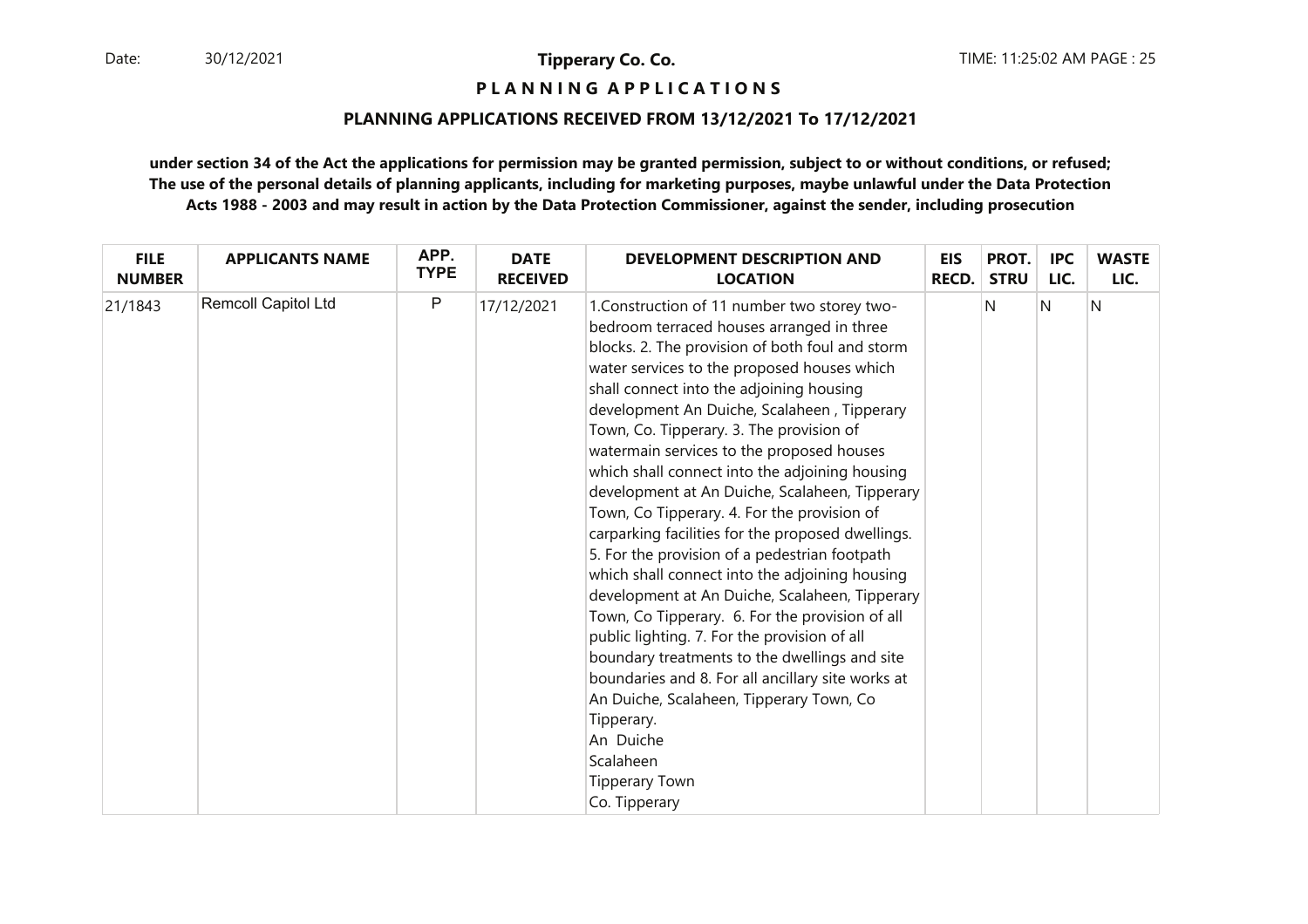# **P L A N N I N G A P P L I C A T I O N S**

#### **PLANNING APPLICATIONS RECEIVED FROM 13/12/2021 To 17/12/2021**

| <b>FILE</b><br><b>NUMBER</b> | <b>APPLICANTS NAME</b>    | APP.<br><b>TYPE</b> | <b>DATE</b><br><b>RECEIVED</b> | <b>DEVELOPMENT DESCRIPTION AND</b><br><b>LOCATION</b>                                                                                                                                                                     | <b>EIS</b><br><b>RECD.</b> | PROT.<br><b>STRU</b> | <b>IPC</b><br>LIC. | <b>WASTE</b><br>LIC. |
|------------------------------|---------------------------|---------------------|--------------------------------|---------------------------------------------------------------------------------------------------------------------------------------------------------------------------------------------------------------------------|----------------------------|----------------------|--------------------|----------------------|
| 21/1844                      | Mary and David Fitzgerald | $\mathsf{R}$        | 17/12/2021                     | a portocabin office and an extension to the<br>garage and PERMISSION to construct a two<br>storey extension to rear of dwelling and all other<br>ancillary site works<br>The Bungalow<br>Ballina<br>Co Tipperary V94 RY7A |                            | N                    | IN.                | N                    |
| 21/1845                      | Sarah Dillon              | P                   | 17/12/2021                     | construct a dwelling, entrance, wastewater<br>treatment system/percolation area and all<br>associated works<br>Breansha Beg<br>Tipperary<br>Co. Tipperary                                                                 |                            | N                    | <sup>N</sup>       | N                    |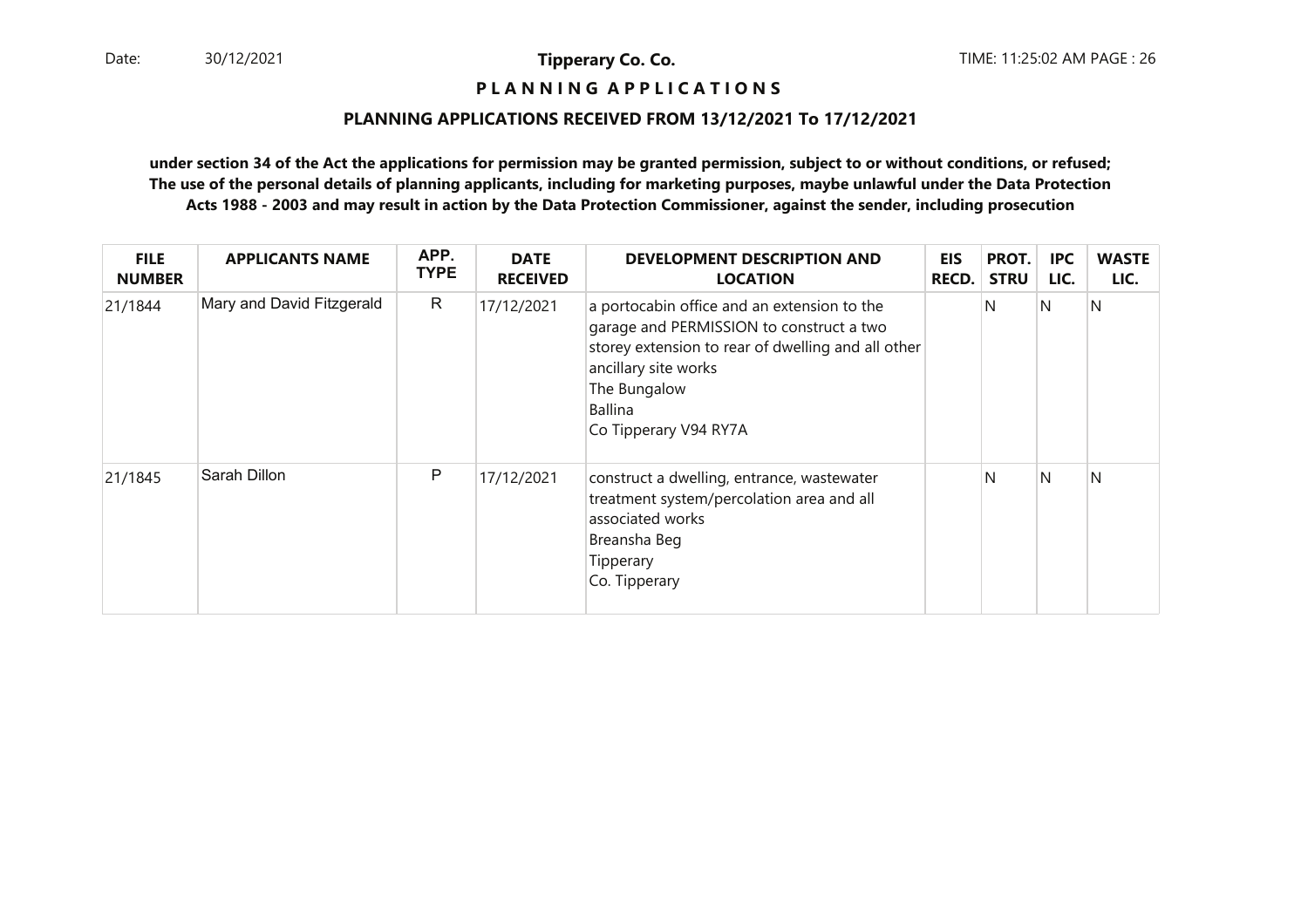# **P L A N N I N G A P P L I C A T I O N S**

#### **PLANNING APPLICATIONS RECEIVED FROM 13/12/2021 To 17/12/2021**

| <b>FILE</b><br><b>NUMBER</b> | <b>APPLICANTS NAME</b>                      | APP.<br><b>TYPE</b> | <b>DATE</b><br><b>RECEIVED</b> | <b>DEVELOPMENT DESCRIPTION AND</b><br><b>LOCATION</b>                                                                                                                                                                                                                                                                                                                                                                                                                 | <b>EIS</b><br><b>RECD.</b> | PROT.<br><b>STRU</b> | <b>IPC</b><br>LIC. | <b>WASTE</b><br>LIC. |
|------------------------------|---------------------------------------------|---------------------|--------------------------------|-----------------------------------------------------------------------------------------------------------------------------------------------------------------------------------------------------------------------------------------------------------------------------------------------------------------------------------------------------------------------------------------------------------------------------------------------------------------------|----------------------------|----------------------|--------------------|----------------------|
| 21/1846                      | Cashel Town School Boys<br>and School Girls | P                   | 17/12/2021                     | construct the following: (1) 3 no. pitches with<br>associated lighting, ball netting and concrete<br>dug outs, (2) a warm-up pitch, (3) car park, (4)<br>perimeter fencing with corporate signage on<br>pitch side, (5) 3 no. flag poles, (6) roadside<br>entrance and with general signage facing public<br>roadway, (7) perimeter berms, (8) surface water<br>drainage network and including all associated<br>site works<br>Hughes' Lot<br>Cashel<br>Co. Tipperary |                            | N                    | N                  | N                    |
| 21/1847                      | Brendan & Mary Delaney                      | P                   | 17/12/2021                     | a single storey detached dwelling house,<br>driveway, alterations to existing entrance, waste-<br>water treatment unit and polishing filter<br>Richmond<br>Ballycommon<br>Nenagh<br>Co Tipperary                                                                                                                                                                                                                                                                      |                            | N                    | N                  | N                    |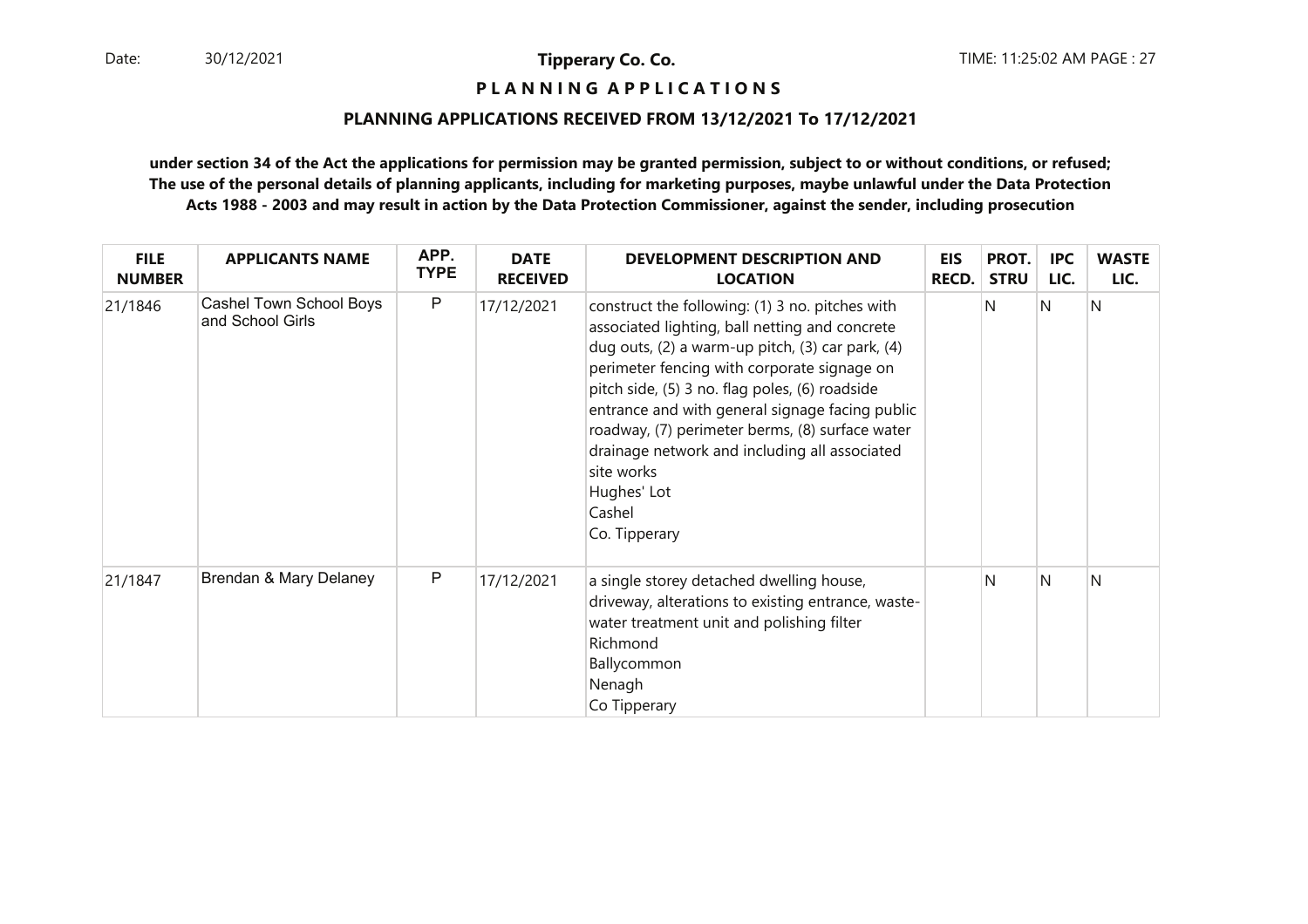# **P L A N N I N G A P P L I C A T I O N S**

#### **PLANNING APPLICATIONS RECEIVED FROM 13/12/2021 To 17/12/2021**

| <b>FILE</b><br><b>NUMBER</b> | <b>APPLICANTS NAME</b> | APP.<br><b>TYPE</b> | <b>DATE</b><br><b>RECEIVED</b> | <b>DEVELOPMENT DESCRIPTION AND</b><br><b>LOCATION</b>                                                                                                                                                                                                                                                                                                                                                                                                                  | <b>EIS</b><br><b>RECD.</b> | PROT.<br><b>STRU</b> | <b>IPC</b><br>LIC. | <b>WASTE</b><br>LIC. |
|------------------------------|------------------------|---------------------|--------------------------------|------------------------------------------------------------------------------------------------------------------------------------------------------------------------------------------------------------------------------------------------------------------------------------------------------------------------------------------------------------------------------------------------------------------------------------------------------------------------|----------------------------|----------------------|--------------------|----------------------|
| 21/1848                      | Hugh Kennedy           | P                   | 17/12/2021                     | a) construction of a new part two-storey, part<br>single-storey detached dwelling, b) new<br>detached garage, c) new site entrance, d) new<br>connections to existing utilities, e) new waste-<br>water treatment system and percolation area, f)<br>all associated site works<br>Farneybridge<br>Holycross<br>Thurles<br>Co Tipperary                                                                                                                                 |                            | N                    | N                  | $\overline{N}$       |
| 21/1849                      | David Foy              | P                   | 17/12/2021                     | a) proposed new single storey extension to the<br>existing dwelling, b) associated alterations to<br>existing dwelling, external elevations to<br>accommodate proposed new extensions and<br>internal layout, c) demolition of existing garage<br>structure, d) proposed new detached garage<br>structure, e) proposed new waste water<br>treatment system and percolation area, f) all<br>associated site works<br>Tinvoher<br>Loughmore<br>Templemore, Co. Tipperary |                            | N                    | N                  | N                    |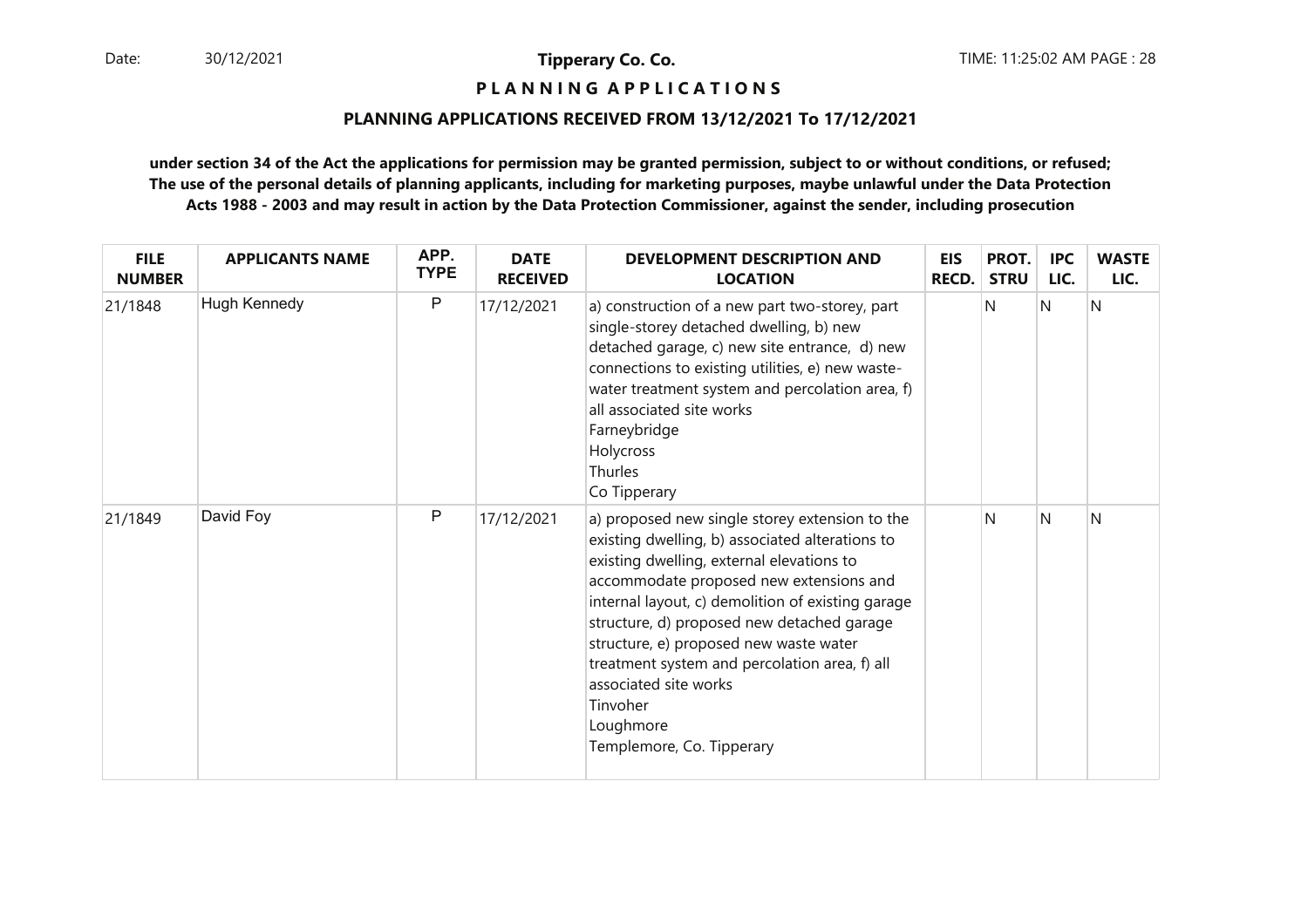### **P L A N N I N G A P P L I C A T I O N S**

#### **PLANNING APPLICATIONS RECEIVED FROM 13/12/2021 To 17/12/2021**

**under section 34 of the Act the applications for permission may be granted permission, subject to or without conditions, or refused; The use of the personal details of planning applicants, including for marketing purposes, maybe unlawful under the Data ProtectionActs 1988 - 2003 and may result in action by the Data Protection Commissioner, against the sender, including prosecution**

**54Total:**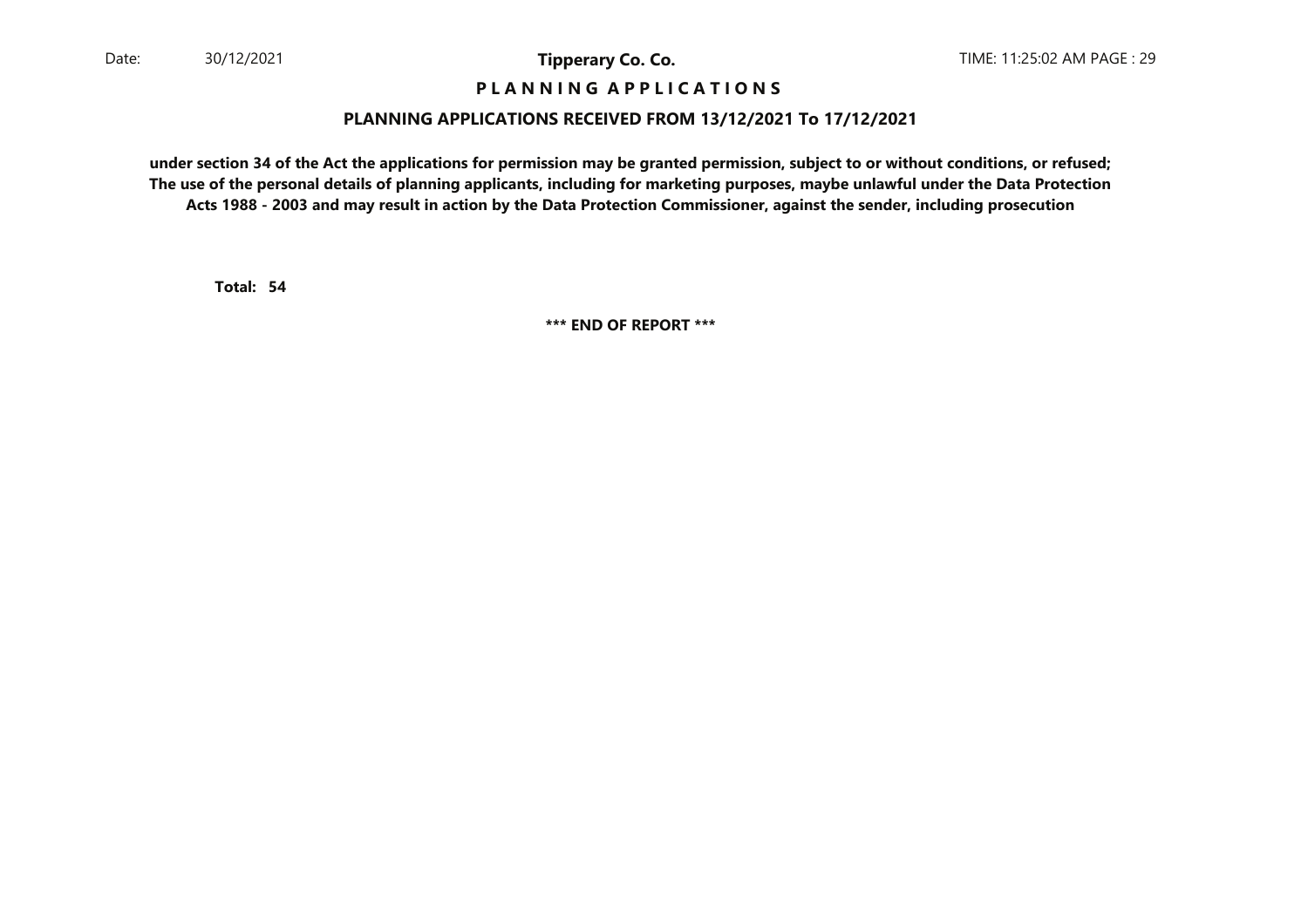# **P L A N N I N G A P P L I C A T I O N S**

# **EIAR - NIS REPORTS REQUESTED FROM 13/12/2021 To 17/12/2021**

| <b>FILE</b> | <b>NAME</b><br>`A NIT<br>APPI IC | APP<br><b>TVDC</b> | Reauest | . .<br>…rticle | <b>LOCATION</b><br>DEVF<br><b>CRIPTION</b><br><b>DES</b><br>OPMENT<br>AND |
|-------------|----------------------------------|--------------------|---------|----------------|---------------------------------------------------------------------------|
| NUMBER      |                                  |                    | Date    | Number         |                                                                           |

**0Total:**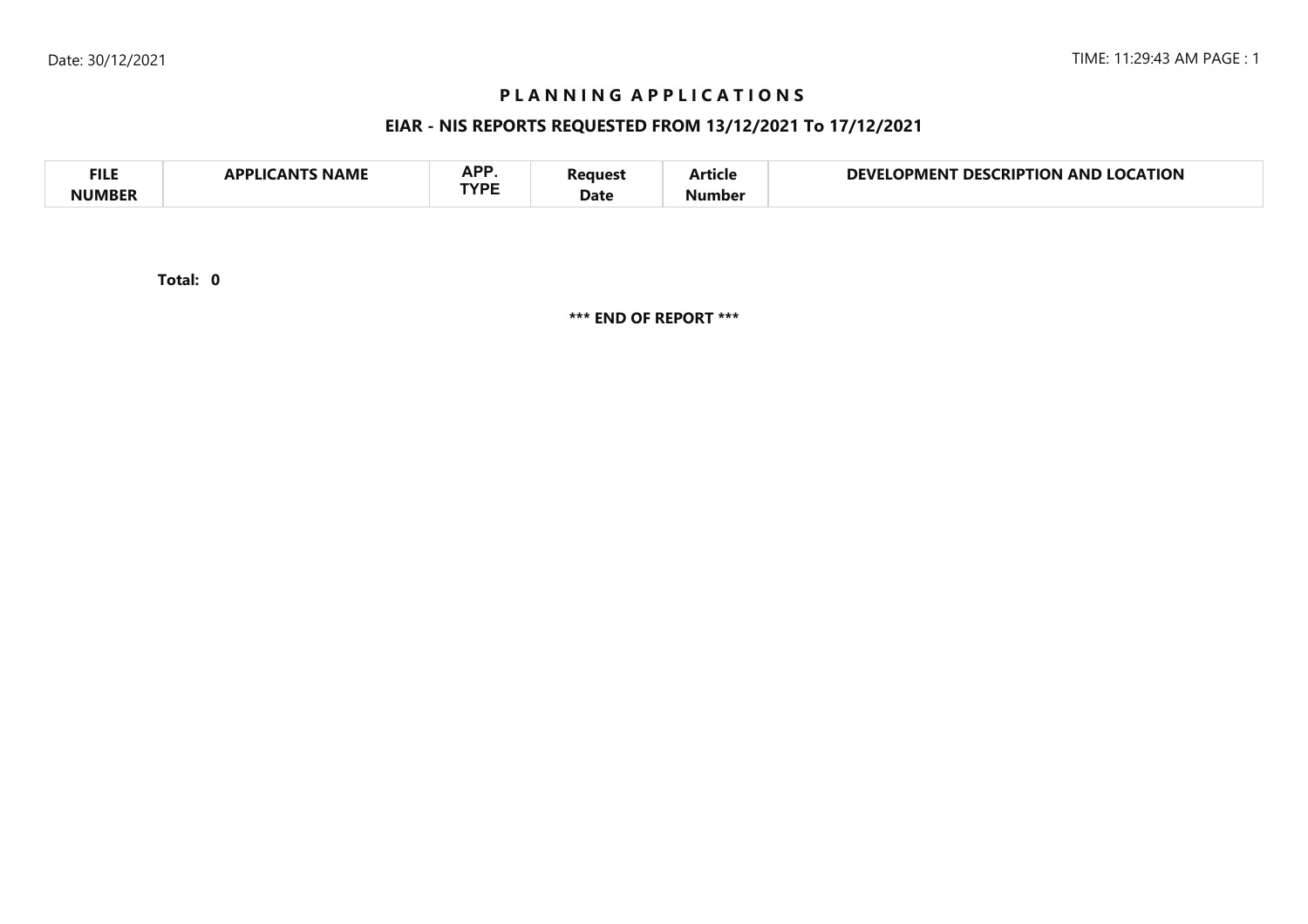### **P L A N N I N G A P P L I C A T I O N S**

### **PLANNING APPLICATIONS GRANTED FROM 13/12/2021 To 17/12/2021**

**in deciding a planning application the planning authority, in accordance with section 34(3) of the Act, has had regard to submissionsor observations recieved in accordance with these Regulations;**

| <b>FILE</b>   | <b>APPLICANTS NAME</b>                                       | APP.        | <b>DATE</b>     | <b>DEVELOPMENT DESCRIPTION</b>                                                                                                                                                                                                                                                                                                                                                                                                                                                                                                                                                                                                                                                                                                                                                                                                                                                                                                                                                                                                                                                                                                                                                                                  | <b>M.O.</b> | <b>M.O.</b>   |
|---------------|--------------------------------------------------------------|-------------|-----------------|-----------------------------------------------------------------------------------------------------------------------------------------------------------------------------------------------------------------------------------------------------------------------------------------------------------------------------------------------------------------------------------------------------------------------------------------------------------------------------------------------------------------------------------------------------------------------------------------------------------------------------------------------------------------------------------------------------------------------------------------------------------------------------------------------------------------------------------------------------------------------------------------------------------------------------------------------------------------------------------------------------------------------------------------------------------------------------------------------------------------------------------------------------------------------------------------------------------------|-------------|---------------|
| <b>NUMBER</b> |                                                              | <b>TYPE</b> | <b>RECEIVED</b> | <b>AND LOCATION</b>                                                                                                                                                                                                                                                                                                                                                                                                                                                                                                                                                                                                                                                                                                                                                                                                                                                                                                                                                                                                                                                                                                                                                                                             | <b>DATE</b> | <b>NUMBER</b> |
| 21/110        | <b>Board of Management -</b><br>Gaelscoil Charraig na Siuire | ${\sf P}$   | 03/02/2021      | the demolition of the former St. Joseph's<br>College and associated outbuildings and the<br>construction of a new 2-storey 8-classroom<br>school building with a total floor area of<br>1,627 sqm and incorporating a general<br>purpose hall, a library resource area, staff<br>rooms, support teaching spaces and all<br>ancillary accommodation. The building will<br>also include 34 no. photovoltaic panels and<br>rainwater harvesting tanks at roof level.<br>Works to the new school grounds will consist<br>of the provision of a ball court, senior and<br>junior play areas, kick about and orchard and<br>nature areas and associated hard and soft<br>landscaping throughout. The development<br>will also include the widening of the road<br>along the North Quay, drop-off and pick-up<br>areas for both cars and buses, the provision<br>of 16 no. car parking spaces (including 1 no.<br>disabled parking space), sheltered bicycle<br>stands, public realm works to include new<br>paving on Clonmel/Well Road and North<br>Quay, with new entrances, gates and<br>boundary treatments, flood storage<br>compensation area, and all other associated<br>site and development works. A Natura | 13/12/2021  |               |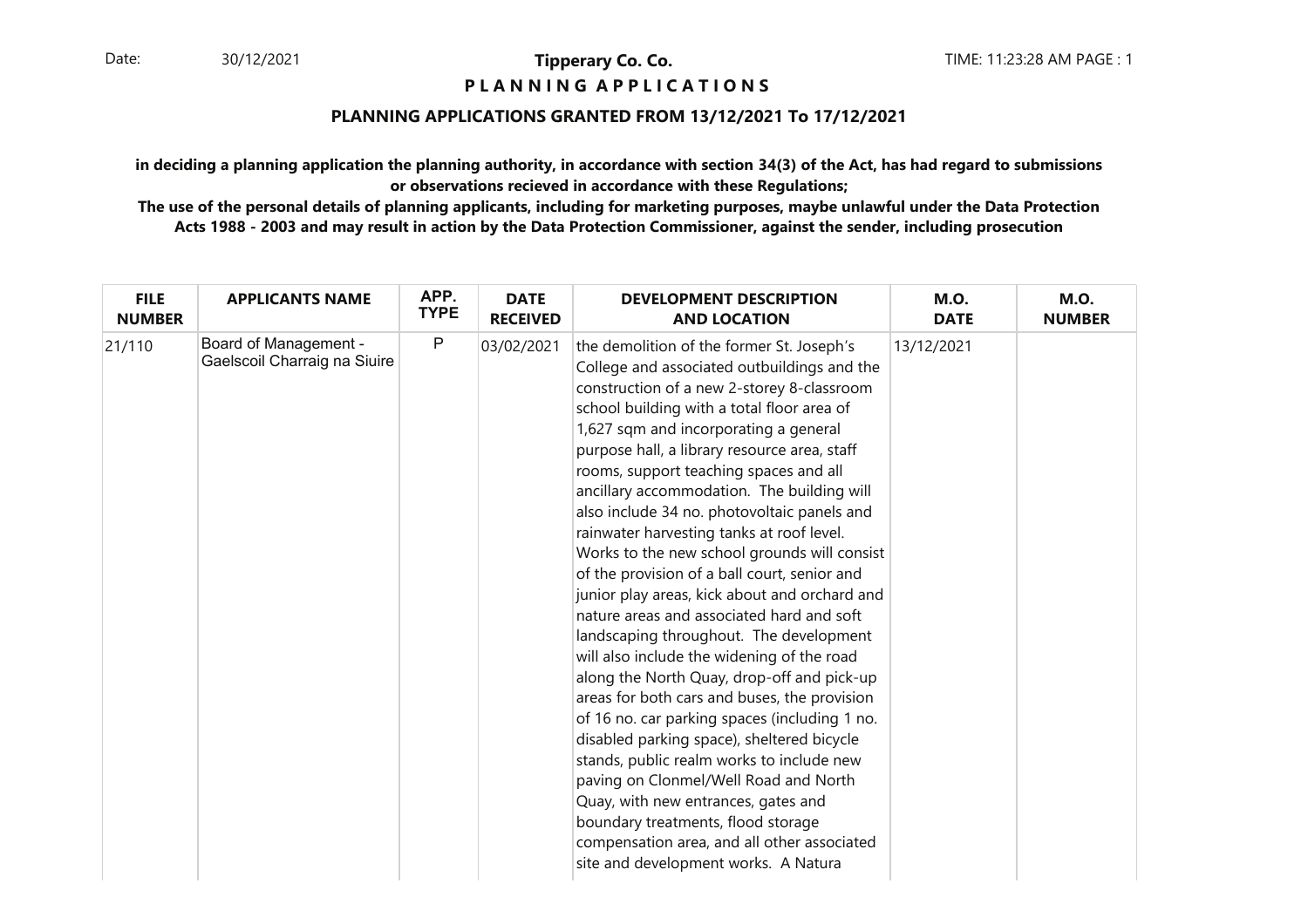#### **P L A N N I N G A P P L I C A T I O N S**

#### **PLANNING APPLICATIONS GRANTED FROM 13/12/2021 To 17/12/2021**

**in deciding a planning application the planning authority, in accordance with section 34(3) of the Act, has had regard to submissionsor observations recieved in accordance with these Regulations;**

|        |                             |   |            | Impact Statement (NIS) has been prepared<br>and will be submitted to the planning<br>authority with the application<br>Saint Joseph's College<br>Clonmel Road<br>Carrick-on-Suir<br>Co. Tipperary E32 XY43 |            |  |
|--------|-----------------------------|---|------------|------------------------------------------------------------------------------------------------------------------------------------------------------------------------------------------------------------|------------|--|
| 21/160 | <b>Germinal Ireland Ltd</b> | P | 12/02/2021 | construction of a new vehicular entrance<br>from public roadway R639 to our existing<br>commercial site<br>Ballytarsna<br>Horse and Jockey<br>Thurles<br>Co. Tipperary                                     | 16/12/2021 |  |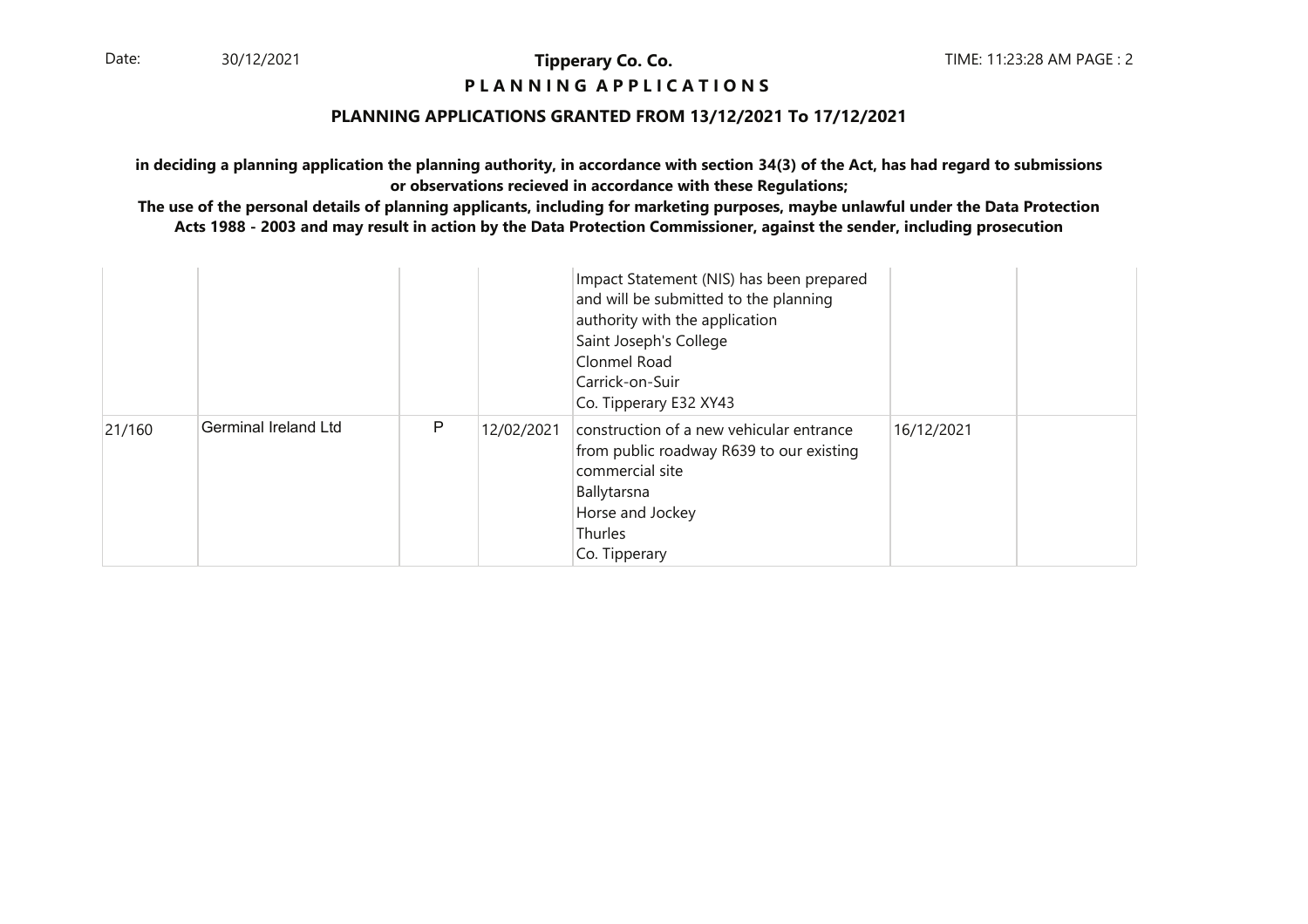# **P L A N N I N G A P P L I C A T I O N S**

### **PLANNING APPLICATIONS GRANTED FROM 13/12/2021 To 17/12/2021**

**in deciding a planning application the planning authority, in accordance with section 34(3) of the Act, has had regard to submissionsor observations recieved in accordance with these Regulations;**

| <b>FILE</b>   | <b>APPLICANTS NAME</b> | APP.         | <b>DATE</b>     | <b>DEVELOPMENT DESCRIPTION</b>                                                                                                                                                                                                                                                                                                                                                                                                                                                                                                                                                                                                                                                                                                                                                                                                                    | <b>M.O.</b> | <b>M.O.</b>   |
|---------------|------------------------|--------------|-----------------|---------------------------------------------------------------------------------------------------------------------------------------------------------------------------------------------------------------------------------------------------------------------------------------------------------------------------------------------------------------------------------------------------------------------------------------------------------------------------------------------------------------------------------------------------------------------------------------------------------------------------------------------------------------------------------------------------------------------------------------------------------------------------------------------------------------------------------------------------|-------------|---------------|
| <b>NUMBER</b> |                        | <b>TYPE</b>  | <b>RECEIVED</b> | <b>AND LOCATION</b>                                                                                                                                                                                                                                                                                                                                                                                                                                                                                                                                                                                                                                                                                                                                                                                                                               | <b>DATE</b> | <b>NUMBER</b> |
| 21/250        | Rory McDonnell         | $\mathsf{R}$ | 01/03/2021      | (1) extensions to existing agricultural<br>buildings as constructed for agricultural use,<br>(2) vehicle parking area as constructed which<br>varies from that previously granted<br>(16600729 refers), (3) change of use from<br>original agricultural barn/store with loft to<br>residential use as constructed and<br>PERMISSION for (4) construction of new<br>sewer treatment unit and percolation area to<br>serve (1) above, (ie relocate sewer from<br>septic tank serving existing dwelling to new<br>unit), (5) construction of new sewer<br>treatment unit and percolation area to serve<br>(3) above and (6) removal of existing septic<br>tank serving existing original dwelling and<br>connect said dwelling to new treatment unit<br>serving converted barn/store as described<br>above<br>Lahesseragh<br>Nenagh<br>Co. Tipperary | 16/12/2021  |               |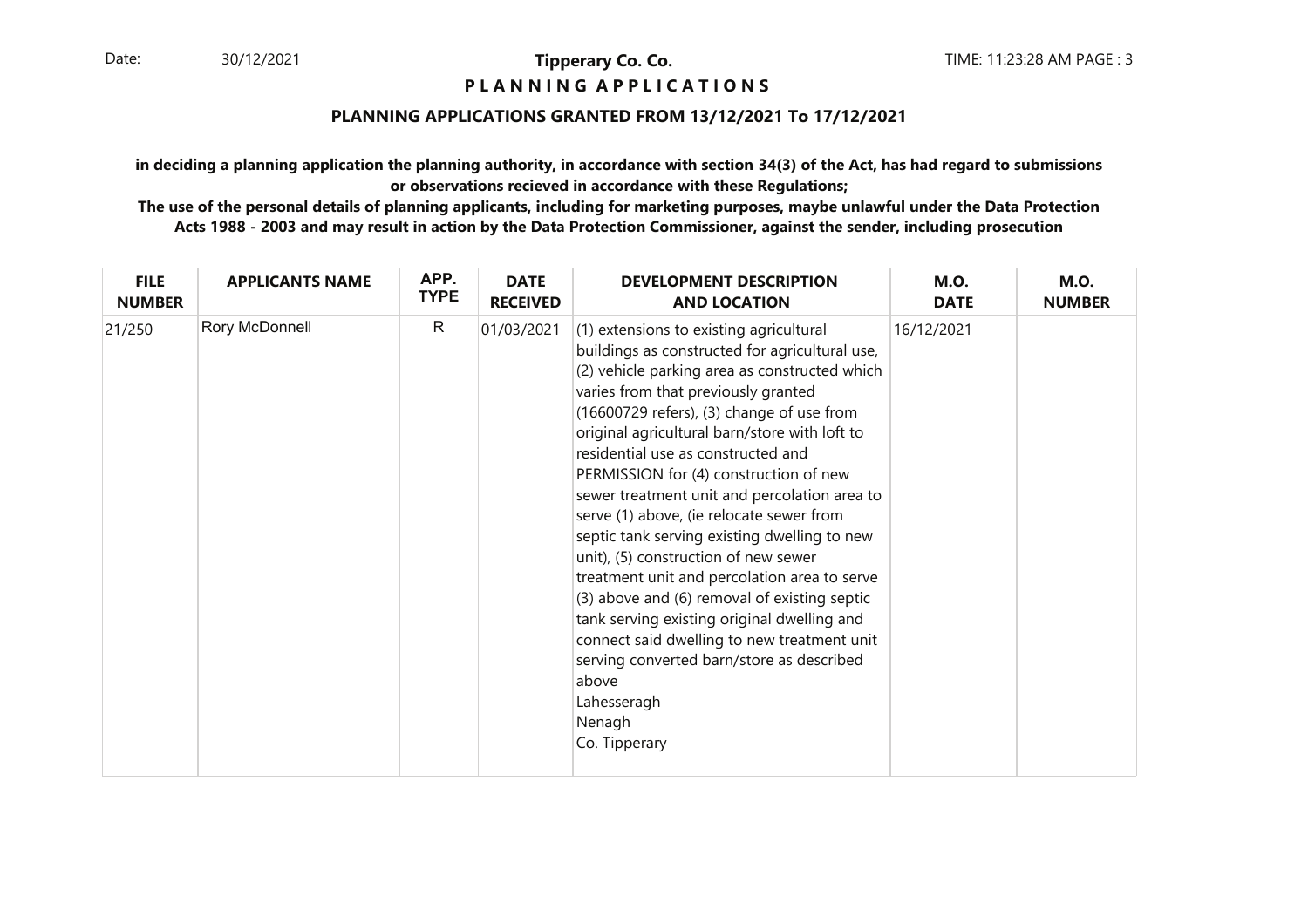# **P L A N N I N G A P P L I C A T I O N S**

### **PLANNING APPLICATIONS GRANTED FROM 13/12/2021 To 17/12/2021**

**in deciding a planning application the planning authority, in accordance with section 34(3) of the Act, has had regard to submissionsor observations recieved in accordance with these Regulations;**

| <b>FILE</b><br><b>NUMBER</b> | <b>APPLICANTS NAME</b>  | APP.<br><b>TYPE</b> | <b>DATE</b><br><b>RECEIVED</b> | <b>DEVELOPMENT DESCRIPTION</b><br><b>AND LOCATION</b>                                                                                                                                                                                                                                                                                                                                                                                                                                                           | <b>M.O.</b><br><b>DATE</b> | <b>M.O.</b><br><b>NUMBER</b> |
|------------------------------|-------------------------|---------------------|--------------------------------|-----------------------------------------------------------------------------------------------------------------------------------------------------------------------------------------------------------------------------------------------------------------------------------------------------------------------------------------------------------------------------------------------------------------------------------------------------------------------------------------------------------------|----------------------------|------------------------------|
| 21/433                       | Tomas and Karen O'Dwyer | $\mathsf{R}$        | 01/04/2021                     | location of site boundaries, location of site<br>entrance and drive, extended patio area and<br>timber shed. And for Permission to construct<br>a two storey extension to the rear of existing<br>dwelling and to make alterations to ground<br>floor windows on the east and south facing<br>elevations and to construct two new<br>windows on the first floor south facing<br>elevation all of existing dwelling and all with<br>associated site works<br>Burgesland<br>Newcastle<br>Clonmel<br>Co. Tipperary | 17/12/2021                 |                              |
| 21/455                       | Kathleen Ryan           | P                   | 08/04/2021                     | construct an extension linking existing<br>dwelling house with outbuildings converted<br>to granny flat under PI Ref. 5124523 along<br>with ancillary site works<br>Glenbreedy<br>Borrisoleigh<br>Co. Tipperary                                                                                                                                                                                                                                                                                                 | 13/12/2021                 |                              |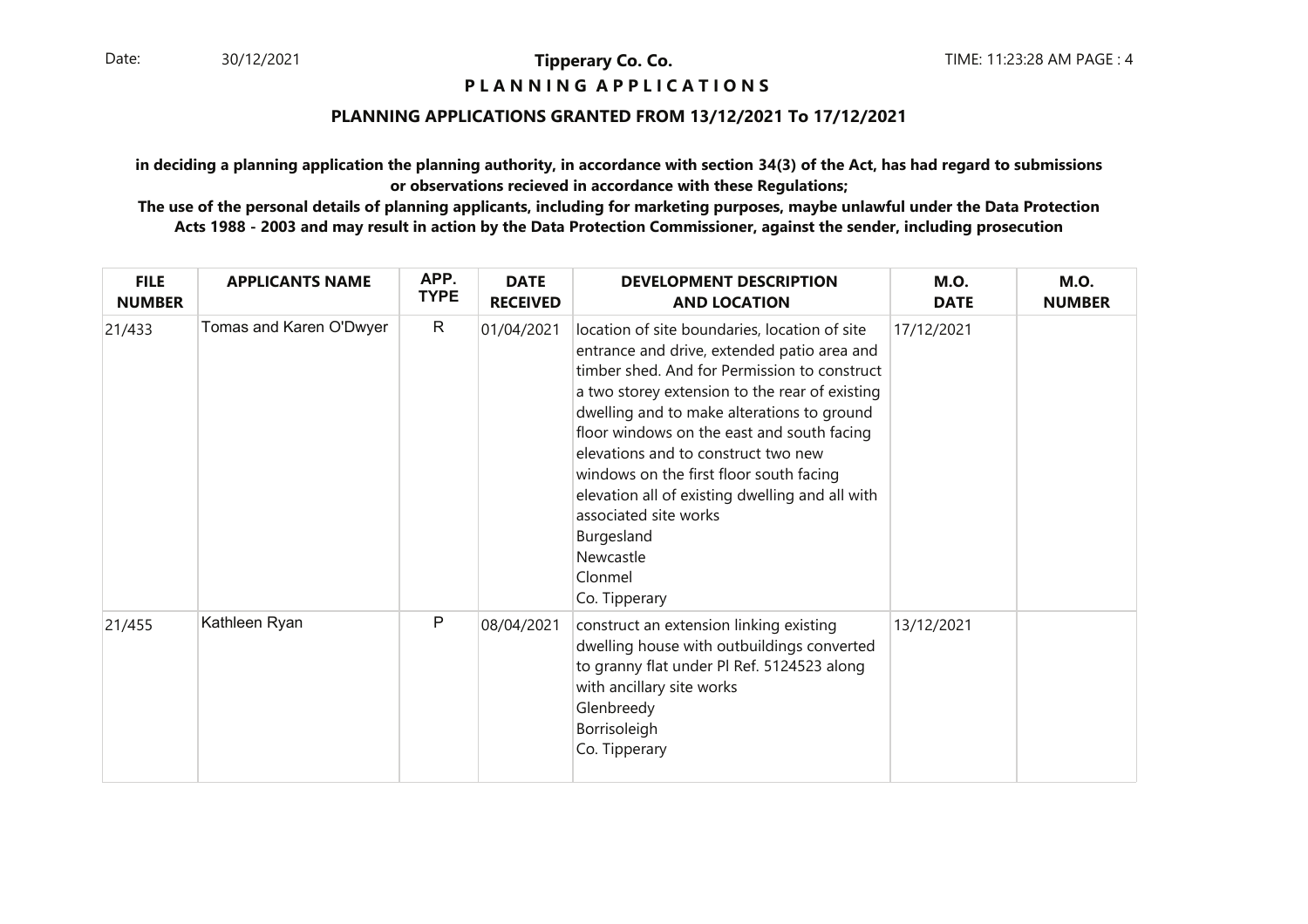### **P L A N N I N G A P P L I C A T I O N S**

### **PLANNING APPLICATIONS GRANTED FROM 13/12/2021 To 17/12/2021**

**in deciding a planning application the planning authority, in accordance with section 34(3) of the Act, has had regard to submissionsor observations recieved in accordance with these Regulations;**

| 21/548  | <b>Patrick Cremin</b>  | $\mathsf{R}$ | 23/04/2021 | and completion of partially completed<br>dwelling house, site specific treatment unit<br>to EPA guidelines 2009, entrance and all<br>ancillary site works at commenced under<br>planning file 12/510281<br>Curraghtemple<br>Youghalarra<br>Nenagh, Co. Tipperary                                               | 13/12/2021 |
|---------|------------------------|--------------|------------|----------------------------------------------------------------------------------------------------------------------------------------------------------------------------------------------------------------------------------------------------------------------------------------------------------------|------------|
| 21/883  | John Gleeson           | P            | 18/06/2021 | to erect a dwellinghouse, entrance, install an<br>effluent treatment system and percolation<br>area and associated site works<br><b>Station Road</b><br>Birdhill<br>Co. Tipperary                                                                                                                              | 13/12/2021 |
| 21/1087 | Mervyn & Emma Dennison | ${\sf P}$    | 26/07/2021 | to construct 1 no. free range poultry house,<br>services rooms, feed bins, roof mounted<br>solar panels, free range shelters, storage<br>tank, soakaway, access road to the facility,<br>wastewater treatment system, percolation<br>area and associated works<br>Carrigagown South<br>Carney<br>Co. Tipperary | 13/12/2021 |
| 21/1098 | Lidl Ireland GmbH      | P            | 27/07/2021 | the demolition of existing buildings on site<br>including the eastern boundary wall and                                                                                                                                                                                                                        | 17/12/2021 |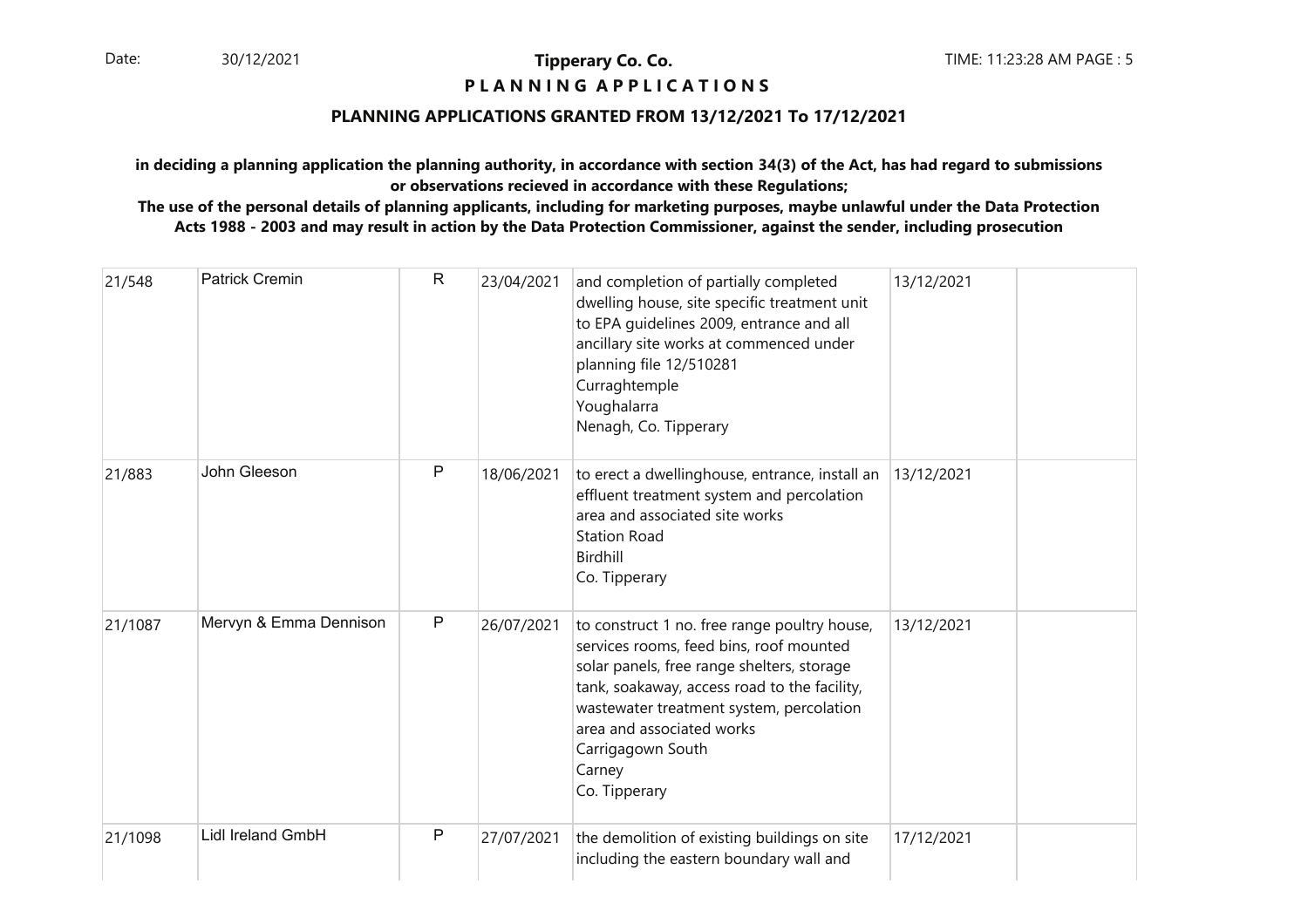**PIANNING APPIICATIONS** 

#### **PLANNING APPLICATIONS GRANTED FROM 13/12/2021 To 17/12/2021**

**in deciding a planning application the planning authority, in accordance with section 34(3) of the Act, has had regard to submissionsor observations recieved in accordance with these Regulations;**

**The use of the personal details of planning applicants, including for marketing purposes, maybe unlawful under the Data ProtectionActs 1988 - 2003 and may result in action by the Data Protection Commissioner, against the sender, including prosecution**

> southern boundary treatments. The boundary walls along with north and west sides of the application site will remain. The memorial located at the south east corner of the site will remain and would be set into a wider landscape plaza. A plaque on the western boundary wall will, if necessary be moved to a public location on the same wall where it is visible to the general public. The construction of a mixed used development including Building  $A - a$  single storey discount foodstore with of sales license area and gross floor area (GFA) of 2,220sqms; Building  $B -$  single storey restaurant/Café 21sqms GFA; with external seating area; and Building  $C -$  two storey building with retail of grounds floor 117sqms and offices hub on first floor 209sqms; ESB substation building 22.75sqms GFA; mechanical plant area to the north of the foodstore. The development also includes a new vehicular access on Queen Street with a right hand turn lane; the inset of the existing bus stop to an off road position; the creation of a public plaza to the south of the foodstore including all soft and hard landscaping features; landscaped walkway along the eastern boundary of the site; 142 vehicle parking spaces including 2 electric vehicle parking spaces (20% of all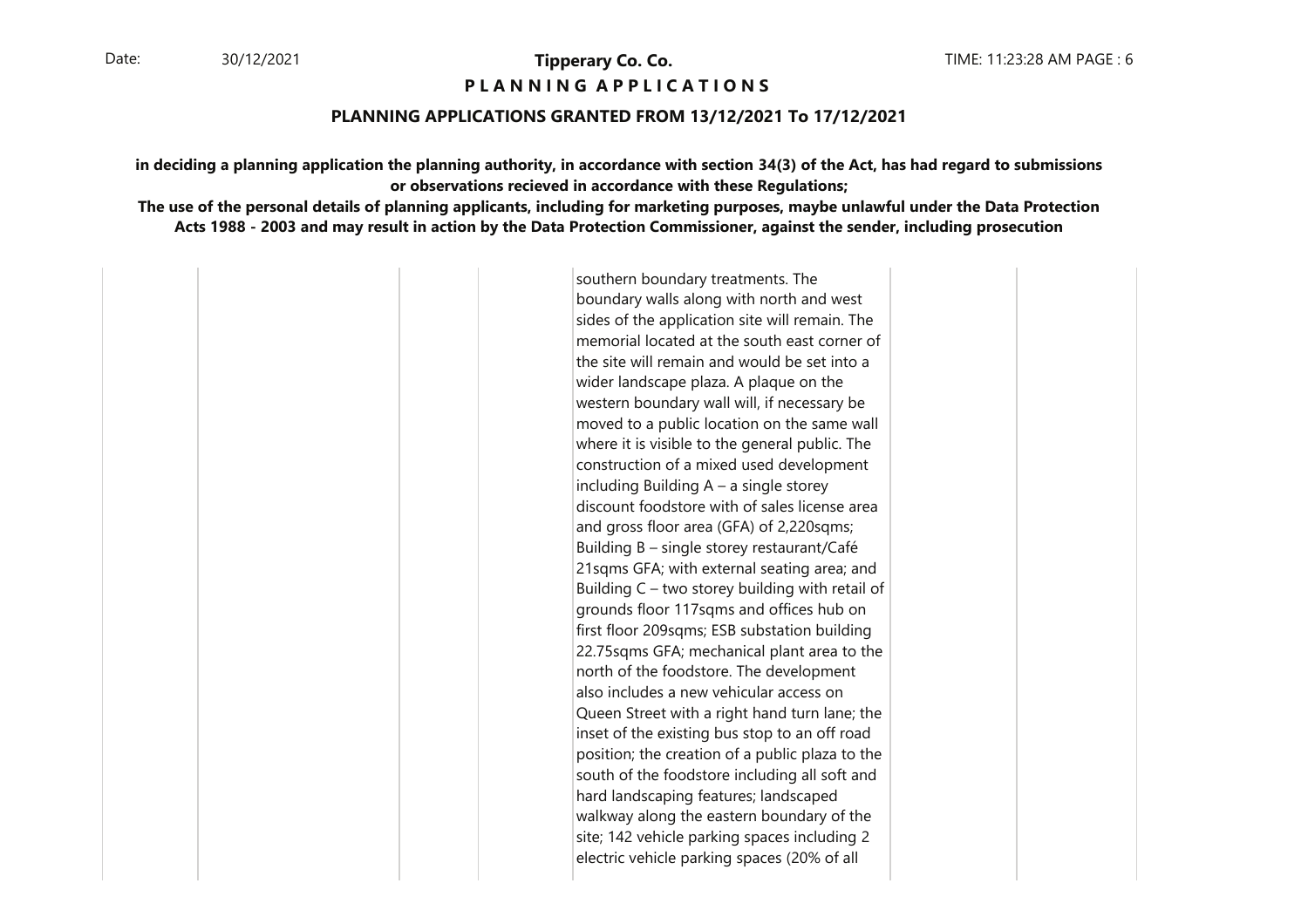**P L A N N I N G A P P L I C A T I O N S** 

### **PLANNING APPLICATIONS GRANTED FROM 13/12/2021 To 17/12/2021**

**in deciding a planning application the planning authority, in accordance with section 34(3) of the Act, has had regard to submissionsor observations recieved in accordance with these Regulations;**

|         |            |              |            | parking spaces will be ducted for future EV<br>parking); 96 cycle parking spaces (both<br>covered and uncovered); covered trolley and<br>cycle parking bay next to foodstore entrance<br>circa 53sqm. The development includes all<br>drainage and sustainable urban drainage<br>infrastructure. Solar photovoltaic panels on<br>the roof of the foodstore; all signage<br>including a branded "flagpole sign" at the<br>proposed vehicle entrance. All associated<br>works to complete the development<br>Queen Street and Oliver Plunkett Terrace<br>Clonmel<br>Co. Tipperary |            |  |
|---------|------------|--------------|------------|---------------------------------------------------------------------------------------------------------------------------------------------------------------------------------------------------------------------------------------------------------------------------------------------------------------------------------------------------------------------------------------------------------------------------------------------------------------------------------------------------------------------------------------------------------------------------------|------------|--|
| 21/1124 | Gerry Ryan | $\mathsf{P}$ | 29/07/2021 | extend existing dwelling house and make<br>alterations to existing elevations and also to<br>demolish existing shed, improve existing<br>entrance and all associated site works<br>Currabaha<br>Templederry<br>Nenagh<br>Co Tipperary                                                                                                                                                                                                                                                                                                                                           | 16/12/2021 |  |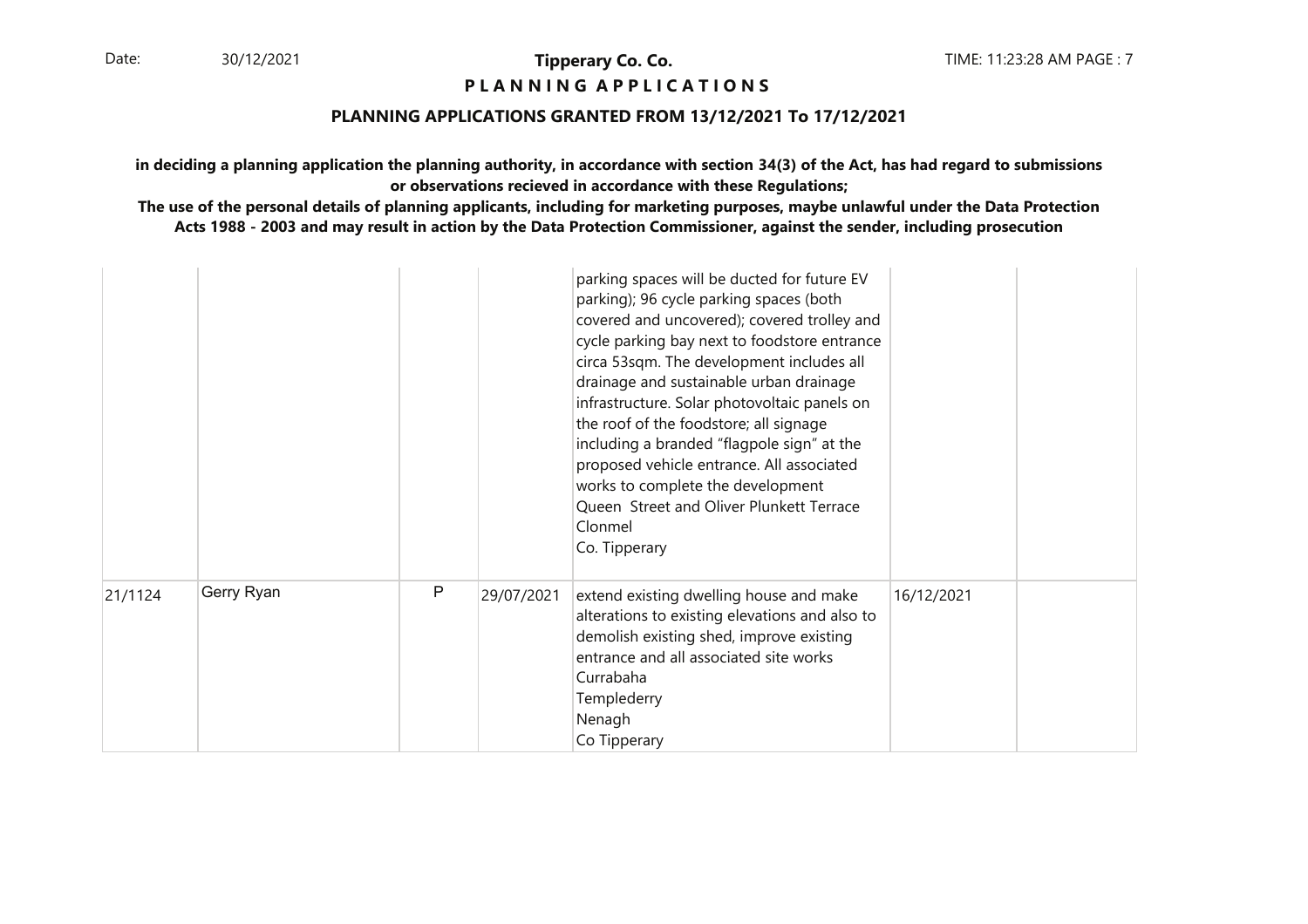# **P L A N N I N G A P P L I C A T I O N S**

### **PLANNING APPLICATIONS GRANTED FROM 13/12/2021 To 17/12/2021**

**in deciding a planning application the planning authority, in accordance with section 34(3) of the Act, has had regard to submissionsor observations recieved in accordance with these Regulations;**

| <b>FILE</b><br><b>NUMBER</b> | <b>APPLICANTS NAME</b>            | APP.<br><b>TYPE</b> | <b>DATE</b><br><b>RECEIVED</b> | <b>DEVELOPMENT DESCRIPTION</b><br><b>AND LOCATION</b>                                                                                                                                                                                                                                                                                                                 | <b>M.O.</b><br><b>DATE</b> | <b>M.O.</b><br><b>NUMBER</b> |
|------------------------------|-----------------------------------|---------------------|--------------------------------|-----------------------------------------------------------------------------------------------------------------------------------------------------------------------------------------------------------------------------------------------------------------------------------------------------------------------------------------------------------------------|----------------------------|------------------------------|
| 21/1163                      | Jennifer and Declan<br>O'Loughlin | P                   | 09/08/2021                     | change the use of portion of the rear area of 14/12/2021<br>existing retail outlet from storage to limited<br>seating area, with minor internal alterations<br>all at premises trading as The Keep Coffee.<br>Please note that No. 4 Castle Street, Cahir,<br>Co. Tipperary E21 EW 21 is a protected<br>structure<br>4 Castle Street<br>Cahir<br>Co. Tipperary        |                            |                              |
| 21/1210                      | George Russell                    | P                   | 16/08/2021                     | erection of precast concrete modules to form 13/12/2021<br>retaining structures of varying heights within<br>the site, erection of new entrance piers and<br>gates to the existing vehicular entrance and<br>all associated site works. This application is<br>accompanied by a Natura Impact Statement<br>(NIS)<br>Marine Village<br><b>Ballina</b><br>Co. Tipperary |                            |                              |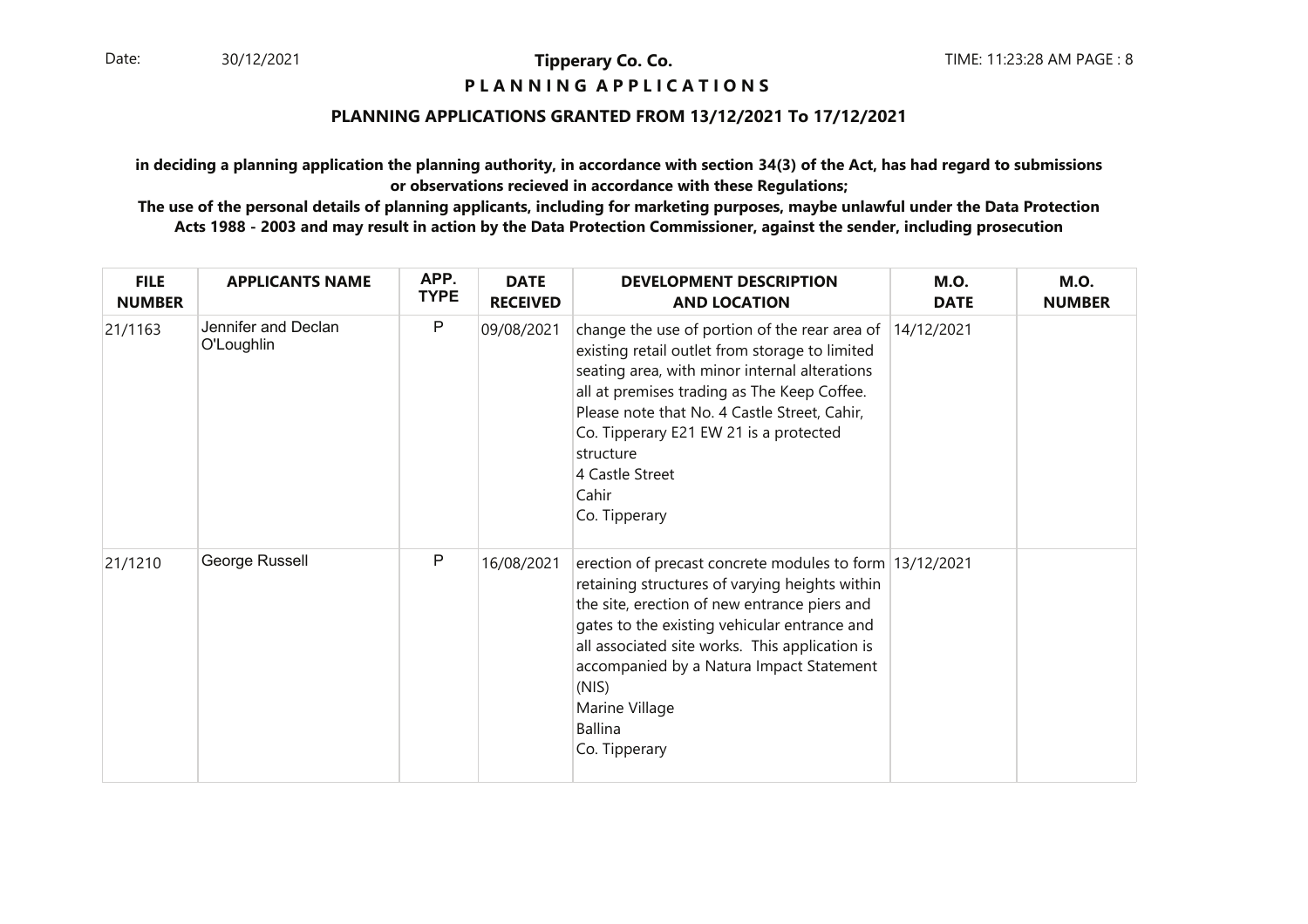#### **P L A N N I N G A P P L I C A T I O N S**

### **PLANNING APPLICATIONS GRANTED FROM 13/12/2021 To 17/12/2021**

**in deciding a planning application the planning authority, in accordance with section 34(3) of the Act, has had regard to submissionsor observations recieved in accordance with these Regulations;**

| <b>FILE</b><br><b>NUMBER</b> | <b>APPLICANTS NAME</b>       | APP.<br><b>TYPE</b> | <b>DATE</b><br><b>RECEIVED</b> | <b>DEVELOPMENT DESCRIPTION</b><br><b>AND LOCATION</b>                                                                                                                                                                                                                                                            | <b>M.O.</b><br><b>DATE</b> | <b>M.O.</b><br><b>NUMBER</b> |
|------------------------------|------------------------------|---------------------|--------------------------------|------------------------------------------------------------------------------------------------------------------------------------------------------------------------------------------------------------------------------------------------------------------------------------------------------------------|----------------------------|------------------------------|
| 21/1543                      | Olga Doyle                   | P                   | 20/10/2021                     | change of use of existing ground floor<br>commercial unit to use as part of an existing<br>dwelling house and including all the<br>necessary internal layout modifications and<br>Permission to change window and door<br>layout on the front and rear elevations<br>26 Croke Street<br>Thurles<br>Co. Tipperary | 13/12/2021                 |                              |
| 21/1546                      | Hannah Ward & Matt Mc<br>Kay | $\mathsf{P}$        | 21/10/2021                     | a new wastewater treatment system and<br>percolation area<br>Ballyoughter<br>Rathcabbin<br>Co Tipperary                                                                                                                                                                                                          | 13/12/2021                 |                              |
| 21/1548                      | Joann Cussen & Paul Dolan    | $\mathsf{P}$        | 21/10/2021                     | construction of a dwelling house, domestic<br>garage, proprietary treatment system and<br>percolation area and for all ancillary services<br>and site works<br>Moyneard<br>Moyne<br>Thurles<br>Co Tipperary                                                                                                      | 14/12/2021                 |                              |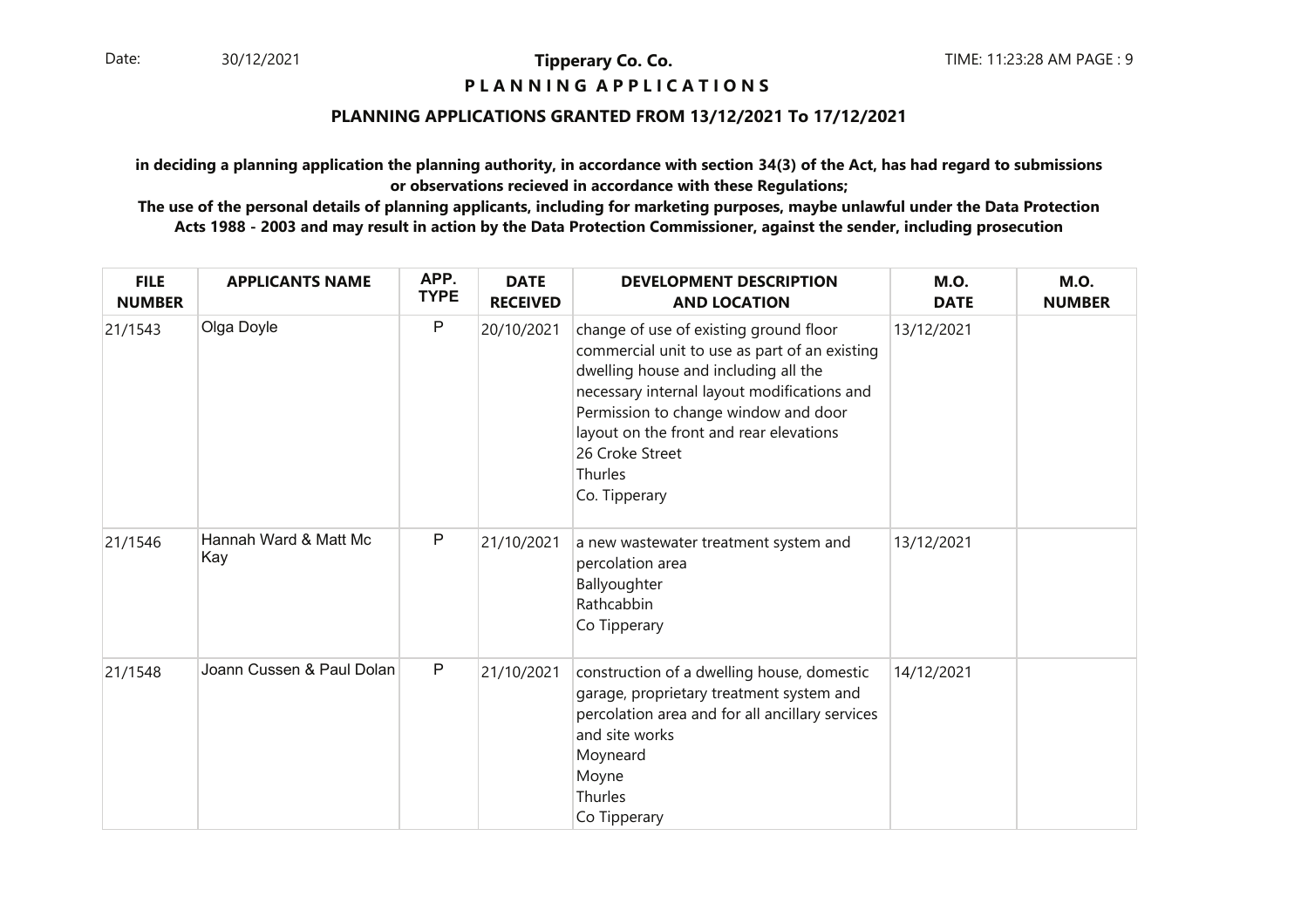# **P L A N N I N G A P P L I C A T I O N S**

### **PLANNING APPLICATIONS GRANTED FROM 13/12/2021 To 17/12/2021**

**in deciding a planning application the planning authority, in accordance with section 34(3) of the Act, has had regard to submissionsor observations recieved in accordance with these Regulations;**

| <b>FILE</b><br><b>NUMBER</b> | <b>APPLICANTS NAME</b>       | APP.<br><b>TYPE</b> | <b>DATE</b><br><b>RECEIVED</b> | <b>DEVELOPMENT DESCRIPTION</b><br><b>AND LOCATION</b>                                                                                                                                                                                                                                                                                                                                  | <b>M.O.</b><br><b>DATE</b> | <b>M.O.</b><br><b>NUMBER</b> |
|------------------------------|------------------------------|---------------------|--------------------------------|----------------------------------------------------------------------------------------------------------------------------------------------------------------------------------------------------------------------------------------------------------------------------------------------------------------------------------------------------------------------------------------|----------------------------|------------------------------|
| 21/1550                      | H.S.E. South                 | P                   | 21/10/2021                     | alter and extend the existing health centre,<br>and to alter and repave the area in front of<br>the building to incorporate sloped access,<br>level landing and a planting bed. The<br>extension will form an addition to an existing<br>single-storey extension at the back of the<br>building<br><b>Pearse Street</b><br>Townparks<br>Cahir<br>Co. Tipperary                         | 14/12/2021                 |                              |
| 21/1551                      | <b>Tesco Ireland Limited</b> | P                   | 21/10/2021                     | development will consist of (i) the<br>construction of a sheltered canopy (c. 50<br>sq.m) in the existing car park for the purpose<br>of providing 2 no. dedicated "Click and<br>Collect" spaces for the existing Tesco store;<br>(ii) ancillary signage; and (iii) all associated<br>site development works<br>Tesco<br>Limerick Road (N24)<br><b>Tipperary Town</b><br>Co. Tipperary | 14/12/2021                 |                              |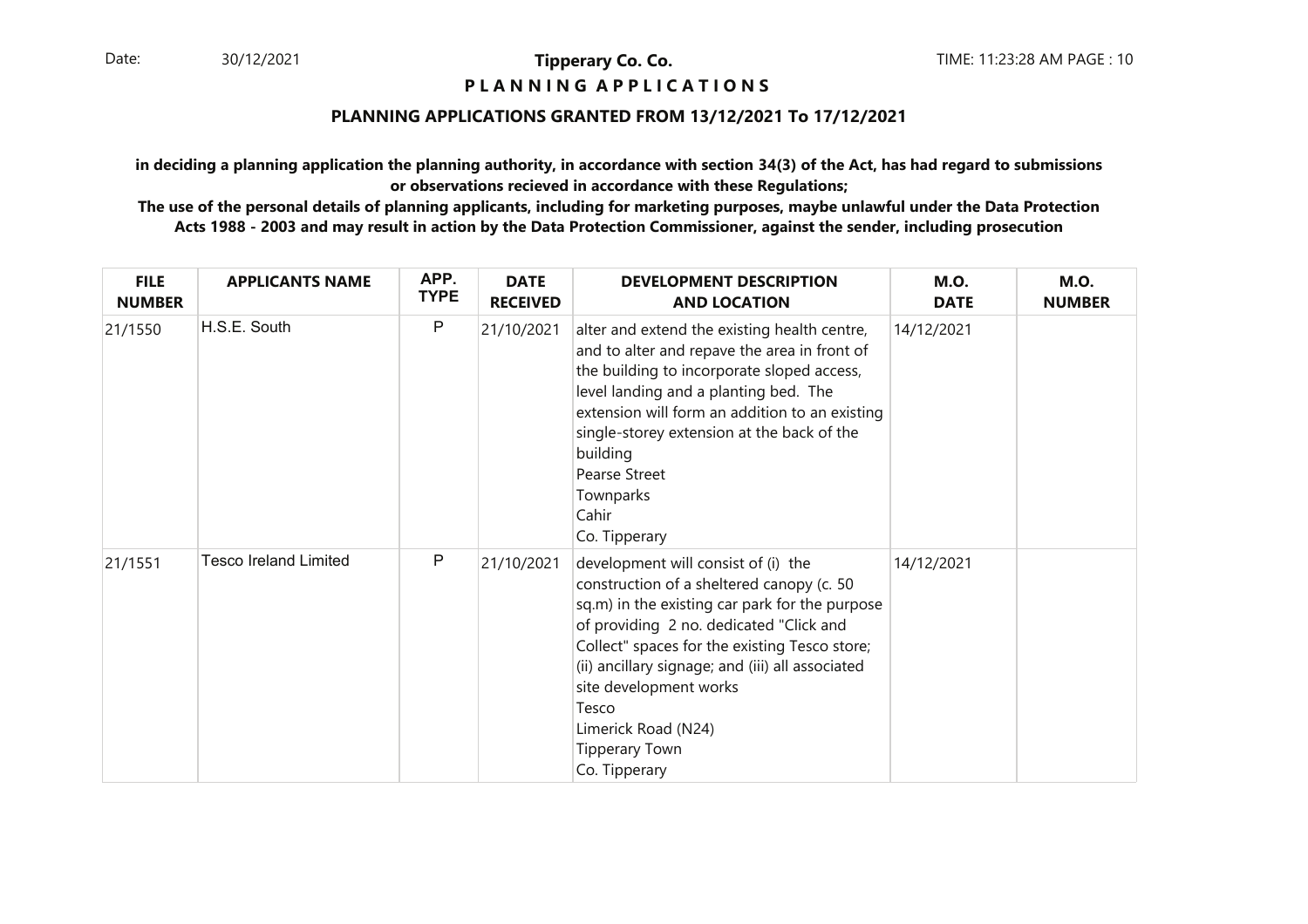#### **P L A N N I N G A P P L I C A T I O N S**

### **PLANNING APPLICATIONS GRANTED FROM 13/12/2021 To 17/12/2021**

**in deciding a planning application the planning authority, in accordance with section 34(3) of the Act, has had regard to submissionsor observations recieved in accordance with these Regulations;**

| <b>FILE</b><br><b>NUMBER</b> | <b>APPLICANTS NAME</b>                                  | APP.<br><b>TYPE</b> | <b>DATE</b><br><b>RECEIVED</b> | <b>DEVELOPMENT DESCRIPTION</b><br><b>AND LOCATION</b>                                                                                                                                                                                                                                                                                                                                                                                                                                                                                                                         | <b>M.O.</b><br><b>DATE</b> | <b>M.O.</b><br><b>NUMBER</b> |
|------------------------------|---------------------------------------------------------|---------------------|--------------------------------|-------------------------------------------------------------------------------------------------------------------------------------------------------------------------------------------------------------------------------------------------------------------------------------------------------------------------------------------------------------------------------------------------------------------------------------------------------------------------------------------------------------------------------------------------------------------------------|----------------------------|------------------------------|
| 21/1553                      | Shane and Aoife Creamer                                 | $\circ$             | 21/10/2021                     | to construct a dwelling house, garage, waste<br>water treatment system, entrance, driveway<br>along with all ancillary site works<br>Garranmore<br>Newtown<br>Nenagh<br>Co Tipperary                                                                                                                                                                                                                                                                                                                                                                                          | 13/12/2021                 |                              |
| 21/1556                      | <b>Tipperary Education and</b><br><b>Training Board</b> | $\mathsf{P}$        | 22/10/2021                     | 1) extension to existing canteen at ground<br>floor level with stair access to proposed<br>upper level, 2) first floor extension to part of<br>training facility incorporating extension to<br>existing ground floor canteen seating area, 5<br>no. classrooms, tutors administration area<br>and all associated facilities, 3) external fire<br>escape stairway to rear yard and 4)<br>elevational alterations for windows and<br>escape door together with associated site<br>development works<br>ETB, Archerstown Industrial Estate<br>Turtulla<br>Thurles, Co. Tipperary | 14/12/2021                 |                              |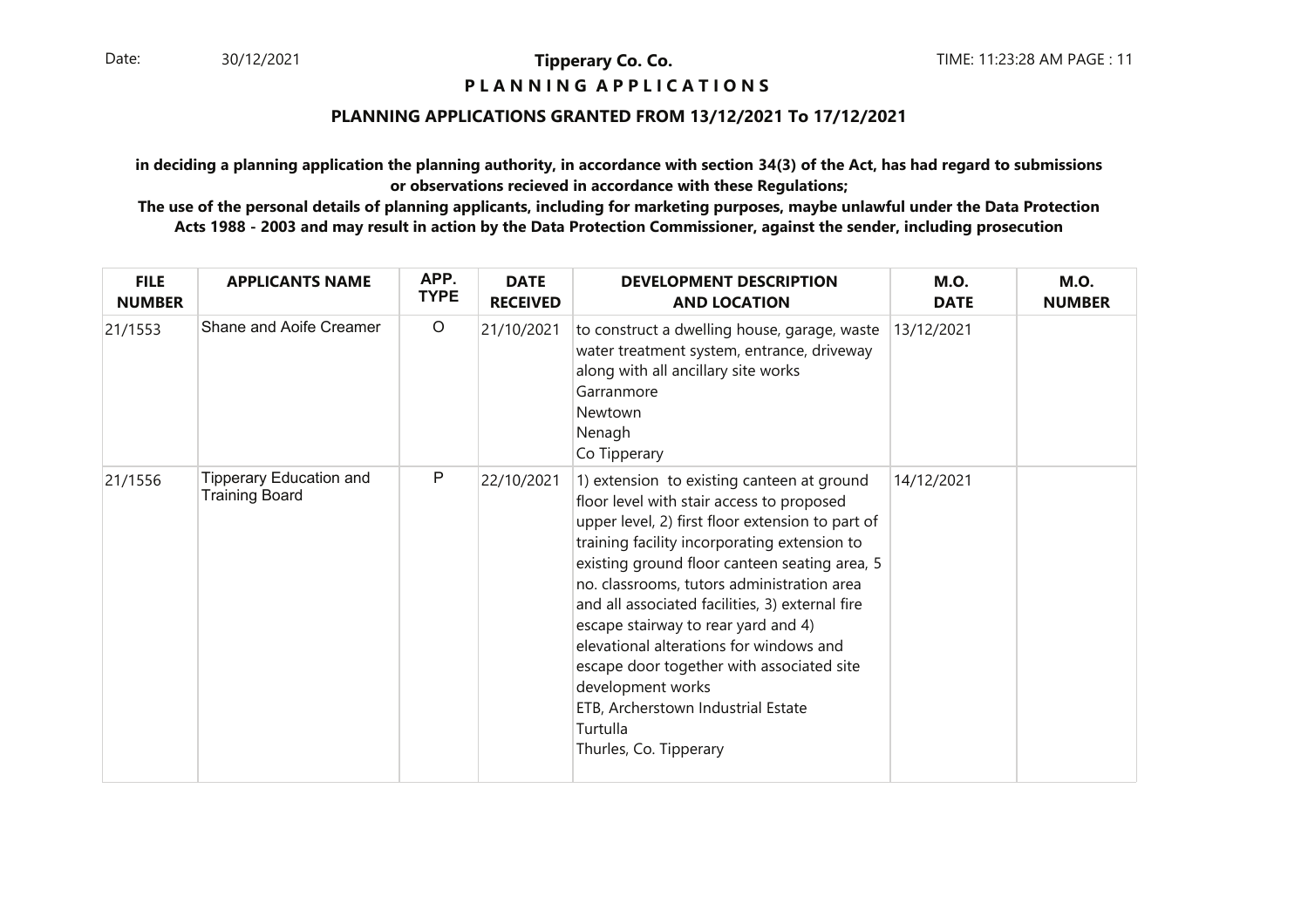#### **P L A N N I N G A P P L I C A T I O N S**

### **PLANNING APPLICATIONS GRANTED FROM 13/12/2021 To 17/12/2021**

**in deciding a planning application the planning authority, in accordance with section 34(3) of the Act, has had regard to submissionsor observations recieved in accordance with these Regulations;**

| <b>FILE</b><br><b>NUMBER</b> | <b>APPLICANTS NAME</b> | APP.<br><b>TYPE</b> | <b>DATE</b><br><b>RECEIVED</b> | <b>DEVELOPMENT DESCRIPTION</b><br><b>AND LOCATION</b>                                                                                                                                                                                                                                                                     | <b>M.O.</b><br><b>DATE</b> | <b>M.O.</b><br><b>NUMBER</b> |
|------------------------------|------------------------|---------------------|--------------------------------|---------------------------------------------------------------------------------------------------------------------------------------------------------------------------------------------------------------------------------------------------------------------------------------------------------------------------|----------------------------|------------------------------|
| 21/1560                      | <b>Brendan Maher</b>   | C                   | 22/10/2021                     | a) proposed new part 2 storey/part single<br>storey dwelling, b) proposed new treatment<br>system, percolation area, c) new single storey<br>garage with covered link to dwelling, d)<br>proposed new entrance from public road, e)<br>and all associated site works/services<br>Rathmoy<br>Borrisoleigh<br>Co. Tipperary | 14/12/2021                 |                              |
| 21/1565                      | Liam Carroll           | R                   | 26/10/2021                     | alterations to as constructed dwelling house,<br>domestic garage and associated site works of<br>previously permitted planning permission<br>(planning reference PLC/4990)<br>Ballinahow<br>Ballycahill<br>Thurles, Co. Tipperary                                                                                         | 17/12/2021                 |                              |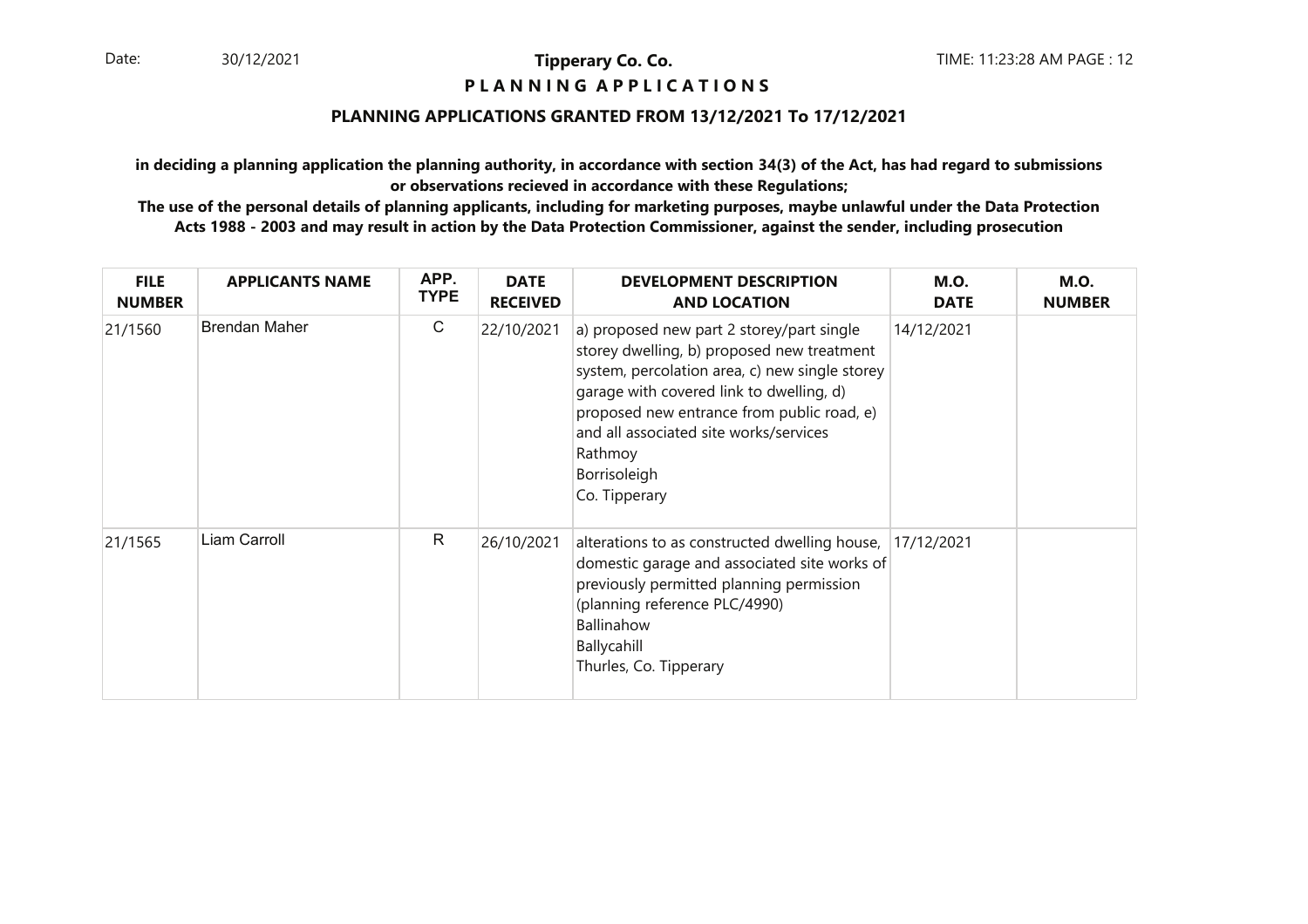# **P L A N N I N G A P P L I C A T I O N S**

### **PLANNING APPLICATIONS GRANTED FROM 13/12/2021 To 17/12/2021**

**in deciding a planning application the planning authority, in accordance with section 34(3) of the Act, has had regard to submissionsor observations recieved in accordance with these Regulations;**

| <b>FILE</b><br><b>NUMBER</b> | <b>APPLICANTS NAME</b> | APP.<br><b>TYPE</b> | <b>DATE</b><br><b>RECEIVED</b> | <b>DEVELOPMENT DESCRIPTION</b><br><b>AND LOCATION</b>                                                                                                                                                                                                                                                            | <b>M.O.</b><br><b>DATE</b> | <b>M.O.</b><br><b>NUMBER</b> |
|------------------------------|------------------------|---------------------|--------------------------------|------------------------------------------------------------------------------------------------------------------------------------------------------------------------------------------------------------------------------------------------------------------------------------------------------------------|----------------------------|------------------------------|
| 21/1570                      | Conor Ryan             | P                   | 26/10/2021                     | (i) milking parlour building incorporating<br>meal bin, holding yard with crush/drafting<br>yard, underground effluent tank with flow<br>channel (ii) cubicle shed extension with<br>underground effluent tank (iii) walled silage<br>slab and all associated site works<br>Glenbeha<br>Roscrea<br>Co. Tipperary | 15/12/2021                 |                              |
| 21/1571                      | John Paul Crowe        | P                   | 26/10/2021                     | a change of house design, which is contrary<br>to that previously granted under planning<br>file reference number 21490<br>Moher East<br>Cappawhite<br>Co. Tipperary                                                                                                                                             | 17/12/2021                 |                              |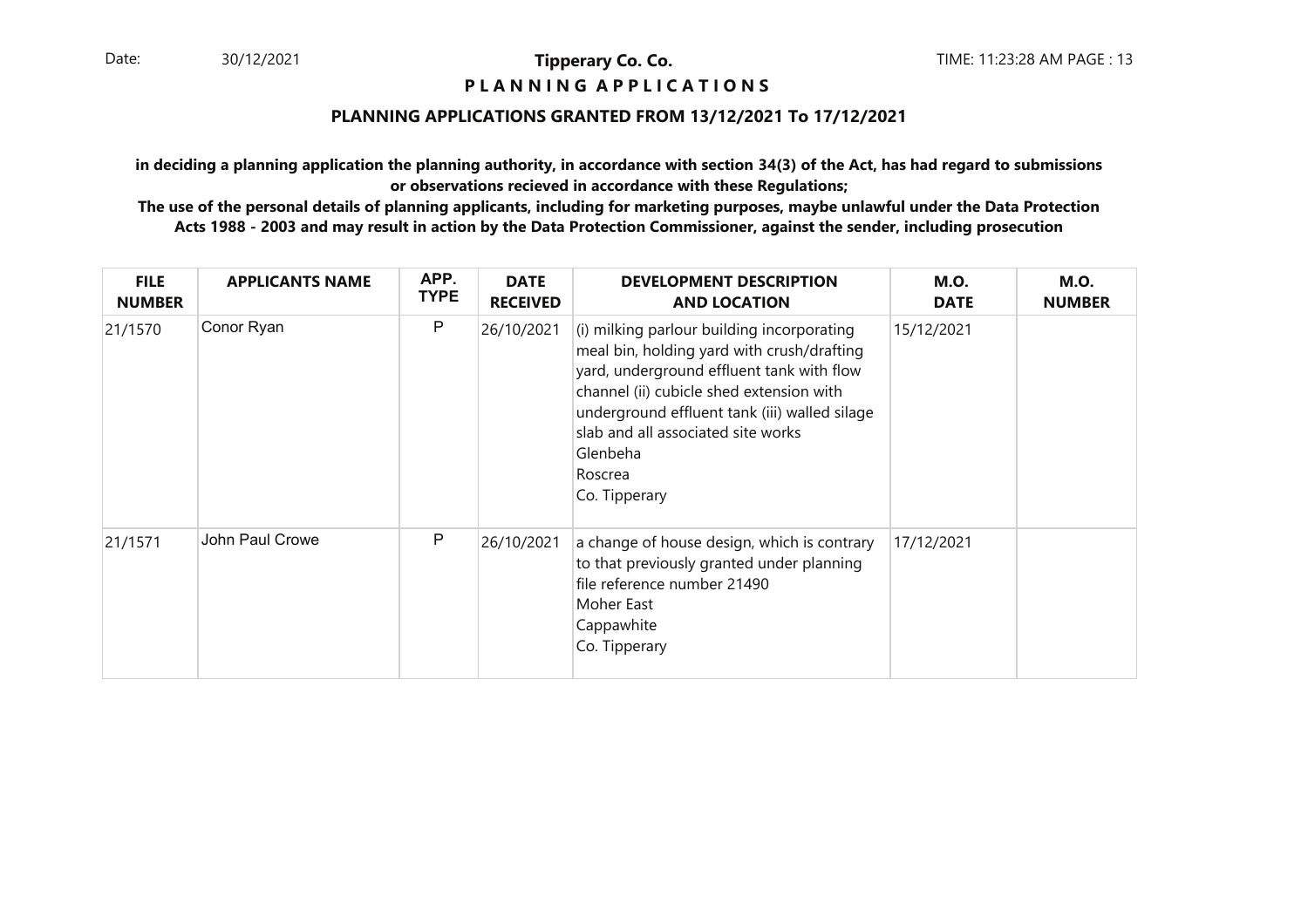#### **P L A N N I N G A P P L I C A T I O N S**

### **PLANNING APPLICATIONS GRANTED FROM 13/12/2021 To 17/12/2021**

**in deciding a planning application the planning authority, in accordance with section 34(3) of the Act, has had regard to submissionsor observations recieved in accordance with these Regulations;**

| <b>FILE</b><br><b>NUMBER</b> | <b>APPLICANTS NAME</b>  | APP.<br><b>TYPE</b> | <b>DATE</b><br><b>RECEIVED</b> | <b>DEVELOPMENT DESCRIPTION</b><br><b>AND LOCATION</b>                                                                                                                                                                                                                                                                                                         | <b>M.O.</b><br><b>DATE</b> | <b>M.O.</b><br><b>NUMBER</b> |
|------------------------------|-------------------------|---------------------|--------------------------------|---------------------------------------------------------------------------------------------------------------------------------------------------------------------------------------------------------------------------------------------------------------------------------------------------------------------------------------------------------------|----------------------------|------------------------------|
| 21/1572                      | <b>Adrian Kenneally</b> | P                   | 26/10/2021                     | agricultural shed consisting of a milking<br>parlour, drafting and handling area, dairy<br>and ancilary rooms, straw bedded calving<br>area, collecting yard and underground<br>slatted soiled water storage tank, erection of<br>a meal bin and water storage tank along with<br>all associated site works<br>Carrigavisteal<br>Ballyporeen<br>Co. Tipperary | 17/12/2021                 |                              |
| 21/1574                      | Caroline Naylor         | P                   | 27/10/2021                     | new dwelling house, domestic garage/fuel<br>shed, installation of effluent treatment unit<br>with percolation area, new site entrance,<br>bored well and all ancillary site works<br>Walshpark<br>Rathcabbin<br>Roscrea, Co. Tipperary                                                                                                                        | 15/12/2021                 |                              |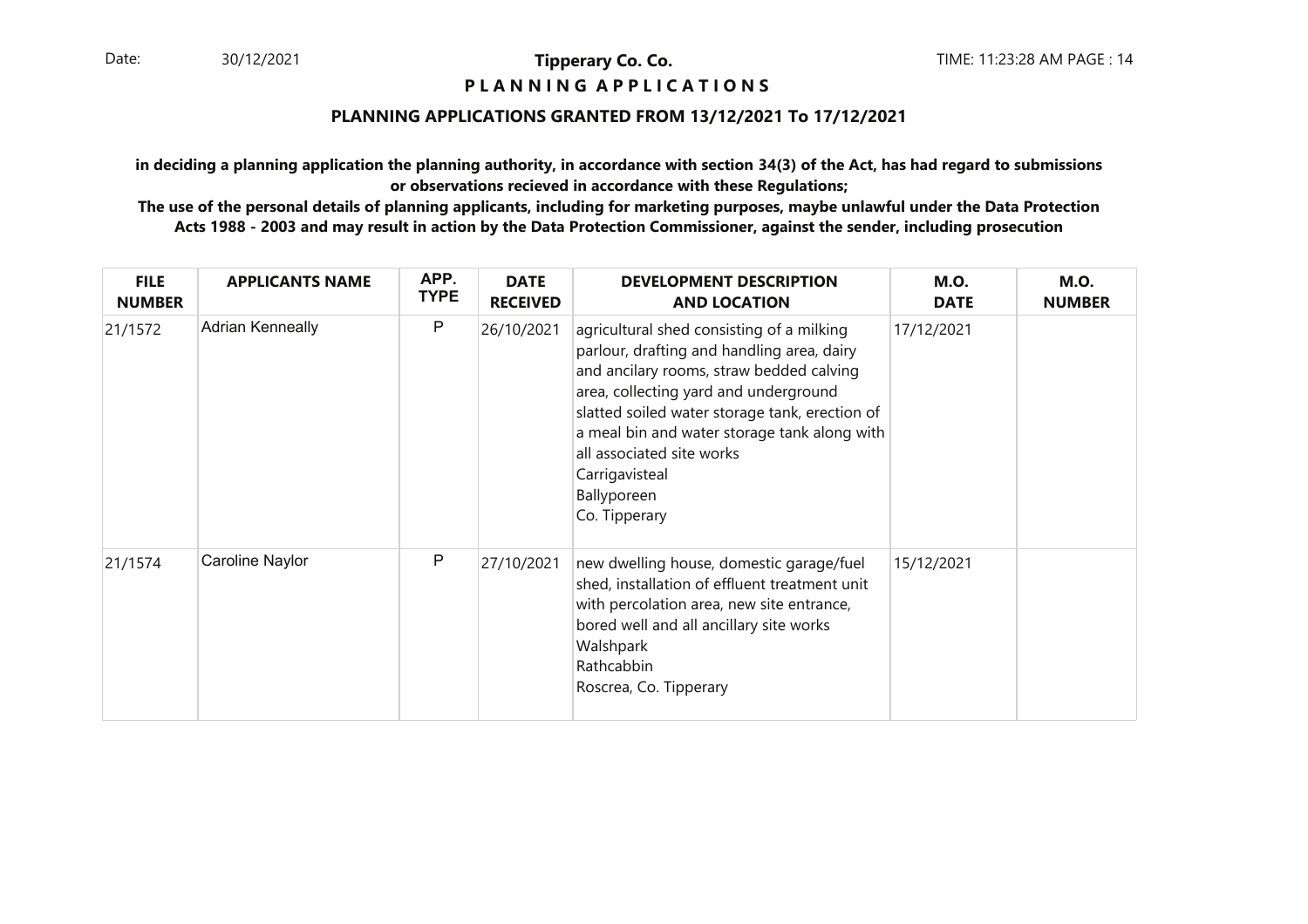#### **P L A N N I N G A P P L I C A T I O N S**

### **PLANNING APPLICATIONS GRANTED FROM 13/12/2021 To 17/12/2021**

**in deciding a planning application the planning authority, in accordance with section 34(3) of the Act, has had regard to submissionsor observations recieved in accordance with these Regulations;**

| <b>FILE</b>   | <b>APPLICANTS NAME</b>             | APP.        | <b>DATE</b>     | <b>DEVELOPMENT DESCRIPTION</b>                                                                                                                                                                                                                                                                                                                                                                                                                                                                                                                                                                                                                                                                                                                                                                                                                                                                               | <b>M.O.</b> | <b>M.O.</b>   |
|---------------|------------------------------------|-------------|-----------------|--------------------------------------------------------------------------------------------------------------------------------------------------------------------------------------------------------------------------------------------------------------------------------------------------------------------------------------------------------------------------------------------------------------------------------------------------------------------------------------------------------------------------------------------------------------------------------------------------------------------------------------------------------------------------------------------------------------------------------------------------------------------------------------------------------------------------------------------------------------------------------------------------------------|-------------|---------------|
| <b>NUMBER</b> |                                    | <b>TYPE</b> | <b>RECEIVED</b> | <b>AND LOCATION</b>                                                                                                                                                                                                                                                                                                                                                                                                                                                                                                                                                                                                                                                                                                                                                                                                                                                                                          | <b>DATE</b> | <b>NUMBER</b> |
| 21/1576       | <b>Hallclon Properties Limited</b> | E           | 27/10/2021      | for the demolition of the existing dwelling<br>house and construction of a residential<br>development of 48 dwellings consisting of<br>House Type A: 2 no. 4 bed two and half<br>storey detached units, House Type B: 8 no. 4<br>bedroom semi detached two storey and half<br>storey units, House Type C 26 no. 3 bed semi<br>detached 2 storey units, House Type D. 5 no.<br>2 bed 2 storey town house, and House Type<br>E. 7 no. 3 bed 2 storey town houses.<br>Permission is also sought for realignment of<br>existing boundaries to enable compliance<br>with and access to the approved Part VIII<br>new road design and layout and, for<br>connection to public foul and surface water<br>sewers and public water main together with<br>all associated site development works<br>necessary to facilitate this development<br><b>Burgagery Lands West</b><br>Fethard Road<br>Clonmel<br>Co. Tipperary | 17/12/2021  |               |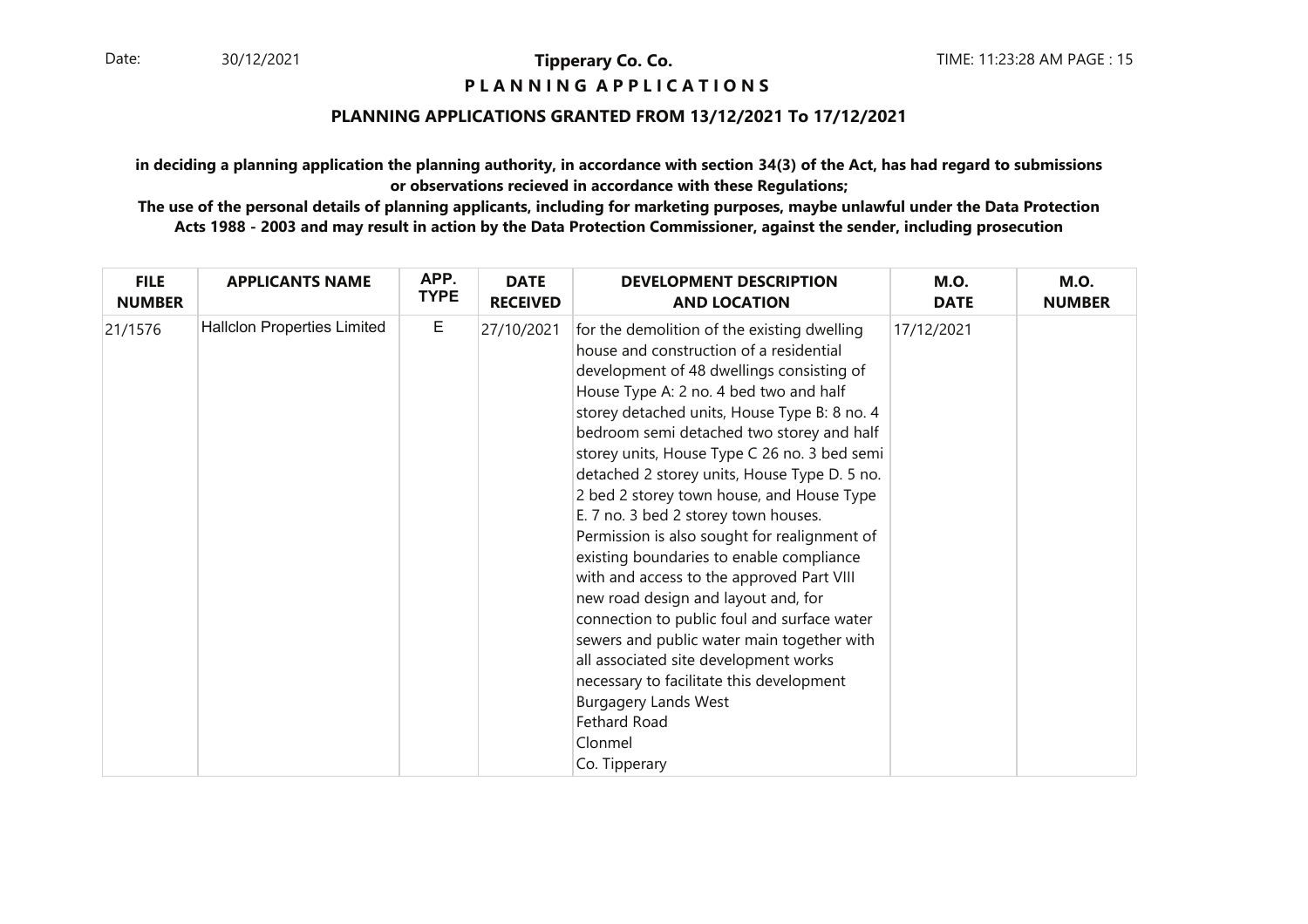#### **P L A N N I N G A P P L I C A T I O N S**

### **PLANNING APPLICATIONS GRANTED FROM 13/12/2021 To 17/12/2021**

**in deciding a planning application the planning authority, in accordance with section 34(3) of the Act, has had regard to submissionsor observations recieved in accordance with these Regulations;**

 **The use of the personal details of planning applicants, including for marketing purposes, maybe unlawful under the Data ProtectionActs 1988 - 2003 and may result in action by the Data Protection Commissioner, against the sender, including prosecution**

| <b>FILE</b>   | <b>APPLICANTS NAME</b> | APP.        | <b>DATE</b>     | <b>DEVELOPMENT DESCRIPTION</b>                                                                                                                                      | <b>M.O.</b> | M.O.          |
|---------------|------------------------|-------------|-----------------|---------------------------------------------------------------------------------------------------------------------------------------------------------------------|-------------|---------------|
| <b>NUMBER</b> |                        | <b>TYPE</b> | <b>RECEIVED</b> | <b>AND LOCATION</b>                                                                                                                                                 | <b>DATE</b> | <b>NUMBER</b> |
| 21/1577       | William Hough          | P           | 27/10/2021      | a part two-storey dwelling house, detached<br>garage, wastewater treatment system, site<br>entrance and all ancillary site works<br>Annagh<br>Birr<br>Co. Tipperary | 16/12/2021  |               |

**27Total:**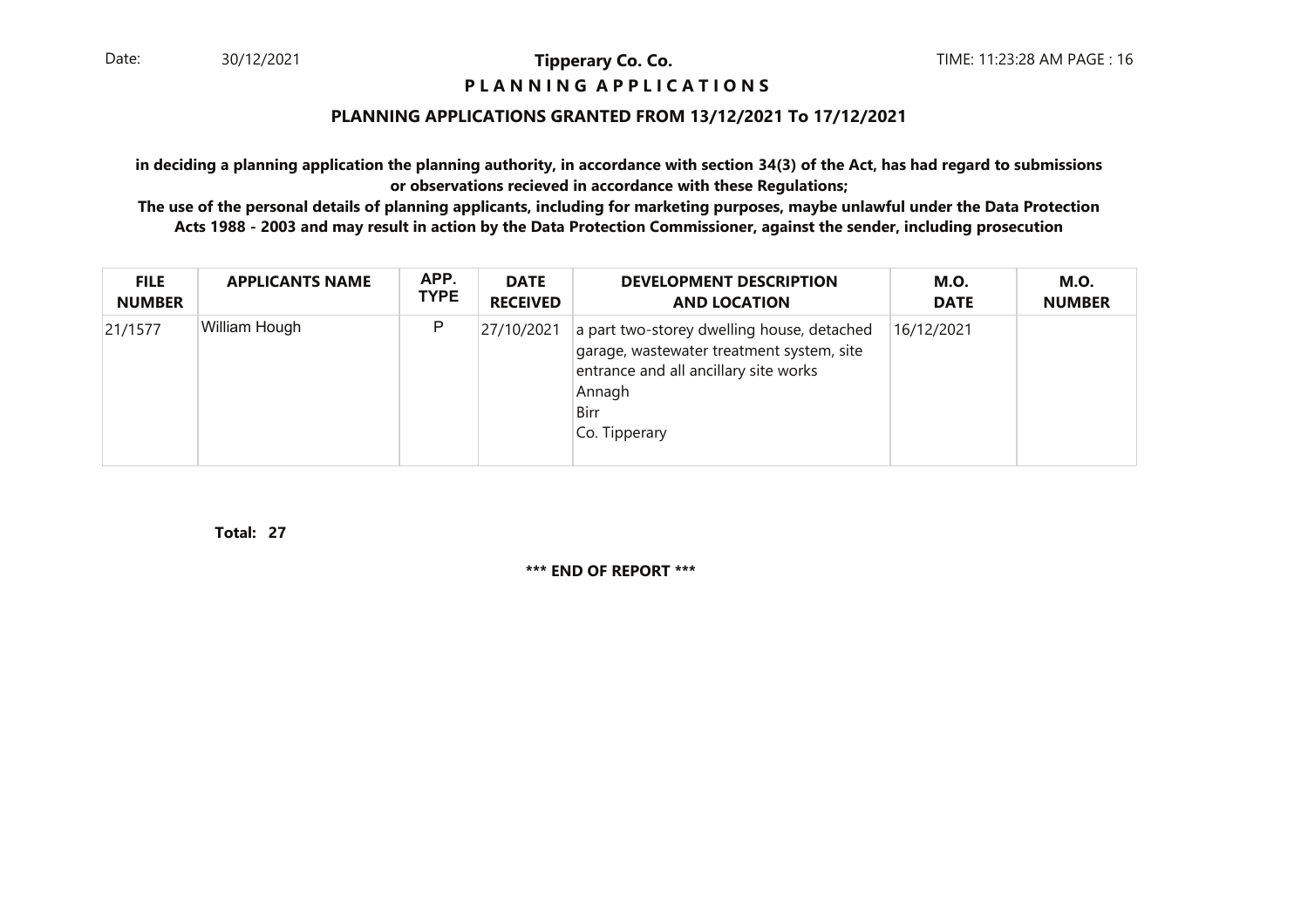#### **P L A N N I N G A P P L I C A T I O N S**

#### **PLANNING APPLICATIONS REFUSED FROM 13/12/2021 To 17/12/2021**

**in deciding a planning application the planning authority, in accordance with section 34(3) of the Act, has had regard to submissionsor observations recieved in accordance with these Regulations;**

 **The use of the personal details of planning applicants, including for marketing purposes, maybe unlawful under the Data ProtectionActs 1988 - 2003 and may result in action by the Data Protection Commissioner, against the sender, including prosecution**

| <b>FILE</b><br><b>NUMBER</b> | <b>APPLICANTS NAME</b>           | APP.<br><b>TYPE</b> | <b>DATE</b><br><b>RECEIVED</b> | DEVELOPMENT DESCRIPTION AND LOCATION                                                                    | <b>M.O.</b><br><b>DATE</b> | <b>M.O.</b><br><b>NUMBER</b> |
|------------------------------|----------------------------------|---------------------|--------------------------------|---------------------------------------------------------------------------------------------------------|----------------------------|------------------------------|
| 21/1541                      | Grainne Moore & Kenneth<br>Keogh | O                   | 20/10/2021                     | a dwelling house, garage, entrance and septic<br>tank<br>Castlequarter<br>Borrisoleigh<br>Co. Tipperary | 13/12/2021                 |                              |

**1Total:**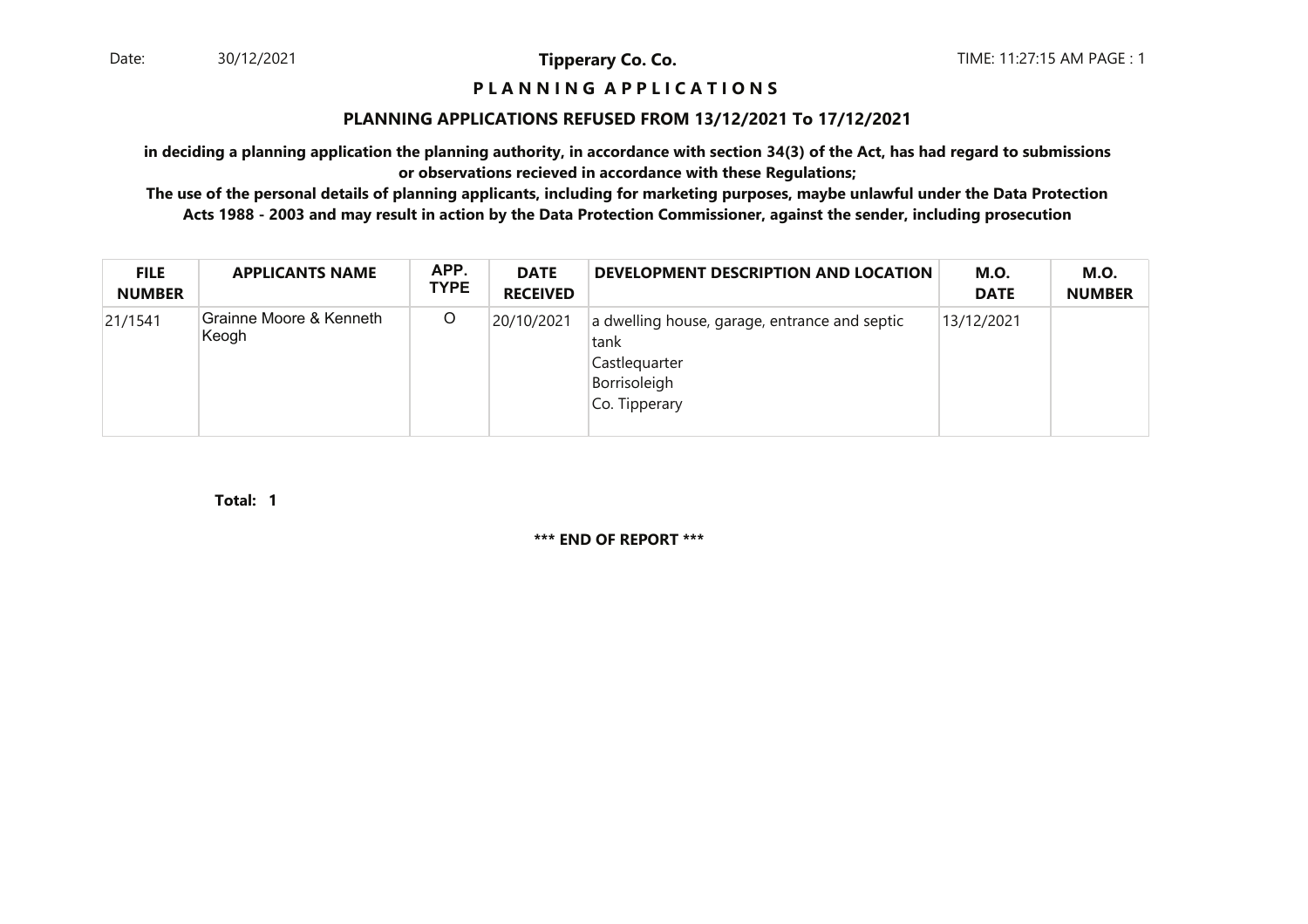#### **P L A N N I N G A P P L I C A T I O N S**

#### **PLANNING APPLICATIONS REFUSED FROM 13/12/2021 To 17/12/2021**

**in deciding a planning application the planning authority, in accordance with section 34(3) of the Act, has had regard to submissionsor observations recieved in accordance with these Regulations;**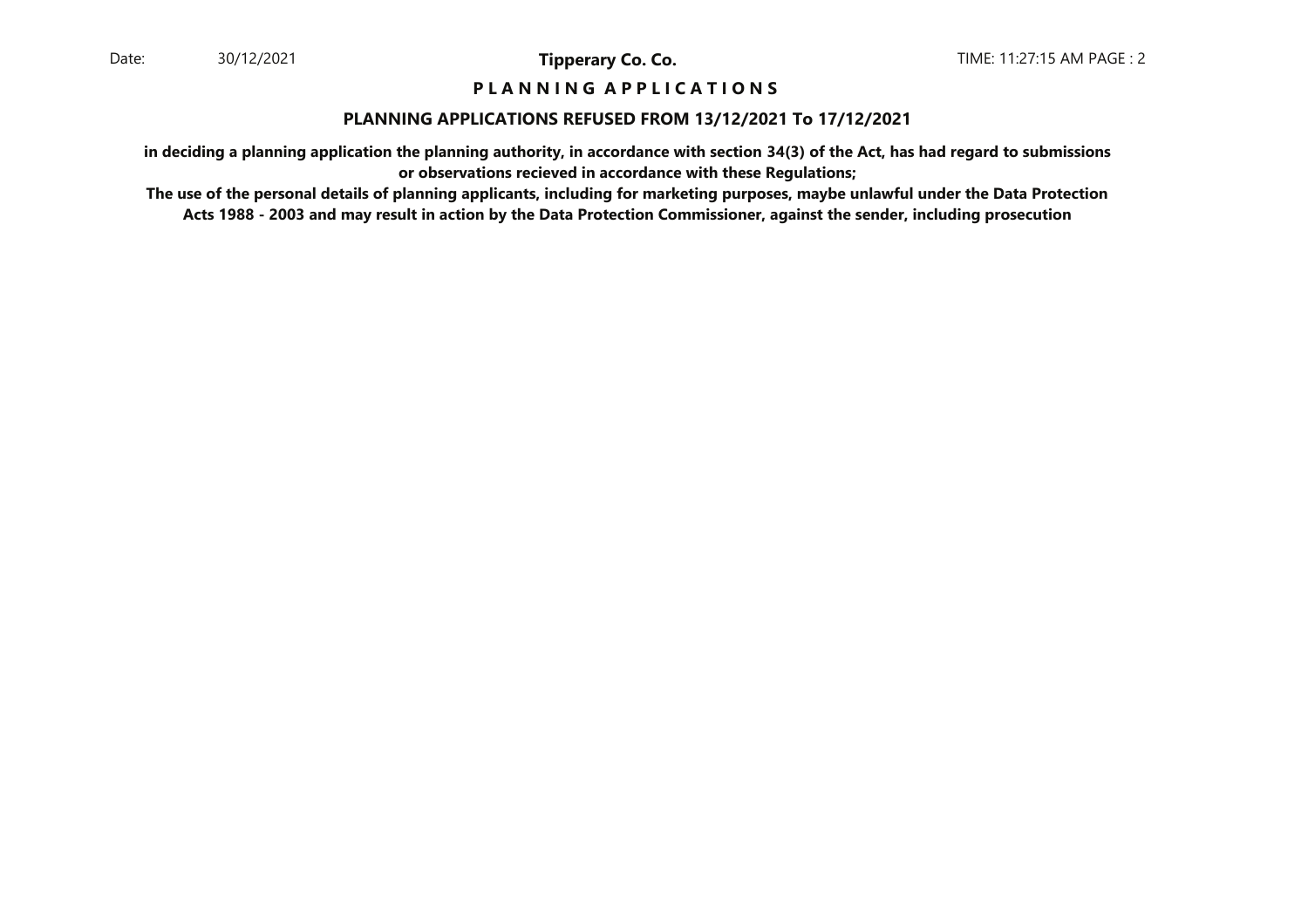TIME: 11:30:49 AM PAGE : 1

# **A N B O R D P L E A N £ L A**

# **APPEAL DECISIONS NOTIFIED FROM 13/12/2021 To 17/12/2021**

| <b>FILE</b>   | <b>APPLICANTS NAME</b> | APP         | <b>DECISION</b> | <b>DEVELOPMENT DESCRIPTION</b> | D.r                  | <b>DECISION</b> |
|---------------|------------------------|-------------|-----------------|--------------------------------|----------------------|-----------------|
| <b>NUMBER</b> | <b>AND ADDRESS</b>     | <b>TYPE</b> | <b>DATE</b>     | <b>AND LOCATION</b>            | . DATE<br><b>DEC</b> |                 |

**Total: 0**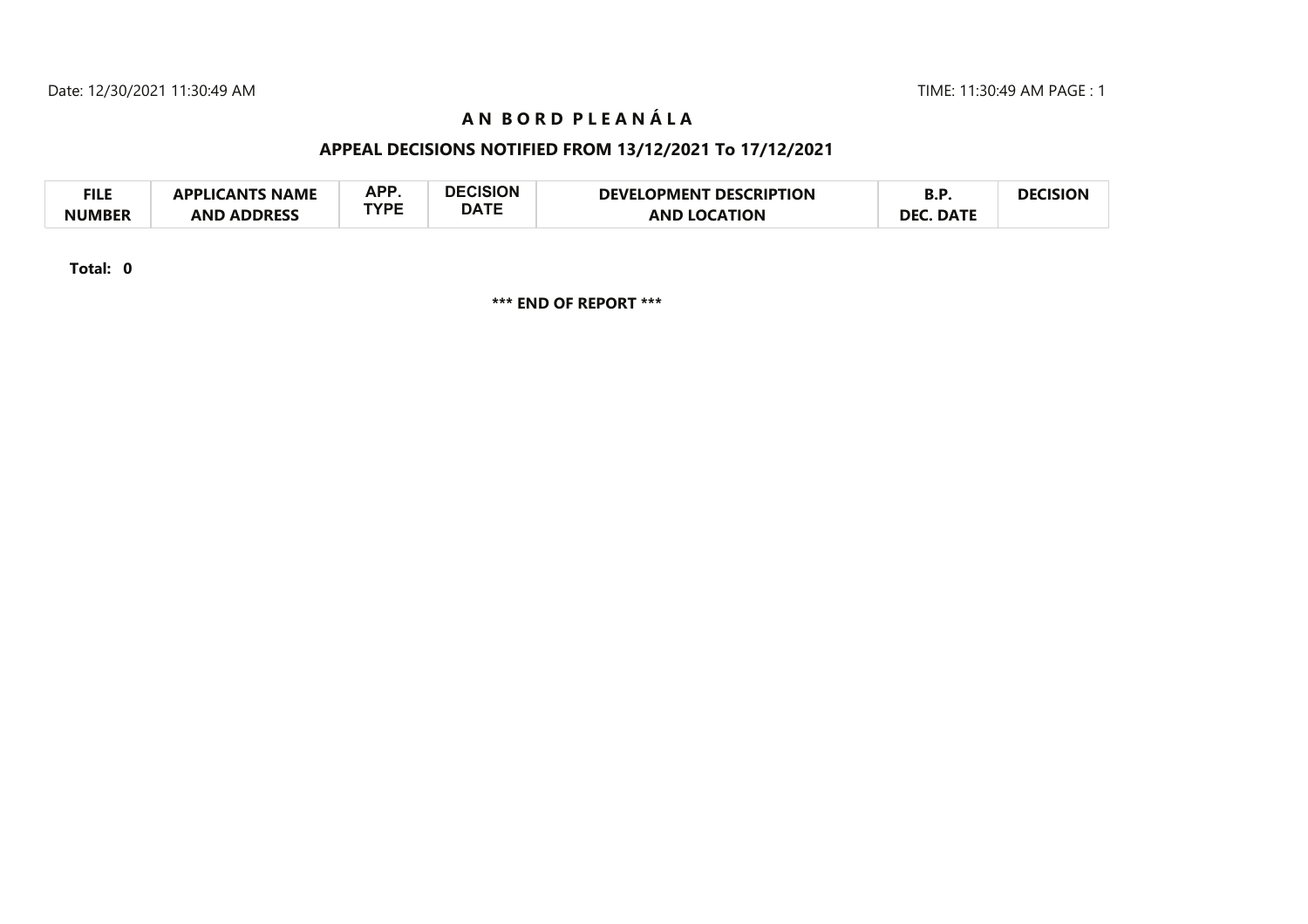Date: 30/12/2021 **Tipperary Co. Co. The Co. Co.** TIME: 11:26:29 AM PAGE : 1 30/12/2021

**Tipperary Co. Co.**

#### **P L A N N I N G A P P L I C A T I O N S**

#### **FURTHER INFORMATION RECEIVED/VALIDATED APPLICATIONS FROM 13/12/2021 To 17/12/2021**

| <b>FILE</b><br><b>NUMBER</b> | <b>APPLICANTS NAME</b> | APP.<br><b>TYPE</b> | <b>DATE</b><br><b>INVALID</b> | <b>DATE</b><br><b>RECEIVED</b> |    | <b>DEVELOPMENT DESCRIPTION</b><br><b>AND LOCATION</b>                                                                                                                                                                                                                                                                                                                                                                                                                                        |
|------------------------------|------------------------|---------------------|-------------------------------|--------------------------------|----|----------------------------------------------------------------------------------------------------------------------------------------------------------------------------------------------------------------------------------------------------------------------------------------------------------------------------------------------------------------------------------------------------------------------------------------------------------------------------------------------|
| 21/56                        | Michael Buckley        | $\mathsf{R}$        |                               | 15/12/2021                     | F. | (1) retention permission works already completed to<br>the roadside boundary of site i.e. replacing original<br>hedge grow with a block wall plastered and capped.<br>(2) permission to complete the works i.e. plastering of<br>the block wall already constructed<br>Raheen Lower<br><b>Bohertrime</b><br>Donohill<br>Co. Tipperary                                                                                                                                                        |
| 21/473                       | Reeve Wave Ltd         | P                   |                               | 16/12/2021                     | F. | the extension of a permitted solar photovoltaic panel<br>array (PI Ref. 16/600642). The proposed<br>development comprises the provision of up to 30,000<br>m2 of solar panels on ground mounted steel frames,<br>a 20kv substation (55sq.m), inverter and transformer<br>units, underground cable ducts, boundary fencing,<br>CCTV and all associated site services and works<br>Knockroe, Monroe East<br>Lacken, Kilballygorman<br>Gortnalower and Maherareagh, Ardfinnan, Co.<br>Tipperary |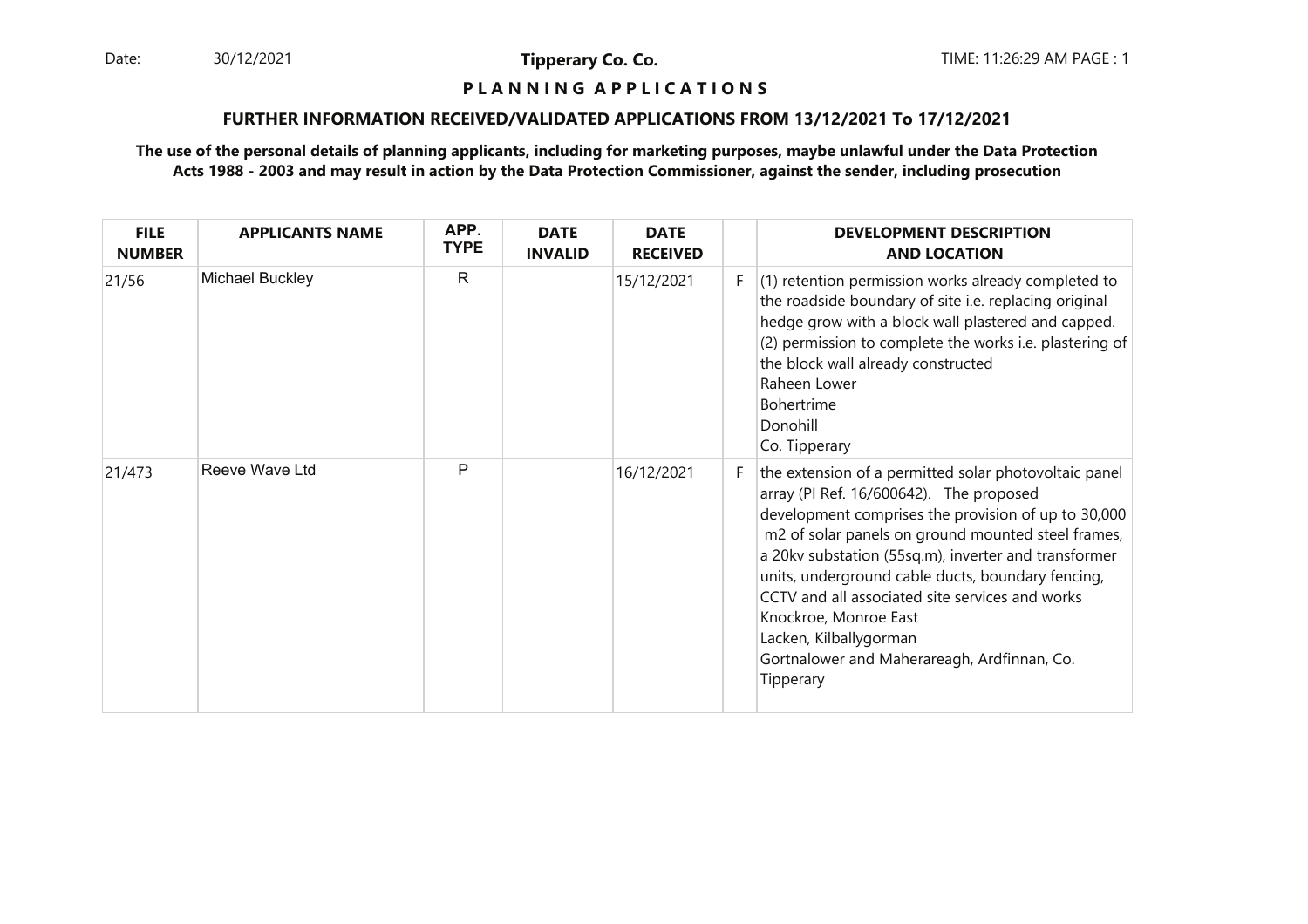30/12/2021

**Tipperary Co. Co.**

## **P L A N N I N G A P P L I C A T I O N S**

#### **FURTHER INFORMATION RECEIVED/VALIDATED APPLICATIONS FROM 13/12/2021 To 17/12/2021**

| <b>FILE</b><br><b>NUMBER</b> | <b>APPLICANTS NAME</b> | APP.<br><b>TYPE</b> | <b>DATE</b><br><b>INVALID</b> | <b>DATE</b><br><b>RECEIVED</b> |    | <b>DEVELOPMENT DESCRIPTION</b><br><b>AND LOCATION</b>                                                                                                                                                                                                                                                                                                                                                  |
|------------------------------|------------------------|---------------------|-------------------------------|--------------------------------|----|--------------------------------------------------------------------------------------------------------------------------------------------------------------------------------------------------------------------------------------------------------------------------------------------------------------------------------------------------------------------------------------------------------|
| 21/577                       | Tadgh Hennessy         | P                   |                               | 17/12/2021                     | F. | demolish an existing dwelling house and to construct<br>a replacement dwelling house, the conversion of an<br>existing out-building to an art studio, new waste<br>water treatment system and all ancillary site works<br>Shronell Beg<br>Tipperary<br>Co. Tipperary                                                                                                                                   |
| 21/725                       | <b>Austin Buckley</b>  | $\mathsf{P}$        |                               | 15/12/2021                     | F. | four serviced residential sites, vehicular entrance and<br>all associated site boundary and site development<br>works<br>Parkroe<br>Cappawhite<br>Co. Tipperary                                                                                                                                                                                                                                        |
| 21/793                       | Lantar Ltd.            | $\mathsf{P}$        |                               | 14/12/2021                     | F. | to revise elevations, to extend structures to include<br>stairwell - keg storage area, to alter existing structure<br>to include toilets, staff area, chill room, veg area, prep<br>area, staff stairwell, to demolish part of first floor<br>structures in order to revise bar, dining areas and<br>include proposed smoking area<br>Boruma Restaurant & Gastro Bar<br><b>Ballina</b><br>Co Tipperary |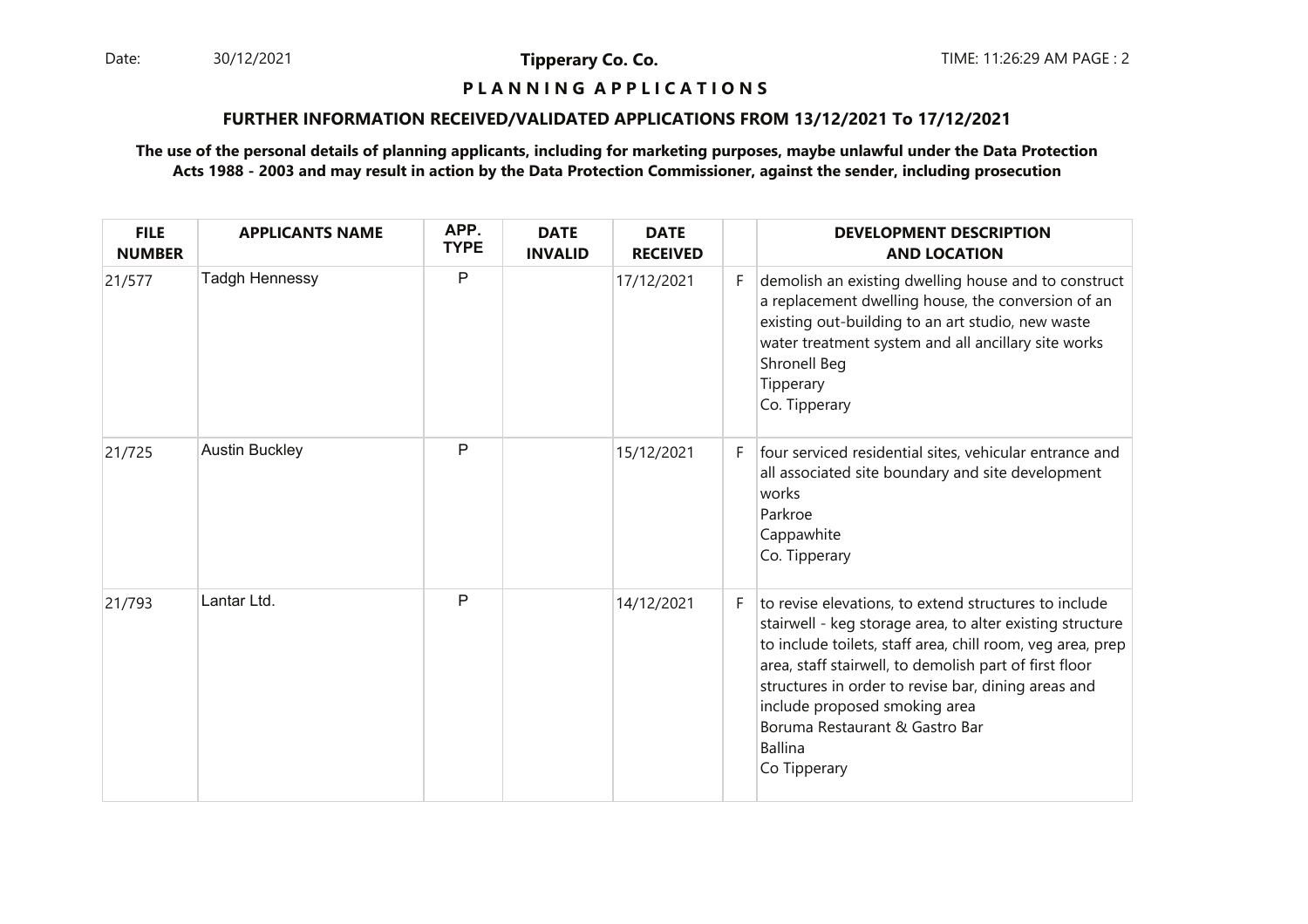Date: 30/12/2021 **Tipperary Co. Co. Co.** TIME: 11:26:29 AM PAGE : 3 30/12/2021

**Tipperary Co. Co.**

# **P L A N N I N G A P P L I C A T I O N S**

#### **FURTHER INFORMATION RECEIVED/VALIDATED APPLICATIONS FROM 13/12/2021 To 17/12/2021**

| <b>FILE</b><br><b>NUMBER</b> | <b>APPLICANTS NAME</b>    | APP.<br><b>TYPE</b> | <b>DATE</b><br><b>INVALID</b> | <b>DATE</b><br><b>RECEIVED</b> |    | <b>DEVELOPMENT DESCRIPTION</b><br><b>AND LOCATION</b>                                                                                                                                                                                                                                                                                                                                          |
|------------------------------|---------------------------|---------------------|-------------------------------|--------------------------------|----|------------------------------------------------------------------------------------------------------------------------------------------------------------------------------------------------------------------------------------------------------------------------------------------------------------------------------------------------------------------------------------------------|
| 21/897                       | Chris O'Gorman            | P                   |                               | 17/12/2021                     | F. | construction of a workshop and associated works<br>Glencunna<br>Ballyporeen<br>Co. Tipperary                                                                                                                                                                                                                                                                                                   |
| 21/926                       | Coalquay Developments Ltd | P                   |                               | 16/12/2021                     | F. | construction of 22 no. residential units consisting of<br>10 no. semi-detached 3 bedroom units, 8 no. semi-<br>detached 2 bedroom units and 4 no. one bedroom<br>own door apartments with all associated site<br>development works to include roads, footpaths,<br>underground services, boundary treatments and<br>connection to existing services<br>An Seanline<br>Fethard<br>Co. Tipperary |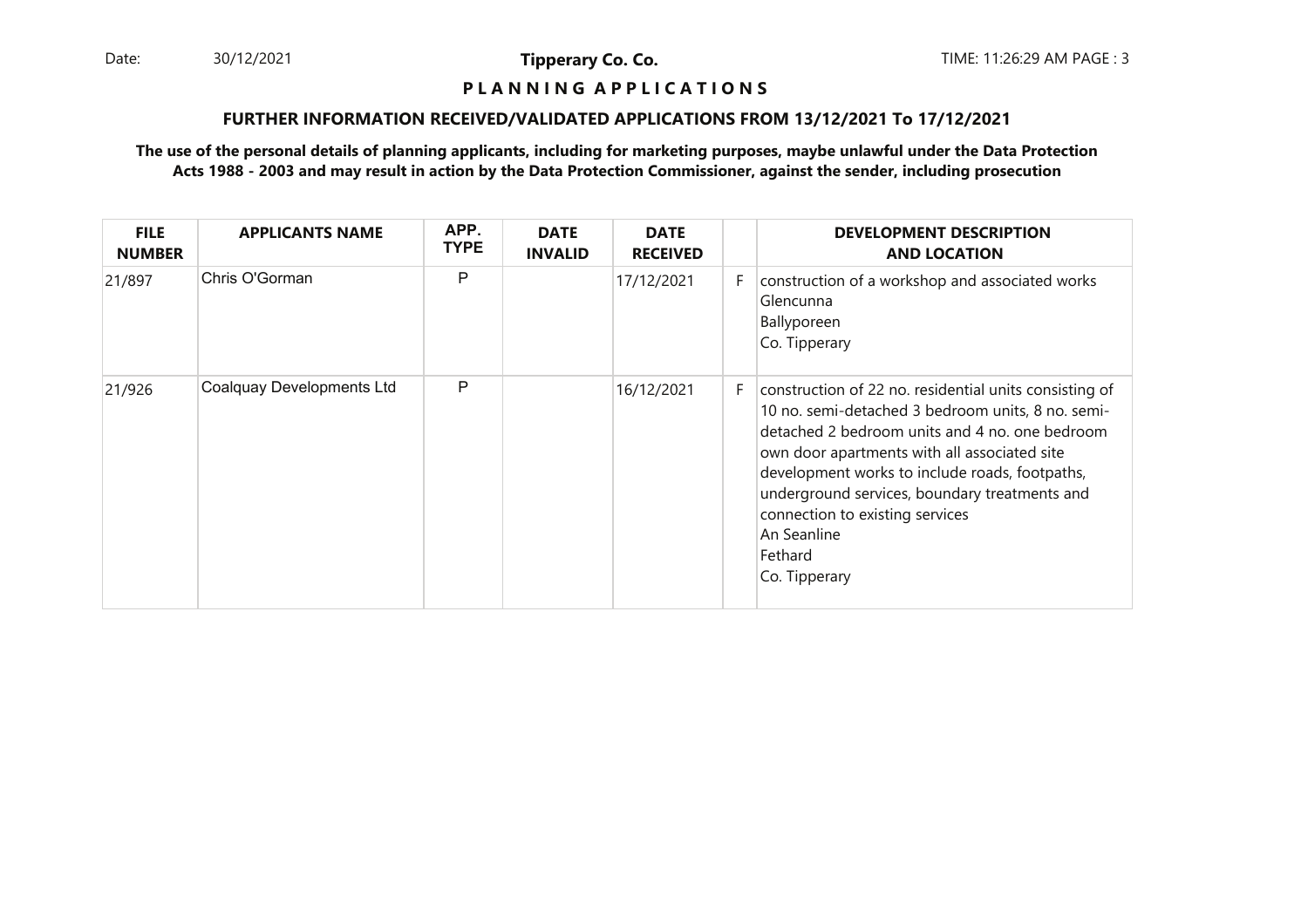Date: 30/12/2021 **Tipperary Co. Co. Co.** TIME: 11:26:29 AM PAGE : 4 30/12/2021

**Tipperary Co. Co.**

## **P L A N N I N G A P P L I C A T I O N S**

#### **FURTHER INFORMATION RECEIVED/VALIDATED APPLICATIONS FROM 13/12/2021 To 17/12/2021**

| <b>FILE</b><br><b>NUMBER</b> | <b>APPLICANTS NAME</b>                | APP.<br><b>TYPE</b> | <b>DATE</b><br><b>INVALID</b> | <b>DATE</b><br><b>RECEIVED</b> |    | <b>DEVELOPMENT DESCRIPTION</b><br><b>AND LOCATION</b>                                                                                                                                                                                                                                                                                                                                                                                                                                                                          |
|------------------------------|---------------------------------------|---------------------|-------------------------------|--------------------------------|----|--------------------------------------------------------------------------------------------------------------------------------------------------------------------------------------------------------------------------------------------------------------------------------------------------------------------------------------------------------------------------------------------------------------------------------------------------------------------------------------------------------------------------------|
| 21/991                       | <b>Cornelius Bourke</b>               | $\mathsf{R}$        |                               | 13/12/2021                     | F. | change to fenestration on all elevations of the house;<br>alteration of roof over former workshop at north end<br>of the house; change of external wall finish at former<br>workshop at north end of the house; erection of<br>domestic storage shed; increase in size of commercial<br>workshop, adjustment of fenestration on all<br>elevations & concrete hardstanding to side;<br>replacement of septic tank system and all associated<br>site and ancillary works<br>Bohercrowe<br>Tipperary<br>Co. Tipperary<br>E34 KC61 |
| 21/1019                      | Noel Fitzgerald & Paula<br>Fitzgerald | P                   |                               | 14/12/2021                     | F. | demolition of an existing dwelling, construction of a<br>new dwelling, wastewater treatment system, polishing<br>filter, entrance and associated works<br>Crosayle<br>Cappawhite<br>Co Tipperary                                                                                                                                                                                                                                                                                                                               |
| 21/1082                      | Liam Doyle                            | $\mathsf{P}$        |                               | 14/12/2021                     | F. | (i) cubicle shed with underground effluent tanks (ii)<br>collecting yard with underground effluent tanks and<br>all associated site works<br>Shanrahan<br>Clogheen<br>Cahir<br>Co. Tipperary                                                                                                                                                                                                                                                                                                                                   |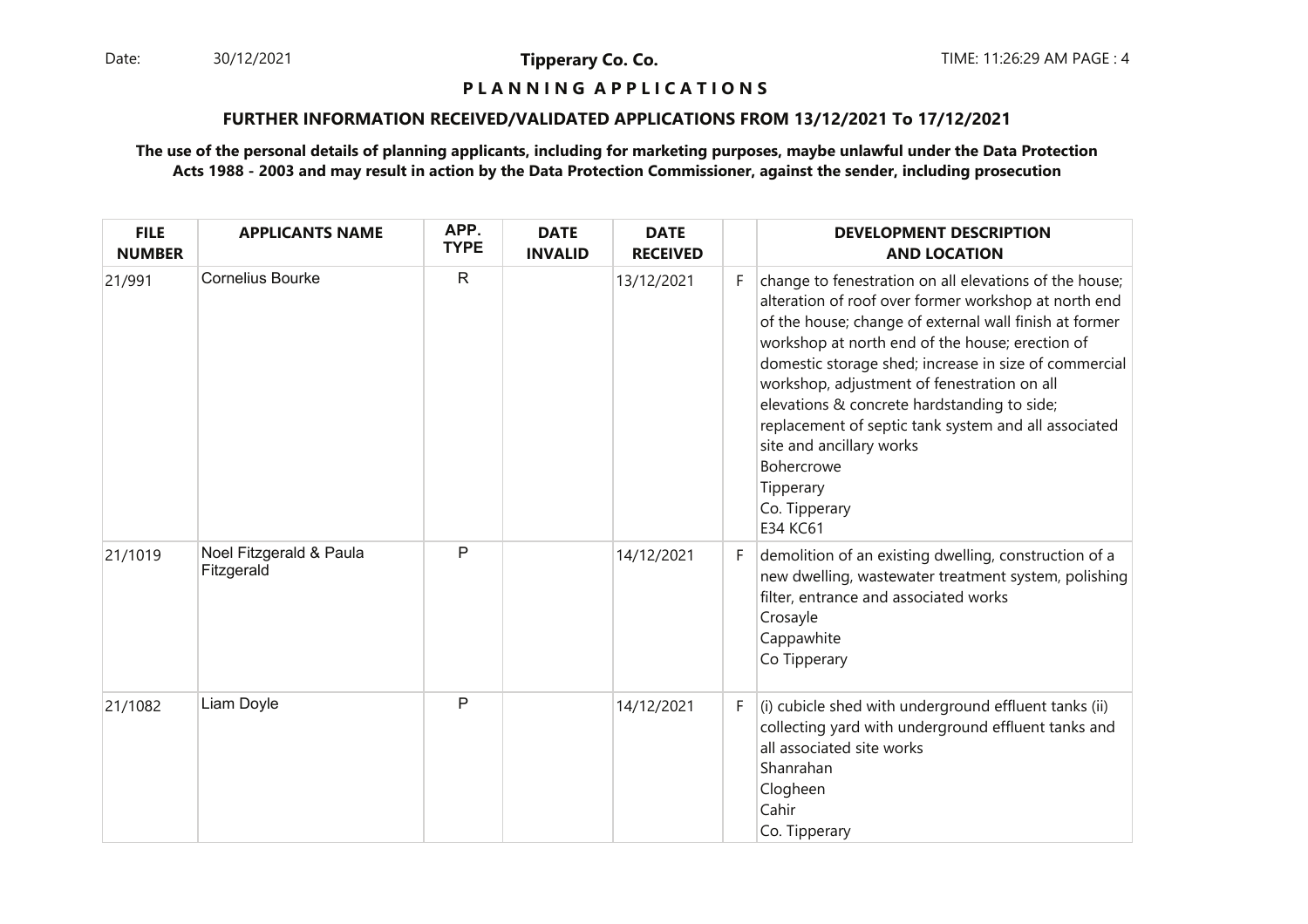Date: 30/12/2021 **Tipperary Co. Co. Co.** TIME: 11:26:29 AM PAGE : 5 30/12/2021

**Tipperary Co. Co.**

## **P L A N N I N G A P P L I C A T I O N S**

#### **FURTHER INFORMATION RECEIVED/VALIDATED APPLICATIONS FROM 13/12/2021 To 17/12/2021**

| <b>FILE</b><br><b>NUMBER</b> | <b>APPLICANTS NAME</b>                     | APP.<br><b>TYPE</b> | <b>DATE</b><br><b>INVALID</b> | <b>DATE</b><br><b>RECEIVED</b> |    | <b>DEVELOPMENT DESCRIPTION</b><br><b>AND LOCATION</b>                                                                                                                                                                                                                                                                                                                                                                                                                                                                                                                                                                                   |
|------------------------------|--------------------------------------------|---------------------|-------------------------------|--------------------------------|----|-----------------------------------------------------------------------------------------------------------------------------------------------------------------------------------------------------------------------------------------------------------------------------------------------------------------------------------------------------------------------------------------------------------------------------------------------------------------------------------------------------------------------------------------------------------------------------------------------------------------------------------------|
| 21/1120                      | Board of Management, Corville<br><b>NS</b> | P                   |                               | 15/12/2021                     | F. | construction of single storey extension which includes<br>2 Special Education Needs (SEN) bases, 2 small safe<br>places associated with the class bases, a central<br>activities space, a multi-sensory room, an office,<br>toilets and shower area, staff toilets, storage room<br>and circulation area, additional parking area,<br>temporary placement of a 100 sq m prefab, hard/soft<br>play area, boundary treatment and all associated site<br>works and services including the installation of a<br>rising main sewage connection to public foul sewer<br><b>Corville National School</b><br>Corville<br>Roscrea, Co. Tipperary |
| 21/1393                      | Eoin Kent                                  | P                   |                               | 13/12/2021                     | F. | to erect a dwelling house, garage, install an effluent<br>treatment system, entrance and all associated site<br>works<br>Incha More<br><b>Ballina</b><br>Co Tipperary                                                                                                                                                                                                                                                                                                                                                                                                                                                                   |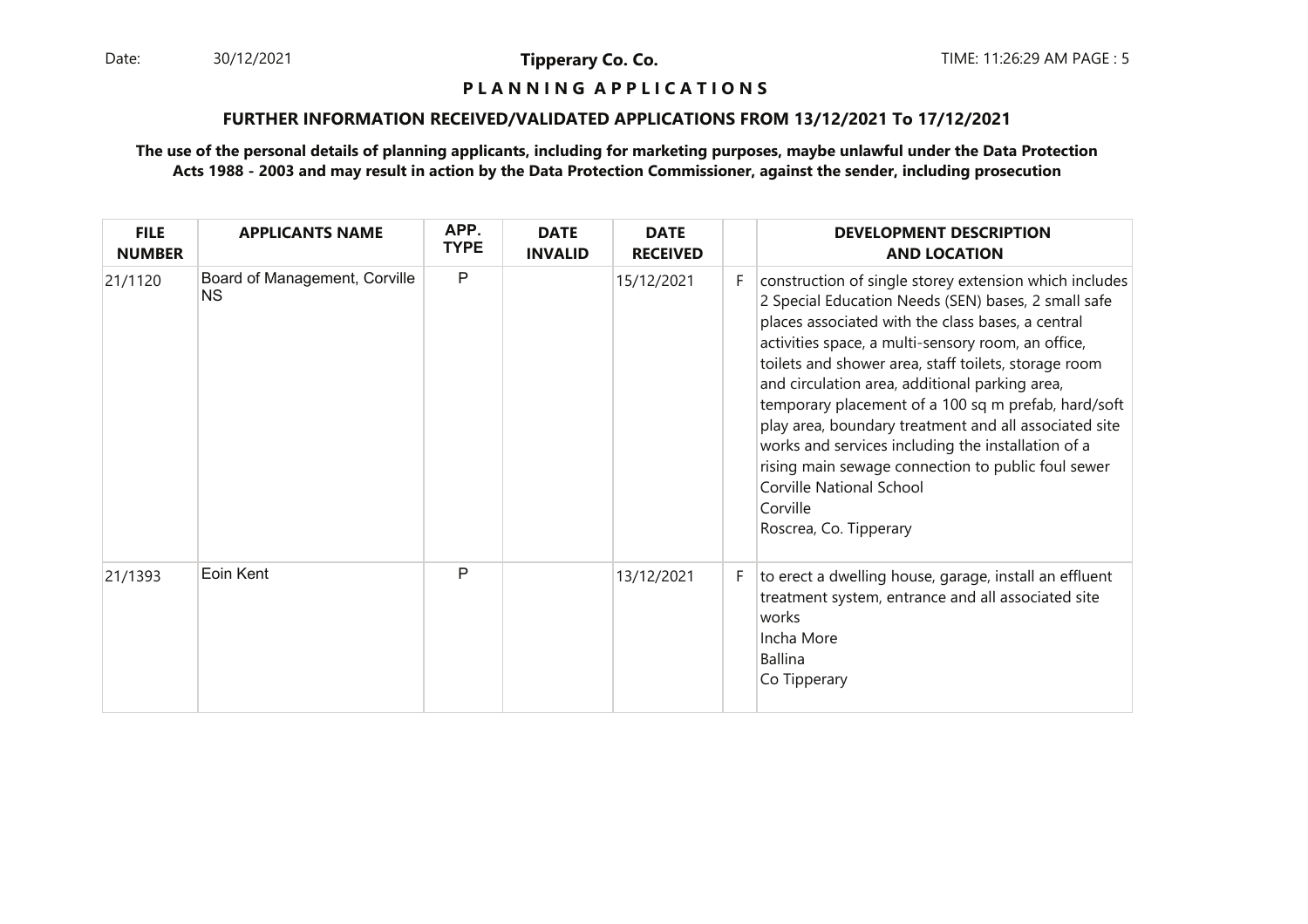Date: 30/12/2021 **Tipperary Co. Co. Co.** TIME: 11:26:29 AM PAGE : 6 30/12/2021

**Tipperary Co. Co.**

### **P L A N N I N G A P P L I C A T I O N S**

#### **FURTHER INFORMATION RECEIVED/VALIDATED APPLICATIONS FROM 13/12/2021 To 17/12/2021**

| <b>FILE</b><br><b>NUMBER</b> | <b>APPLICANTS NAME</b>    | APP.<br><b>TYPE</b> | <b>DATE</b><br><b>INVALID</b> | <b>DATE</b><br><b>RECEIVED</b> |    | <b>DEVELOPMENT DESCRIPTION</b><br><b>AND LOCATION</b>                                                                                                                                                                                                                                                                                                                                                                                                                                                                                                                                                                                                                                                                                                                                                                                                                                                                                                                                                                                                      |
|------------------------------|---------------------------|---------------------|-------------------------------|--------------------------------|----|------------------------------------------------------------------------------------------------------------------------------------------------------------------------------------------------------------------------------------------------------------------------------------------------------------------------------------------------------------------------------------------------------------------------------------------------------------------------------------------------------------------------------------------------------------------------------------------------------------------------------------------------------------------------------------------------------------------------------------------------------------------------------------------------------------------------------------------------------------------------------------------------------------------------------------------------------------------------------------------------------------------------------------------------------------|
| 21/1394                      | <b>ANM Retail Limited</b> | $\mathsf{R}$        |                               | 15/12/2021                     | F. | and completion of works comprising of 1) material<br>alterations and change of use of vacant car<br>showroom and associated areas, and existing filling<br>station, associated shop & associated storage areas,<br>to filling station currently being renovated, to<br>comprise on completion a convenience shop, food<br>counter offer and food preparation areas, seated cafe<br>area, ATM, off-licence use ancillary to main retail use,<br>public amenities, staff amenities, manager offices, dry<br>good stores, plant rooms; 2) single storey extension<br>constructed to south facing elevation of existing<br>building accommodating new storage area; 3)<br>alterations to existing elevations; 4) alterations to site<br>layout to include provision of new parking layout; 5)<br>minor extension of existing forecourt canopy to<br>adjoin front elevation of existing building; 6)<br>installation of new underground fuel storage tanks<br>and associated vents; 7) and all associated site works<br>Cashel Road<br>Clonmel<br>Co. Tipperary |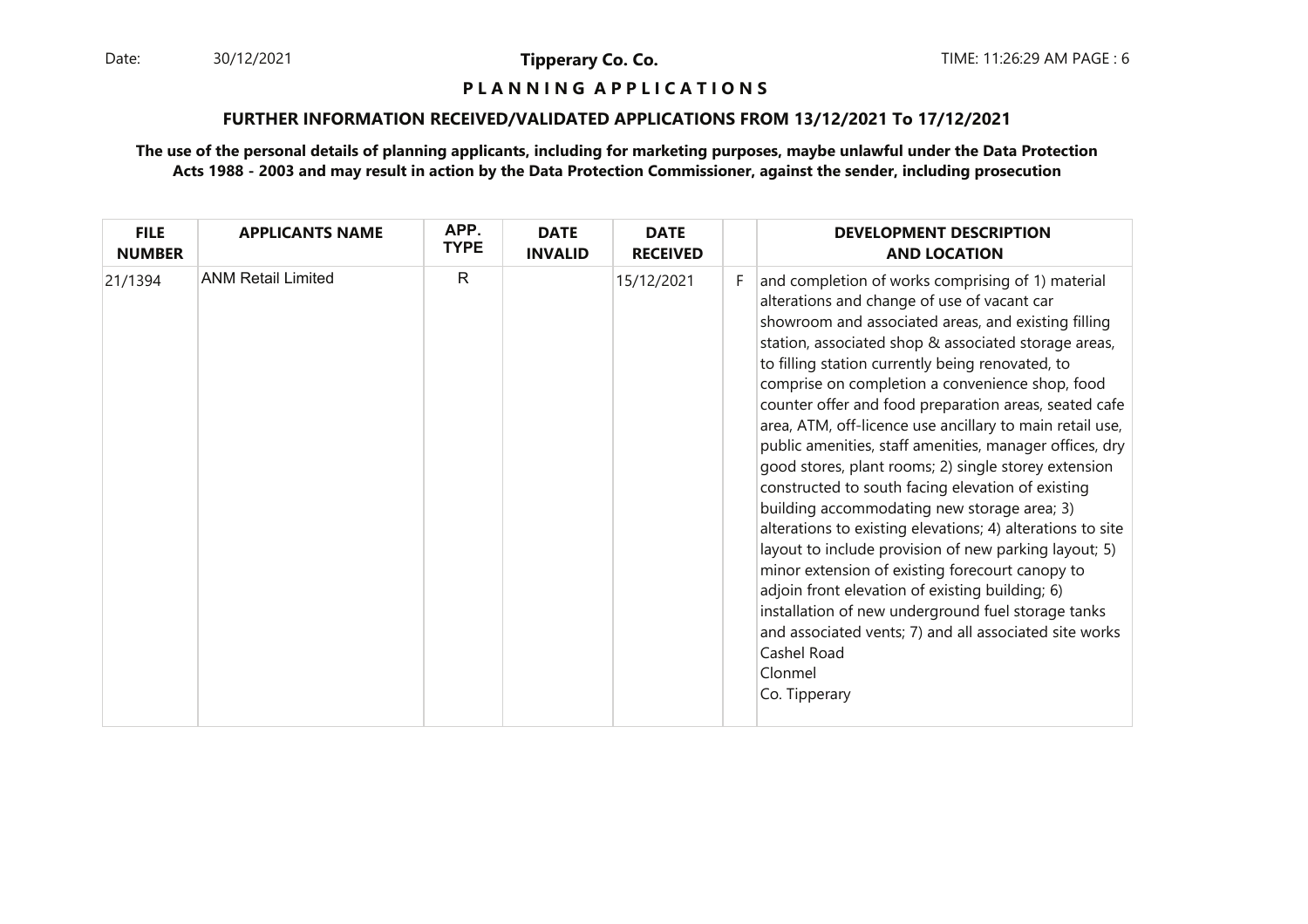30/12/2021

**Tipperary Co. Co.**

## **P L A N N I N G A P P L I C A T I O N S**

#### **FURTHER INFORMATION RECEIVED/VALIDATED APPLICATIONS FROM 13/12/2021 To 17/12/2021**

| <b>FILE</b><br><b>NUMBER</b> | <b>APPLICANTS NAME</b> | APP.<br><b>TYPE</b> | <b>DATE</b><br><b>INVALID</b> | <b>DATE</b><br><b>RECEIVED</b> |    | <b>DEVELOPMENT DESCRIPTION</b><br><b>AND LOCATION</b>                                                                                                                                                                                                                                                                                                                                                                                                                                                                                                                                                                                                                                                     |
|------------------------------|------------------------|---------------------|-------------------------------|--------------------------------|----|-----------------------------------------------------------------------------------------------------------------------------------------------------------------------------------------------------------------------------------------------------------------------------------------------------------------------------------------------------------------------------------------------------------------------------------------------------------------------------------------------------------------------------------------------------------------------------------------------------------------------------------------------------------------------------------------------------------|
| 21/1544                      | Pat & Helen Sheehan    | $\mathsf{R}$        |                               | 16/12/2021                     | F. | revised roof design and elevations of part of the<br>dwelling house and for retention permission to<br>incorporate the original domestic garage into a<br>revised layout to provide an independent apartment /<br>granny flat type unit adjoining the main dwelling.<br>Ballygown South<br>Silvermines<br>Nenagh<br>Co. Tipperary                                                                                                                                                                                                                                                                                                                                                                         |
| 21/1566                      | Lar Whelan Trading     | E                   |                               | 17/12/2021                     | F. | to construct a 69 unit housing development<br>consisting of 12. no. 4 bedroom two storey semi-<br>detached dwellings, 4 no. 4 bedroom two storey<br>detached dwellings, 26 no. 3 bedroom two storey<br>semi-detached dwellings, 18 no. 3 bedroom semi-<br>detached storey and a half dwellings, 4 no. 2<br>bedroom two storey semi detached dwellings, 4 no. 4<br>bedroom detached bungalows, 1 no. 3 bedroom<br>detached bungalow and including a vehicular access<br>from the Glenconnor Road together with all<br>associated site development works to facilitate the<br>development previous permission 06550050 under<br>clause(A) section 42 (1A) (a) (V)<br>Glenconnor<br>Clonmel<br>Co. Tipperary |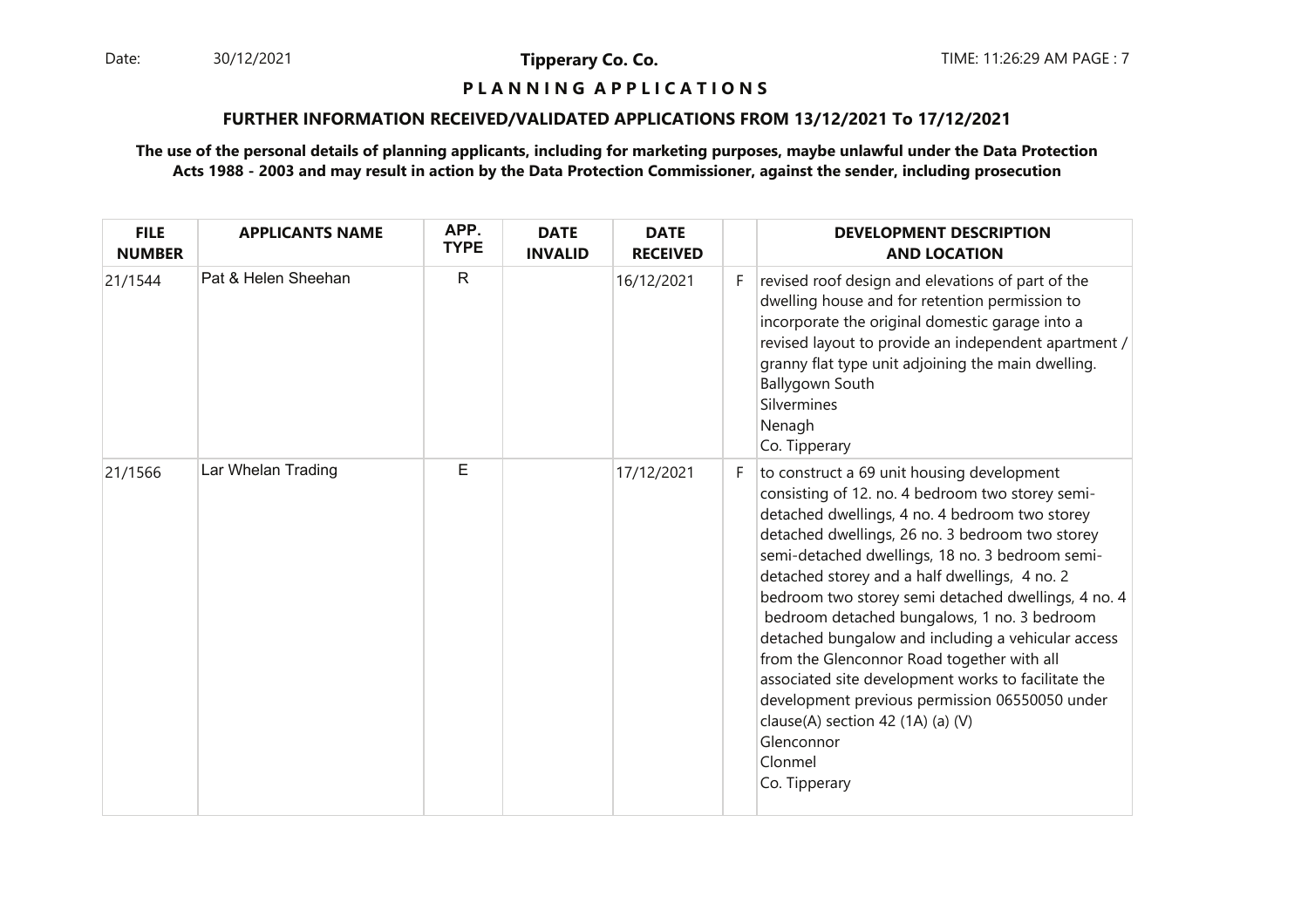Date: 30/12/2021 **Tipperary Co. Co. Co.** TIME: 11:26:29 AM PAGE : 8 30/12/2021

**Tipperary Co. Co.**

#### **P L A N N I N G A P P L I C A T I O N S**

#### **FURTHER INFORMATION RECEIVED/VALIDATED APPLICATIONS FROM 13/12/2021 To 17/12/2021**

#### **The use of the personal details of planning applicants, including for marketing purposes, maybe unlawful under the Data ProtectionActs 1988 - 2003 and may result in action by the Data Protection Commissioner, against the sender, including prosecution**

| <b>FILE</b><br><b>NUMBER</b> | <b>APPLICANTS NAME</b>               | APP.<br><b>TYPE</b> | <b>DATE</b><br><b>INVALID</b> | <b>DATE</b><br><b>RECEIVED</b> |    | <b>DEVELOPMENT DESCRIPTION</b><br><b>AND LOCATION</b>                                                                                                                                                                                                                                                                                                             |
|------------------------------|--------------------------------------|---------------------|-------------------------------|--------------------------------|----|-------------------------------------------------------------------------------------------------------------------------------------------------------------------------------------------------------------------------------------------------------------------------------------------------------------------------------------------------------------------|
| 21/1575                      | Thomas Moylan and Aisling<br>O'Neill | P                   |                               | 17/12/2021                     | F. | a) proposed new part 1.5 storey/part single storey<br>dwelling, b) proposed new treatment system,<br>percolation, c) alterations/change of use of existing<br>dwelling to new single storey garage (ancillary to<br>dwelling), d) proposed new entrance from public<br>road, e) and all associated site works/services<br>Kilmore<br>Silvermines<br>Co. Tipperary |

**16Total:**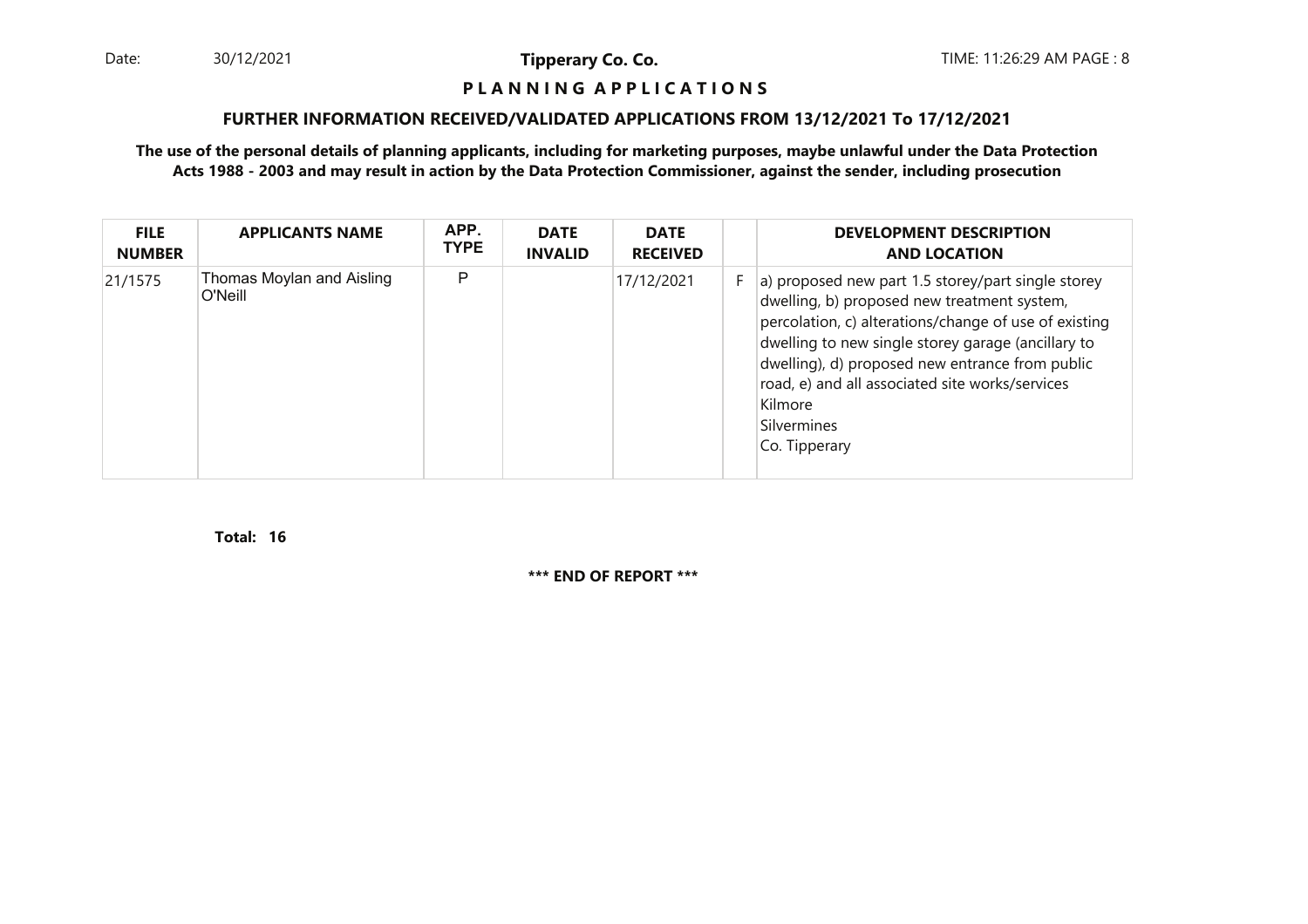# **P L A N N I N G A P P L I C A T I O N S**

# **EIAR - NIS REPORTS RECEIVED FROM 13/12/2021 To 17/12/2021**

| <b>FILE</b><br><b>NUMBER</b> | <b>APPLICANTS NAME</b> | APP.<br><b>TYPE</b> | <b>Received</b><br><b>Date</b> | <b>Article Number</b> | DEVELOPMENT DESCRIPTION AND LOCATION                                                                                                                                                                                                                                                                                                      |
|------------------------------|------------------------|---------------------|--------------------------------|-----------------------|-------------------------------------------------------------------------------------------------------------------------------------------------------------------------------------------------------------------------------------------------------------------------------------------------------------------------------------------|
| 21/1818                      | Solar Sense SPV Ltd    | P                   | 15/12/2021                     | 177                   | alterations to the previously granted solar farm in the townlands of<br>Ballynagrana and Deerparklodge, Carrick-on-Suir, Co. Tipperary (Tipperary<br>County Council Reg Ref. 16600640, and An Bord Pleanála Reg Ref.<br>PL92.248089) as amended by Tipperary County<br>Ballynagrana and Deerparklodge<br>Carrick-on-Suir<br>Co. Tipperary |

**1Total:**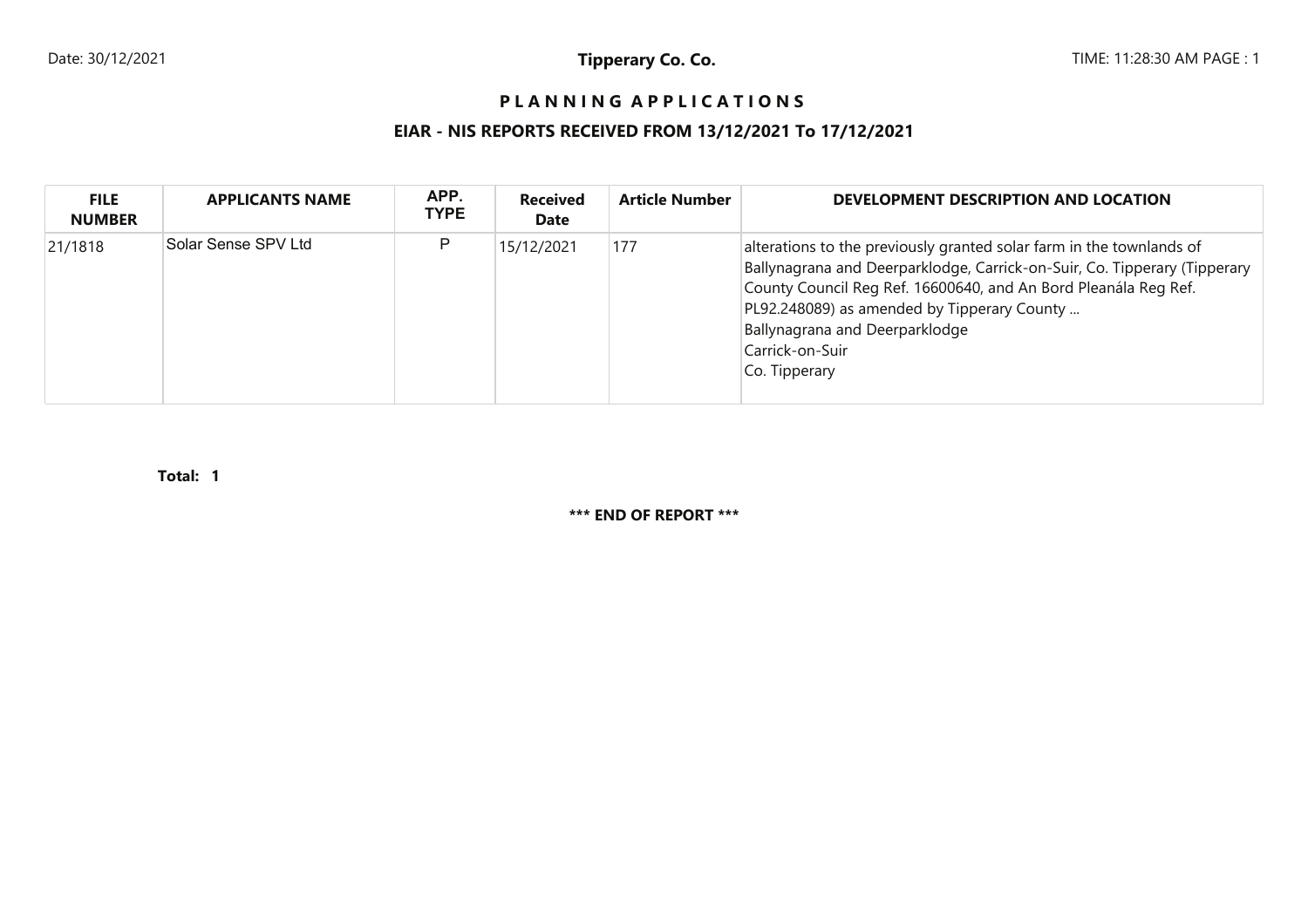# **AN BORD PLEANÁLA**

# **APPEALS NOTIFIED FROM 13/12/2021 To 17/12/2021**

| FILE   | <b>LICANTS NAME</b><br>ומם | A D D       | DECISION    | <u>.</u>   | <b>DESCRIPTION</b><br>DFVFI<br>.OPMENT | $\blacksquare$ DAT $\blacksquare$ |
|--------|----------------------------|-------------|-------------|------------|----------------------------------------|-----------------------------------|
| NUMBER | <b>ADDRESS</b><br>AND      | <b>TVDE</b> | <b>DATE</b> | <b>DEC</b> | `ΑΤΙΟΝ<br>ANI                          |                                   |

**Total: 0**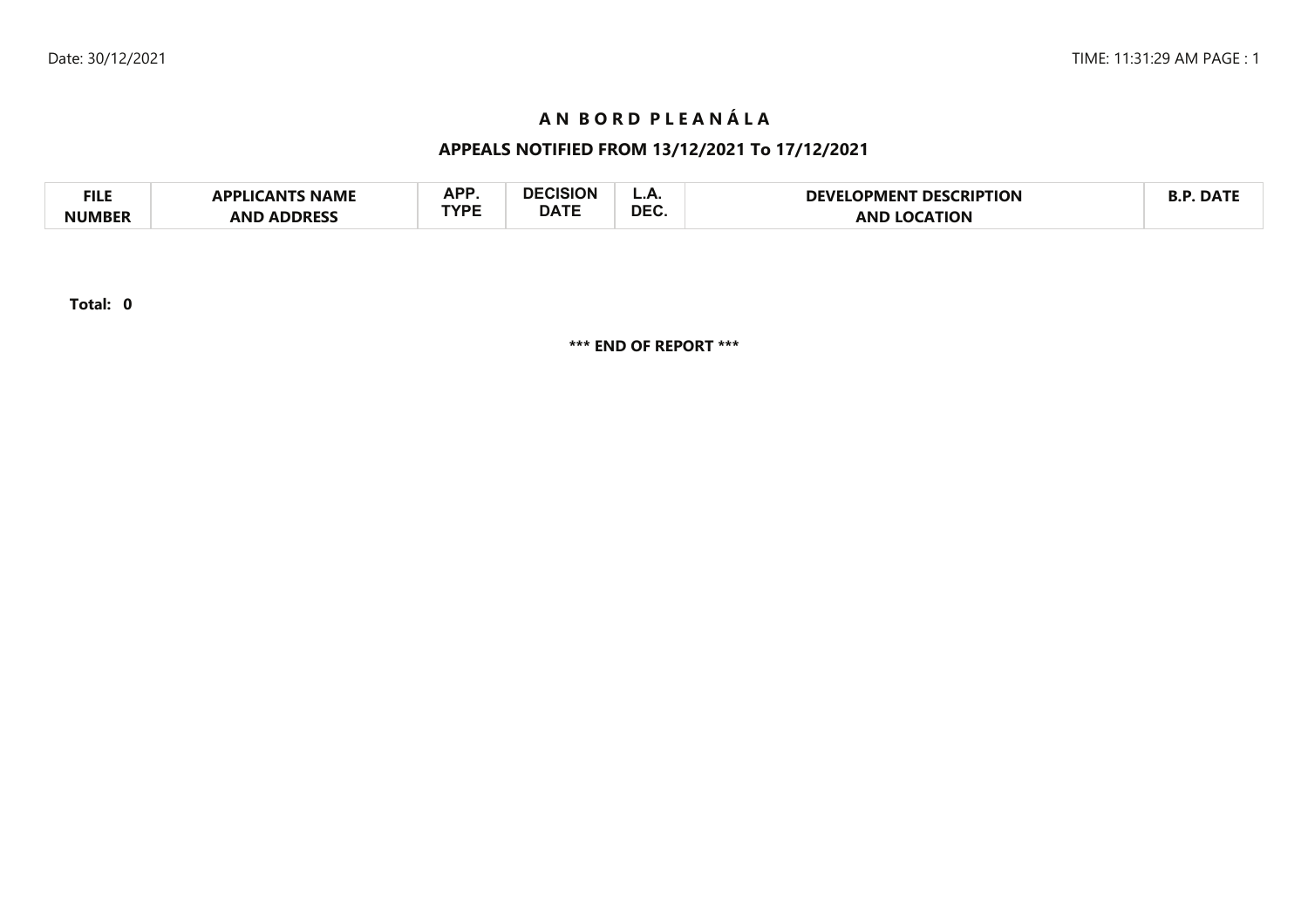**P L A N N I N G A P P L I C A T I O N S** 

#### **INVALID APPLICATIONS FROM 13/12/2021 To 17/12/2021**

| <b>FILE</b><br><b>NUMBER</b> | <b>APPLICANTS NAME</b>          | APP.<br><b>TYPE</b> | <b>DATE</b><br><b>INVALID</b> | DEVELOPMENT DESCRIPTION AND LOCATION                                                                                                                                                                                   |
|------------------------------|---------------------------------|---------------------|-------------------------------|------------------------------------------------------------------------------------------------------------------------------------------------------------------------------------------------------------------------|
| 21/1771                      | <b>Rosemarie Collins</b>        | P                   | 13/12/2021                    | development will consist of: to construct a new 34.2 square<br>meter single storey garage extension to an existing dwelling and<br>all associated site works<br>Ballinderry<br>Carrick-on-Suir<br>Co. Tipperary        |
| 21/1777                      | Matt Kennedy and Paula Treacy   | $\mathsf{P}$        | 13/12/2021                    | two storey dwelling house and detached garage with installation<br>of a waste water sewerage treatment system and associated<br>hard and soft landscaping<br>Farney's Cross<br>Knocknavar<br>Cappawhite, Co. Tipperary |
| 21/1780                      | <b>Tipperary County Council</b> | P                   | 13/12/2021                    | the erection of a mechanics workshop and training building,<br>including associated site works<br>Nenagh Fire Station<br>Limerick Road<br>Nenagh<br>Co. Tipperary                                                      |
| 21/1781                      | Darragh Curtin                  | $\circ$             | 15/12/2021                    | the construction of a dwelling house, septic tank and percolation<br>area, entrance and all ancillary site works<br>Kilcornan<br>Cullen<br>Co. Tipperary                                                               |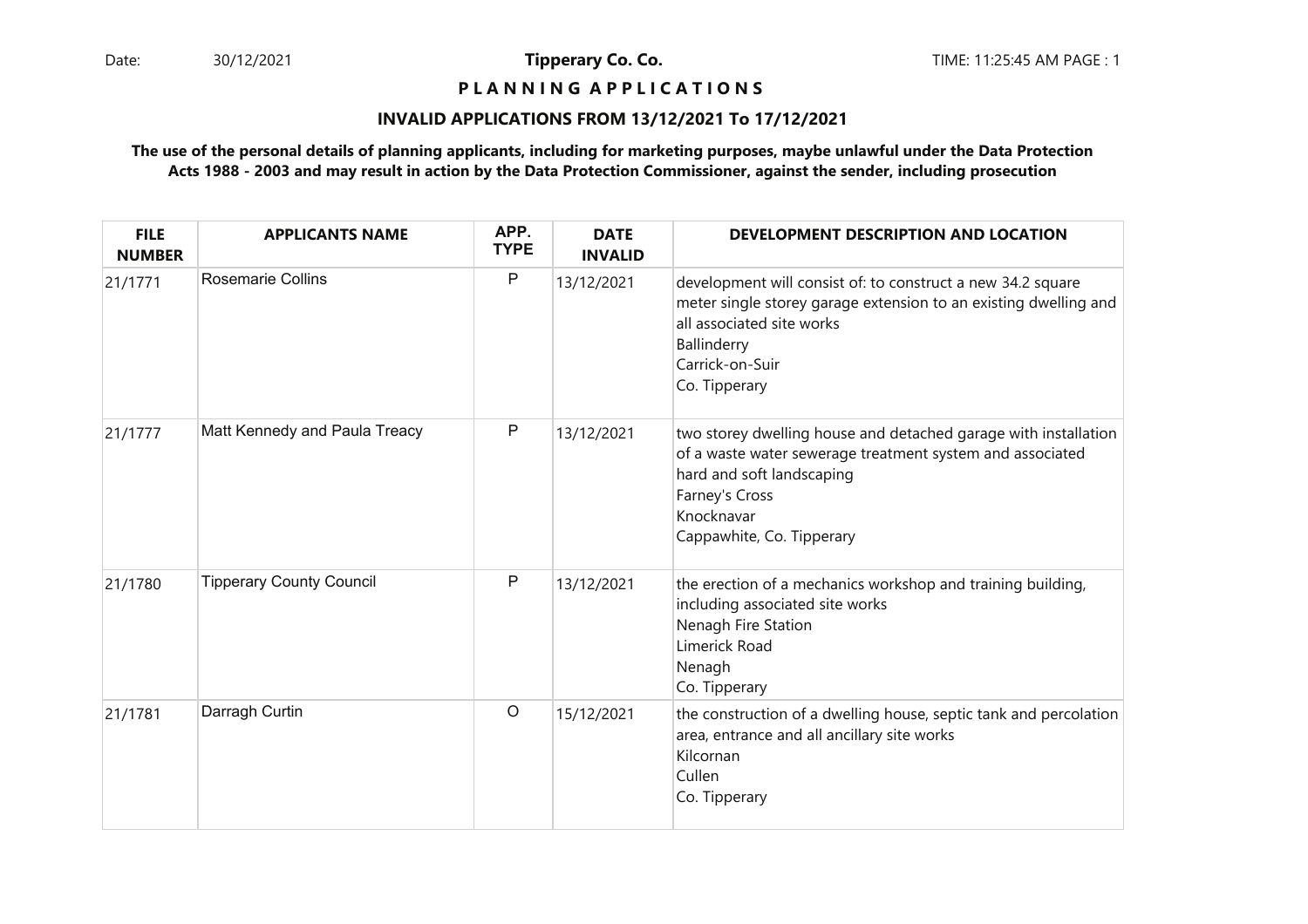**P L A N N I N G A P P L I C A T I O N S** 

#### **INVALID APPLICATIONS FROM 13/12/2021 To 17/12/2021**

| <b>FILE</b><br><b>NUMBER</b> | <b>APPLICANTS NAME</b>          | APP.<br><b>TYPE</b> | <b>DATE</b><br><b>INVALID</b> | DEVELOPMENT DESCRIPTION AND LOCATION                                                                                                                                                                                                                                                                                                  |
|------------------------------|---------------------------------|---------------------|-------------------------------|---------------------------------------------------------------------------------------------------------------------------------------------------------------------------------------------------------------------------------------------------------------------------------------------------------------------------------------|
| 21/1782                      | Rachel Hayes and John O'Keeffe  | $\mathsf{P}$        | 14/12/2021                    | second storey extension to existing dwelling house and change<br>of use of existing garage to living areas<br>64 Summercove Meadows<br>Old Road<br>Cashel<br>Co. Tipperary                                                                                                                                                            |
| 21/1784                      | <b>Inland Fisheries Ireland</b> | P                   | 14/12/2021                    | bank stabilisation works on both sides of the River Thonnoge<br>comprising rebuilding of the collapsed wall adjacent to the<br>Community Hall and placement of rock armour on the riverbank<br>to prevent erosion. A Natura Impact Statement (NIS) will be<br>submitted with this planning application<br>Ballylooby<br>Co. Tipperary |
| 21/1785                      | Inland Fisheries Ireland        | P                   | 14/12/2021                    | bank protection and stabilisation works on both sides of the<br>bypass channel of the River Suir from the footbridge at the<br>Commons/the Green to the confluence with the main channel.<br>A Natura Impact Statement (NIS) will be submitted with this<br>planning application<br>Commons<br>Ardfinnan<br>Co. Tipperary             |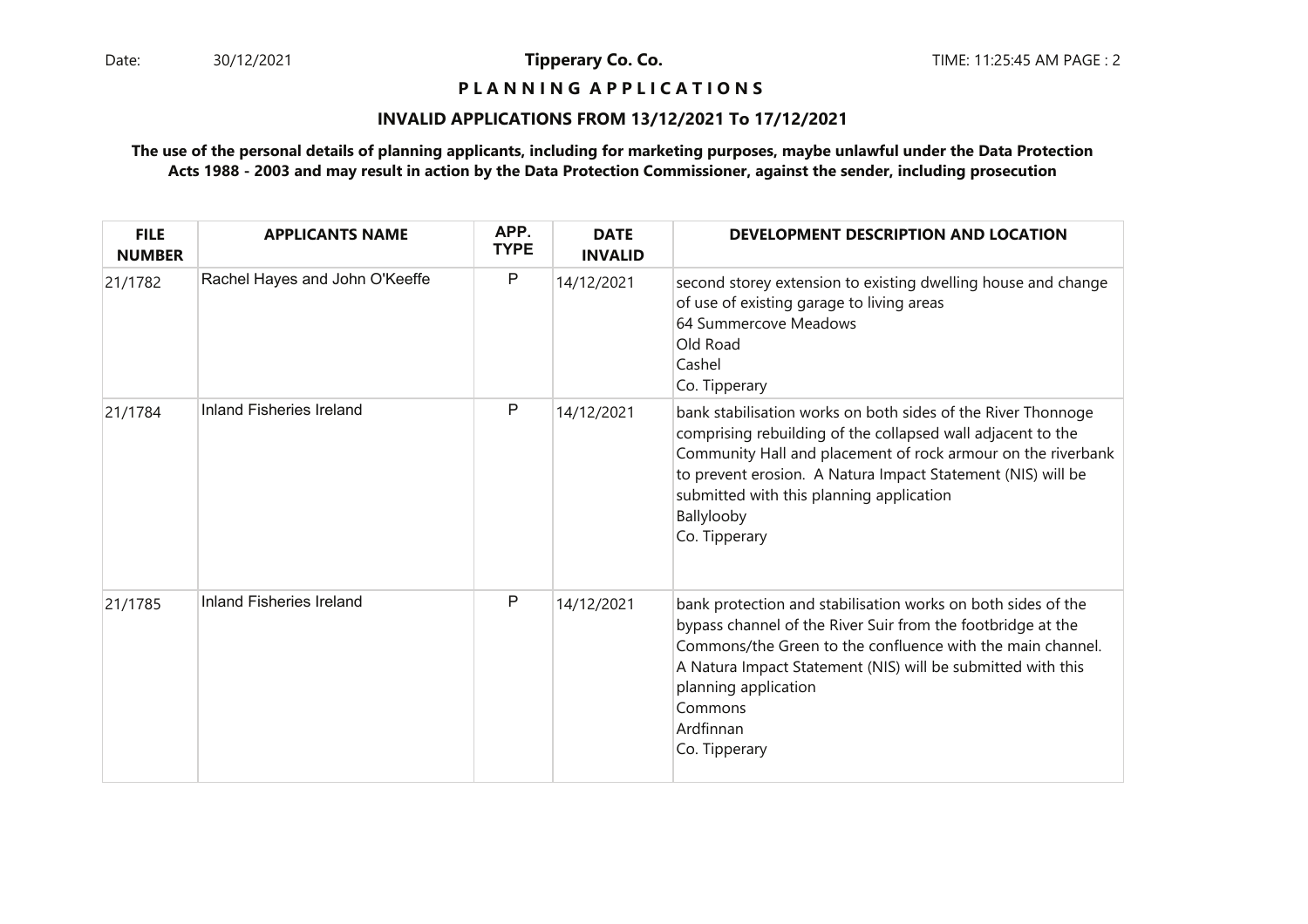**P L A N N I N G A P P L I C A T I O N S** 

#### **INVALID APPLICATIONS FROM 13/12/2021 To 17/12/2021**

| <b>FILE</b><br><b>NUMBER</b> | <b>APPLICANTS NAME</b>      | APP.<br><b>TYPE</b> | <b>DATE</b><br><b>INVALID</b> | DEVELOPMENT DESCRIPTION AND LOCATION                                                                                                                                                                                                                              |
|------------------------------|-----------------------------|---------------------|-------------------------------|-------------------------------------------------------------------------------------------------------------------------------------------------------------------------------------------------------------------------------------------------------------------|
| 21/1809                      | <b>Gary Costelloe</b>       | P                   | 16/12/2021                    | a 6.2 X 4.8m rear ground floor and a 2.5 X 4.38m first floor<br>extension, ground floor ext to include dining and kitchen area,<br>first floor ext to extend small bedroom and ensuite<br>15 St. Patrick's Terrace<br>(Abrahams Lane)<br>Clonmel<br>Co. Tipperary |
| 21/1810                      | Gina Treacy and Wayne Scott | P                   | 16/12/2021                    | construct a new dormer type dwelling to replace existing derelict<br>dwelling, for secondary wastewater treatment unit and polishing<br>filter, new entrance and all associated site works<br>Gragaugh<br>Mullinahone<br>Co. Tipperary                            |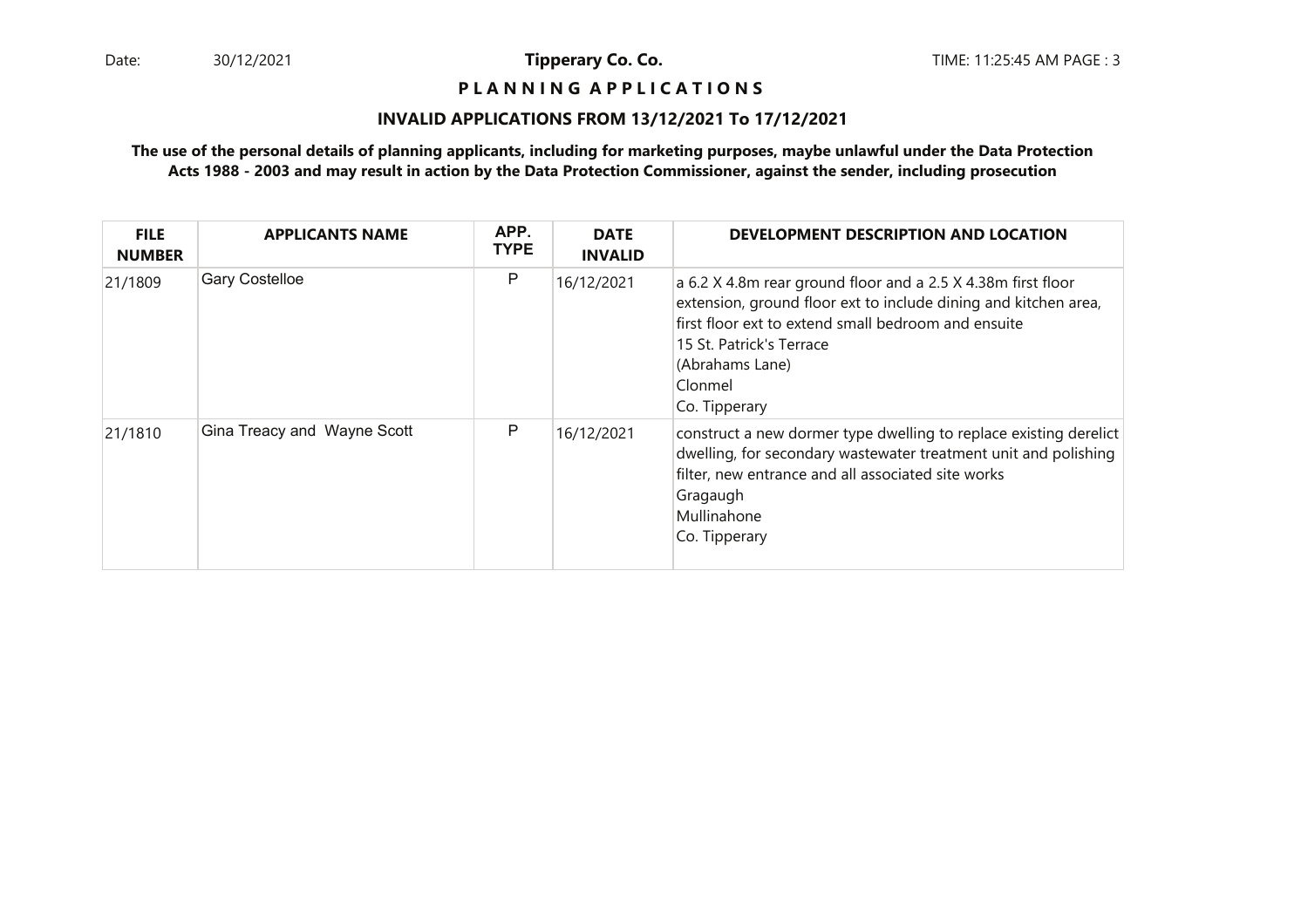**P L A N N I N G A P P L I C A T I O N S** 

#### **INVALID APPLICATIONS FROM 13/12/2021 To 17/12/2021**

| <b>FILE</b><br><b>NUMBER</b> | <b>APPLICANTS NAME</b> | APP.<br><b>TYPE</b> | <b>DATE</b><br><b>INVALID</b> | DEVELOPMENT DESCRIPTION AND LOCATION                                                                                                                                                                                                                                                                                                                                                                                                                                                                                                                                                                                                                                                                                                                                                                                                                                                                                                                                                                                                                                                                  |
|------------------------------|------------------------|---------------------|-------------------------------|-------------------------------------------------------------------------------------------------------------------------------------------------------------------------------------------------------------------------------------------------------------------------------------------------------------------------------------------------------------------------------------------------------------------------------------------------------------------------------------------------------------------------------------------------------------------------------------------------------------------------------------------------------------------------------------------------------------------------------------------------------------------------------------------------------------------------------------------------------------------------------------------------------------------------------------------------------------------------------------------------------------------------------------------------------------------------------------------------------|
| 21/1817                      | Solar Sense Ltd        | P                   | 17/12/2021                    | alterations to the previously granted solar farm (Tipperary<br>County Council Reg Ref 16600465 as amended by Tipperary<br>County Council Reg Ref P19600119). Permission was originally<br>granted for a solar photovoltaic installation comprising up to<br>32,000 m2 of solar panels on ground mounted frames, 4 no.<br>inverters in 2 blocks, 1 no. kV substation, fencing, access track,<br>CCTV and all associated ancillary development works and<br>services. Permission was subsequently granted for the addition<br>of 4 no. battery storage containers and extension to the<br>operational period of the solar farm from 25 years to 30 years<br>under Tipperary County Council Reg Ref. 19600119 and An Bord<br>Pleanala Ref. ABP-305222-19. Permission is now sought for the<br>following: increase the area of solar panels from up to 32,000 m2<br>to up to 37,641 m2, increase in height to the permitted solar<br>panels from 2.72m to 2.82m and Permission to increase the<br>operational period of the solar farm from 30 years to 35 years<br>Loughlohery<br>Cahir<br>Co. Tipperary |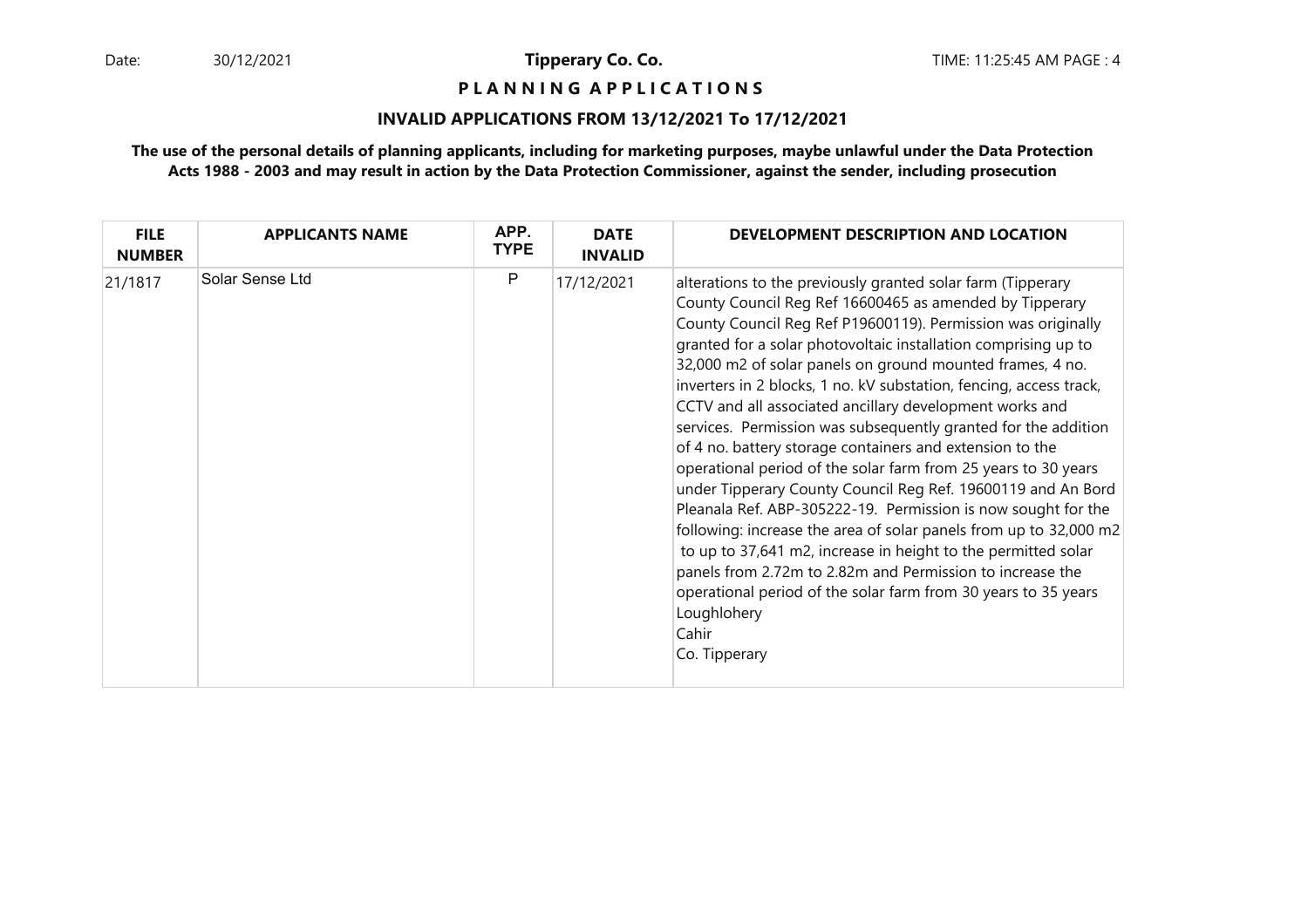**P L A N N I N G A P P L I C A T I O N S** 

### **INVALID APPLICATIONS FROM 13/12/2021 To 17/12/2021**

### **The use of the personal details of planning applicants, including for marketing purposes, maybe unlawful under the Data ProtectionActs 1988 - 2003 and may result in action by the Data Protection Commissioner, against the sender, including prosecution**

| <b>FILE</b><br><b>NUMBER</b> | <b>APPLICANTS NAME</b>       | APP.<br><b>TYPE</b> | <b>DATE</b><br><b>INVALID</b> | DEVELOPMENT DESCRIPTION AND LOCATION                                                                                                                                                                                                                                                                                                                                                                                                                                                                                                                         |
|------------------------------|------------------------------|---------------------|-------------------------------|--------------------------------------------------------------------------------------------------------------------------------------------------------------------------------------------------------------------------------------------------------------------------------------------------------------------------------------------------------------------------------------------------------------------------------------------------------------------------------------------------------------------------------------------------------------|
| 21/1824                      | <b>Teagasc Solohead Farm</b> | P                   | 17/12/2021                    | (a) Decommission 2 no. existing slurry lagoons and a dungstead,<br>(b) Construct an extension to the side of existing cubicle shed<br>with new underground slatted slurry storage tanks, (c) Demolish<br>existing straw bedded shed and construct a new calving shed in<br>place of it, (d) Construct a new roofed; drafting & handling area<br>adjacent to existing milking parlour, extended collecting yard<br>and an underground slatted soiled water tank and all associated<br>siteworks<br>Solohead Farm<br>Knockaneduff<br>Donohill<br>Co. Tipperary |

**11Total:**